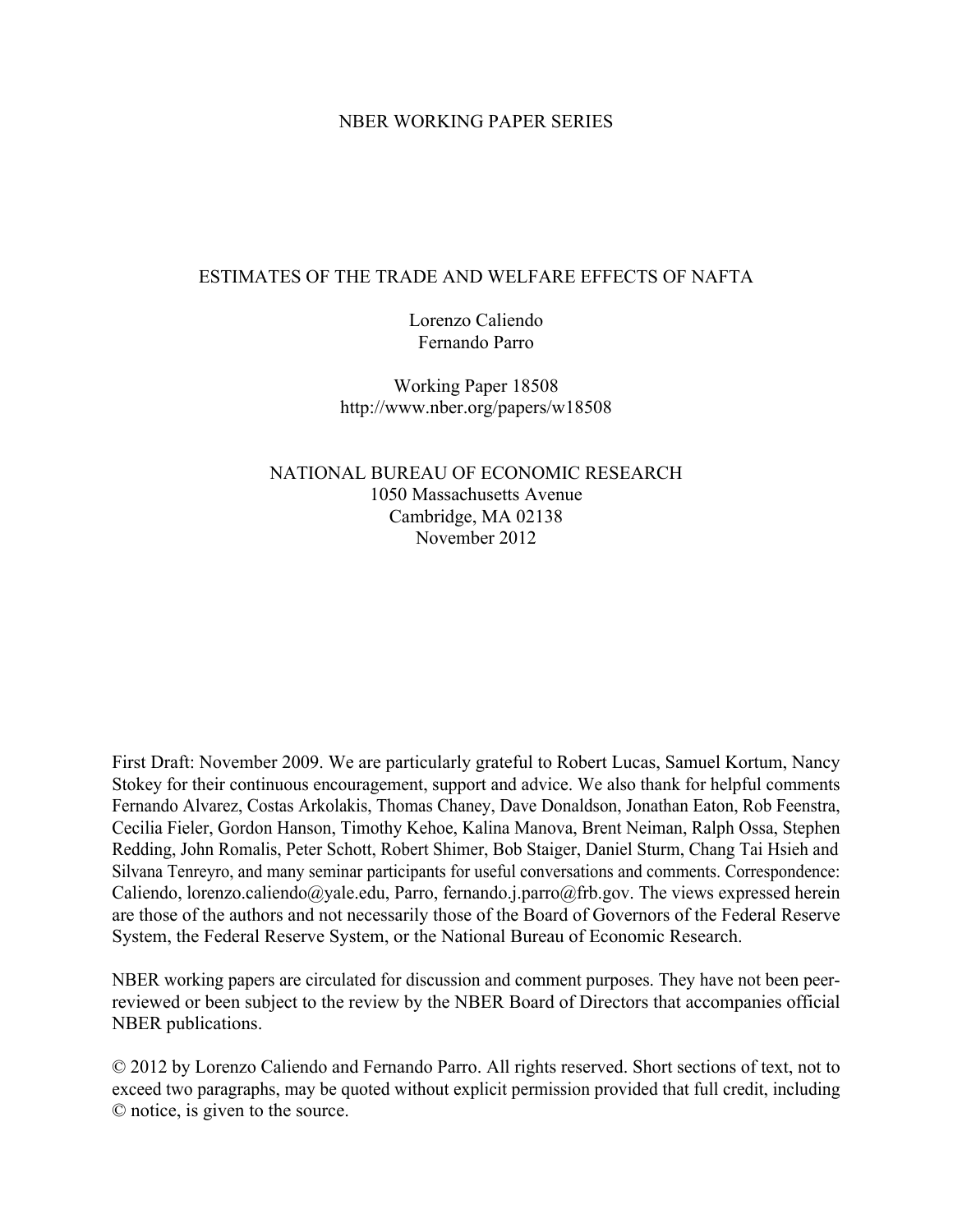Estimates of the Trade and Welfare Effects of NAFTA Lorenzo Caliendo and Fernando Parro NBER Working Paper No. 18508 November 2012 JEL No. F10,F11,F13,F14,F17

# **ABSTRACT**

We build into a Ricardian model sectoral linkages and differing productivity levels across sectors to understand how the gains from tariff reductions in a given sector spread to the rest of the economy. We also propose a new method to estimate sectoral trade elasticities consistent with any trade model that delivers a gravity trade equation. We apply our model and use our estimated elasticities to identify the impact of NAFTA's tariff reductions on exports and imports of all members. We find that the trade and welfare effects of tariff reductions are reduced by more than 40% when the structure of production does not take into account intermediate goods in production and input-output linkages. We then decompose the effects of tariff changes for NAFTA members and find that 93% of Mexico's, 58% of Canada's and 55% of the United States' trade effects due to tariff reductions can be attributed to NAFTA's tariff reductions.

Lorenzo Caliendo Yale University School of Management 135 Prospect Street New Haven, CT 06520 and NBER lorenzo.caliendo@yale.edu

Fernando Parro Federal Reserve Board 20th street and Constitution Avenue NW Washington D.C., 20551 fernando.j.parro@frb.gov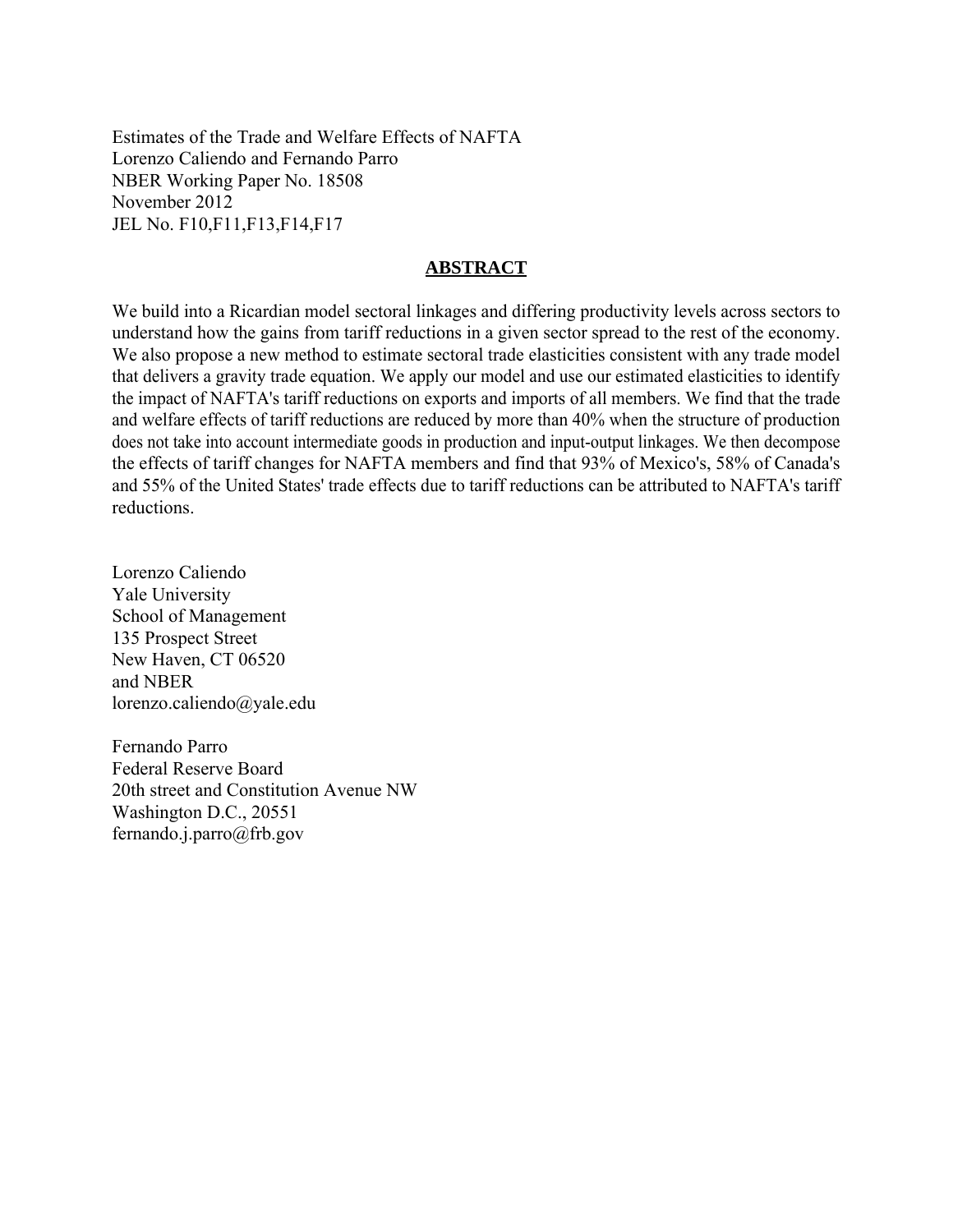#### 1. INTRODUCTION

Sectors and countries are interrelated. When the United States reduces tariffs applied to Mexico in a given sector, it not only affects prices in that sector but also in industries that purchase intermediate inputs from that sector. Moreover, a tariff reduction affects prices in non-tradable good sectors that are using inputs from tradable good sectors. Of course, how important are these direct and indirect effects from tariff changes will depend on the extent to which sectors are interrelated. For instance, the larger is the share of tradable goods used in the production of nontradable goods the larger are the gains for producers of non-tradable goods from a reduction in the price of tradables. Even more, if non-tradable goods are also used as inputs in the production of other goods, or as final goods in consumption, then the benefits spread to the rest of the economy. In fact, most of the final goods consumed are non-tradable goods.<sup>1</sup> However, recent developments in international trade pay little attention to understanding how the gains from tariff reductions spread across sectors.<sup>2</sup>

We study the importance of input-output linkages and non-tradable good sectors to evaluate the trade and welfare effects of tariff reductions. To capture this mechanism, we build into a multi-country, multi-sector Ricardian model the interaction across tradable and non-tradable good sectors observed in the input-output tables. We use the model to identify the trade and welfare effects of NAFTA's tariff reductions. We find that trade effects are at least  $50\%$  lower and welfare effects are at least  $40\%$  smaller if intermediate goods in production and input-output linkages are ignored. These results unmask the importance of accounting for intermediate goods in production and input-output linkages to evaluate gains from trade.

NAFTA took effect on January 1, 1994, and since then trade has increased considerably between NAFTA members. For instance, Mexico's exports over GDP increased more than 100% in the period 1993-2005, and for Canada and the United States the increase was around 30%. Are all of these trade effects due to NAFTA's tariff reductions? What were the welfare effects of NAFTA? We use our model to answer these questions. We find that Mexico had the largest increase in exports and imports, followed by the United States and Canada. We find that 93% of the increase in Mexico's total trade over GDP as a consequence of tariff reductions can be attributed to NAFTA's tariff reductions, 58% for Canada and 55% for the United States. Real wages increased in all

<sup>&</sup>lt;sup>1</sup>Non-tradable goods, namely services, accounted for more than  $80\%$  of the total final goods demanded in the year 1993 for the United States.

<sup>&</sup>lt;sup>2</sup>An exception is the work of Arkolakis, Costinot, and Rodriguez-Clare (2012) where they evaluate the welfare gains from trade openness implied by a variety of international trade models including multi-sector models.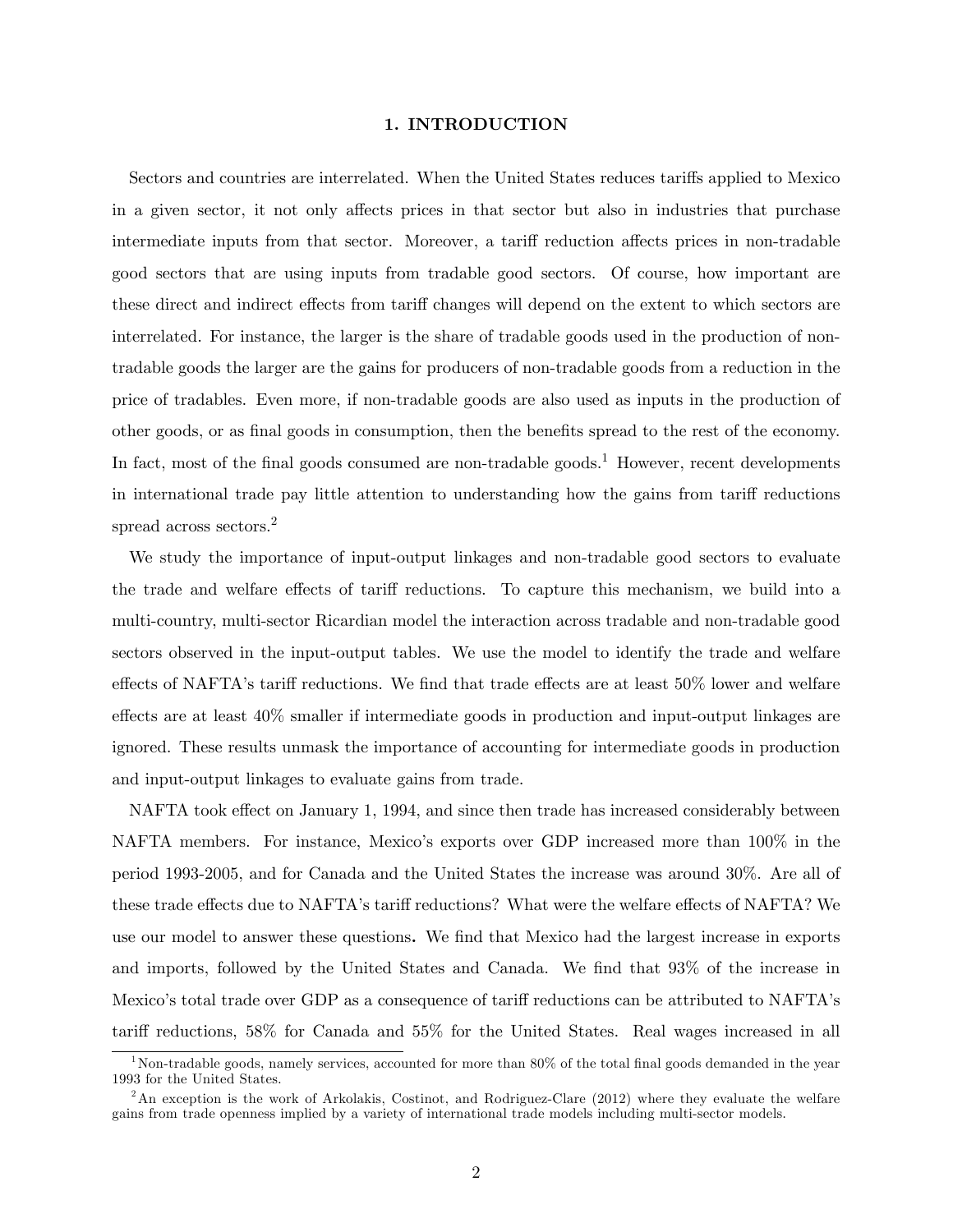NAFTA countries, with Mexico having the largest gains. We find that most of Mexicos's welfare gains from tariff reductions between 1993 to 2005 are due to NAFTA, while almost half of the gains from tariff reductions are due to NAFTA for the case of Canada and the United States.

Adding more detail into a model comes at the cost of loosing track of the mechanisms that deliver the main results. In fact, this has lead to criticism of computational general equilibrium (CGE) models in the past.<sup>3</sup> To address this issue we build on the seminal work of Eaton and Kortum  $(2002)$  to develop a tractable model for tariff policy evaluation. As a result, we can decompose and quantify the differential role that intermediate goods and sectoral linkages have as amplifiers of the gains from tariff reductions. We also show that regardless of the number of sectors and how complicated the interactions across sectors are, the model can be reduced to a system of one equation per country, and the solution depends on estimates of one set of parameters, the dispersion of productivity across sectors (trade elasticities). This simplifies considerably the data requirements and estimated parameters needed for the evaluation of tariff changes.

In our theory, production is at constant returns to scale and markets are perfectly competitive. Countries import intermediate goods subject to trade costs from the lowest cost supplier in the world.<sup>4</sup> Intermediate goods in a given sector are used for the production of a composite good which is then used for consumption and as an input in the production of tradable and non-tradable intermediate goods from all sectors. Productivity differences across individual producers in a sector is introduced in the same way as in Eaton and Kortum (2002). The larger is the dispersion of productivities across producers, the larger are the gains from trade integration. In our model, productivity, as well as the dispersion of productivity, varies across sectors. This heterogeneity in the dispersion of productivities together with the share of intermediate goods in production and sectoral interrelations are key in order to capture how a tariff reduction has differential impact across sectors.

We express the model in relative changes and identify the trade effects of NAFTA's tariff reductions.<sup>5</sup> Our simulations are performed with few data and parameter requirements. In particular,

 $3$ These models have been criticized for their complexity, lack of transparency and analytical foundations, and the arbitrary choice of the value of key parameters (Baldwin and Venables 1995 describe them as "black boxes").

<sup>4</sup>The importance of trade in intermediate goods has been documented by several studies. For instance, Feenstra and Hanson (1996) Önd that the share of imported intermediates increased from 5.3% of total U.S. intermediate purchases to 11.6% between 1972 and 1990. Campa and Goldberg (1997) Önd similar evidence for Canada and the United Kingdom. Hummels, Ishii, and Yi (2001), and Yeats (2001) show that international trade in intermediate inputs has increased more than that in final goods.

 $5$ We perform a model-based identification of the trade effects due to NAFTA's tariff reductions by holding technology and other trade costs Öxed. By doing this, we are not saying that technology or other trade costs might not have changed as a consequence of the change in tariffs. We are agnostic about how they might have changed and focus instead on the direct effect of tariff changes over the allocation of resources. An alternative exercise could have been to quantify the implied changes in technology and other trade costs in order for the model to deliver the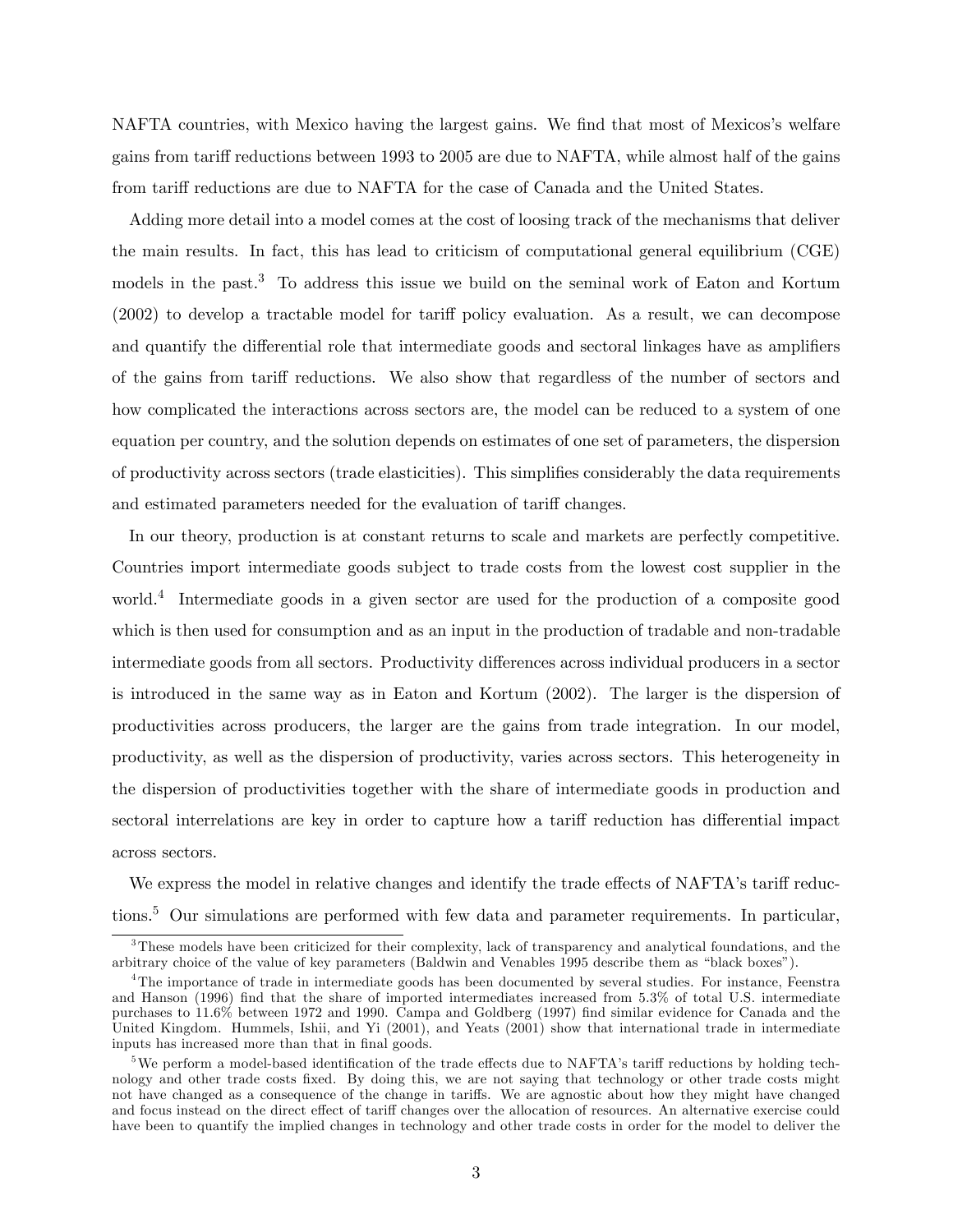we only use data on bilateral trade flows, production, and tariffs and an estimate of sectoral trade elasticities. We develop a new method to estimate sectoral trade elasticities. The estimations are performed using trade and tariff data, without assuming bilaterally symmetric trade costs as is standard in the literature. Moreover, the method is consistent with any trade model that delivers a gravity-type trade equation. We estimate the parameters of the model at a sectoral level using data from 1993, the year before NAFTA went into effect. Then, using the estimated parameters and incorporating the change in tariffs from 1993 to 2005, both between NAFTA members and with the rest of the world, we use the model to quantify the changes in exports and imports over GDP in aggregate and at the sectoral level.

The number of regional trade agreements (RTAs) signed in the world has increased dramatically in the last 20 years (see Figure 1). Also, as we observe in Figure 2, an increasing share of world trade is covered by RTAs. Quantifying potential welfare gains and costs from trade policies has become increasingly important in recent years. Our paper relates to a large literature that evaluates trade policy and is mostly related to studies that quantify the gains from trade from NAFTA.<sup>6</sup>

Our paper is closely related to a recent and growing literature that extends the Eaton and Kortum (2002) model to multiple-sectors. For instance Arkolakis, et al. (2012), Caliendo and Parro (2010), Chor (2010), Costinot, Donaldson, and Komunjer (2012), Donaldson (2010), Dekle, Eaton and Kortum (2008), Eaton, Kortum, Neiman, and Romalis (2011), Hsieh and Ossa (2011), and Shikher  $(2011).7$  Our paper differs from these studies in several dimensions. First, we explicitly consider sectoral linkages between tradable sectors and between tradable and non-tradable sectors unlike previous Ricardian trade models. In our model, producers of non-tradable goods differ in productivity levels, demand tradable and non-tradable intermediate goods for production and supply goods not only for consumption but also for production in all sectors.<sup>8</sup> This feedback in

<sup>8</sup>Non-tradable good sectors are often modeled as an outside sector that does not use intermediate goods for

observed change in trade áows after NAFTA. But the problem there is how to identify if these changes were due only to NAFTA. Unless a model of TFP or trade costs is written there is no hope for identification. In our case, we take as exogenous the observable change in tariff due to NAFTA to quantify the trade effects.

<sup>&</sup>lt;sup>6</sup> Jacob Viner's (1950) work was among the first to study the welfare analysis of trade policy. Bhagwati, Krishna, and Panagariya (1999) put together many of the major theoretical contributions since Viner. More recents are Anderson and Wincoop (2004), Baier and Bergstrand (2009), Deardorff (1998), Redding and Venables (2004), Rose (2004), and Subramanian and Wei (2007). Bagwell and Staiger (2010) survey recent economic research on trade agreements, with special focus on the GATT/WTO. Several studies have focused on the case of NAFTA, for instance Krueger (1999) and the references therein, Lederman, Maloney, and Serven (2005), Romalis (2007), and Trefler (2006). For results on CGE models in general see Brown, Deardorff, and Stern (1994), Brown and Stern (1989), Kehoe and Kehoe (1994), and for the case of NAFTA refer to Fox (1999), Kehoe (2003), Rolleigh (2008) and Shikher (2010).

<sup>7</sup>The Eaton and Kortum (2002) has been extended in many other directions also. One of the earliest studies was Yi (2003) who uses the model to understand if vertical specialization can explain the large growth in trade. More recent sutides are Burstein, Cravino, and Vogel (2012), Burstein and Vogel (2012), Caselli, Koren, Lisicky, and Tenreyro (2012), Fieler (2011), Kerr (2009), Levchenko and Zhang (2011), Parro (2012), Ossa (2012), Ramondo and Rodriguez-Clare (2012), and Waugh (2010). For a comprehensive survey of recent extensions of the Ricardian model of trade refer to Eaton and Kortum (2012).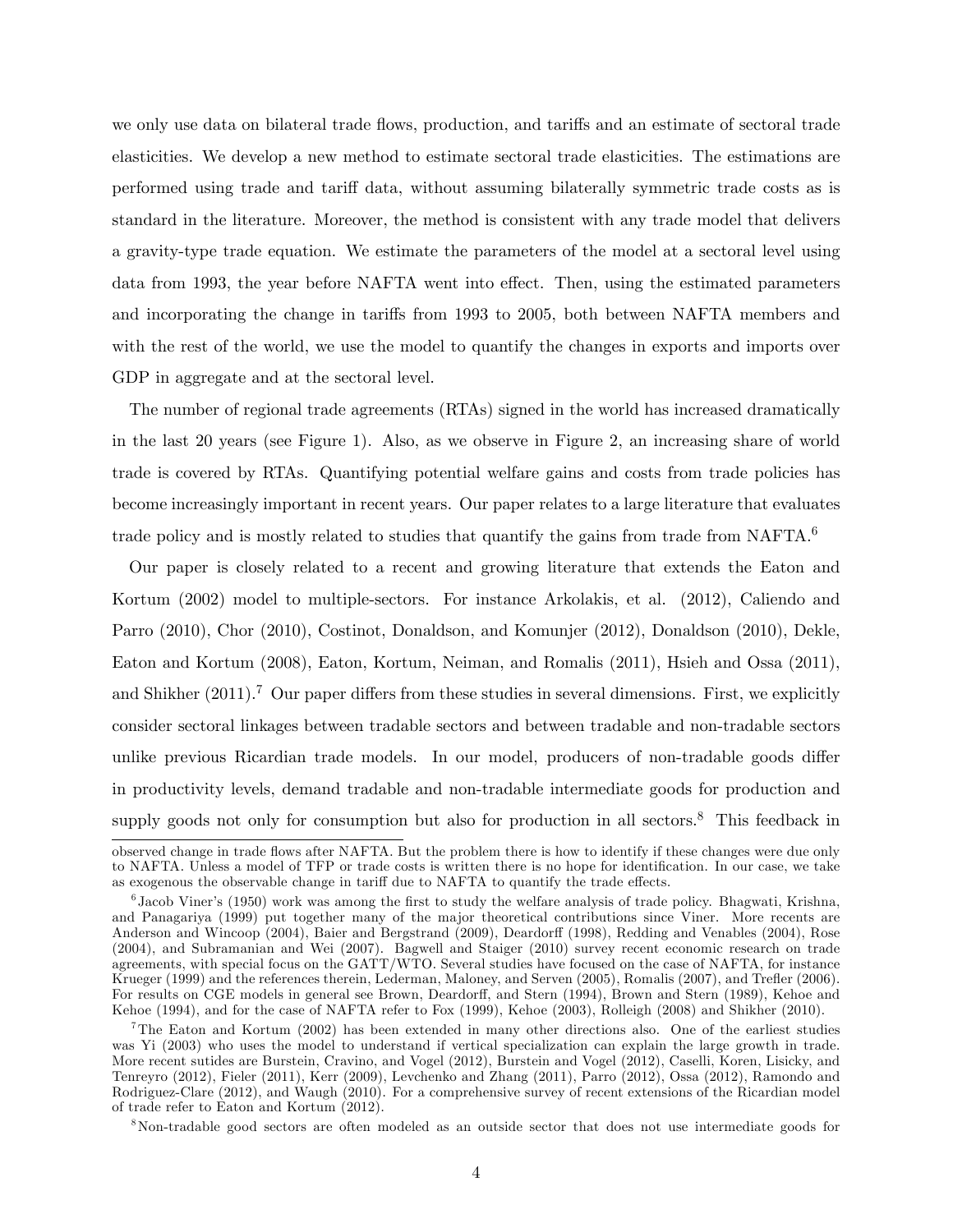production turns out to be important in order to quantify the trade and welfare effects of tariff reductions. Second, we show how accounting for intermediate goods in production and sectoral linkages does amplify the trade and welfare effects of tariff reductions. Finally, we extend the Ricardian model to perform a thoroughly quantitative evaluation of the trade and welfare effects from changes in trade policies.

Our paper is also related to studies that propose new methods to estimate trade elasticities.<sup>9</sup> We propose a new method that identifies sectoral and aggregate trade elasticities by exploiting the cross sectional variation in trade shares induced by the cross sectional variation in tariffs. The method relies on the multiplicative properties of the gravity equation consistent with a large variety of trade models (Krugman 1981, Eaton and Kortum 2002, Anderson and Wincoop 2003, Melitz 2003, and Chaney 2008).

The paper is structured as follows. In Section 2 we motivate the importance of modeling trade in intermediates, multiple sectors, and sectoral linkages for tariff policy evaluation. In Section 3, we develop a methodology to evaluate the trade and welfare effects of tariff changes and present the equilibrium conditions of the model. In Section 4, we propose a new method to estimate trade elasticities, and we estimate the parameters of the model. In Section 5, we discuss how to take the model to the data and explicitly show how to reduce the system of equilibrium equations to one equation and one unknown per country. After doing so, we apply the model to evaluate the trade and welfare effects of NAFTA. In Section 6 we conclude.

### 2. TARIFFS AND SECTORAL LINKAGES

Tariff rates vary substantially across sectors (see Figures 3 through 6). In 1993, the year before NAFTA went into effect, sectoral tariff rates applied by Mexico, Canada and the United States were, on average, 12.6%, 4.2%, and 3.0%, respectively, with a large heterogeneity across sectors. By 2005 they dropped almost to zero between NAFTA members, but tariffs that Mexico, Canada and the United States applied to the rest of the world were, on average, 7.8%, 2.1%, and 2.0%, respectively.<sup>10</sup> The fact to take away is that by 2005 average tariffs had decreased considerably,

production. For example see Alvarez and Lucas (2007).

 $^{9}$ For instance, Feenstra (1994), Head and Ries (2001), Anderson and van Wincoop (2004) and references therein, Romalis (2007), and Simonovska and Waugh (2012).

 $10$ The reason why tariffs decreased is mostly that several free trade agreements entered into force during the period 1993-2005. For instance, Mexico signed free trade agreements with Costa Rica in 1995, Nicaragua in 1998, Chile in 1999, the European Union in 2000, El Salvador, Guatemala and Honduras in 2001, and Japan in 2005; Canada signed agreements with Chile in 1997 and Costa Rica in 2002; and the United States signed agreements with Jordan in 2001, Chile, Costa Rica, the Dominican Republic, El Salvador, Guatemala, Honduras, Nicaragua and Singapore in 2004, and Australia in 2005.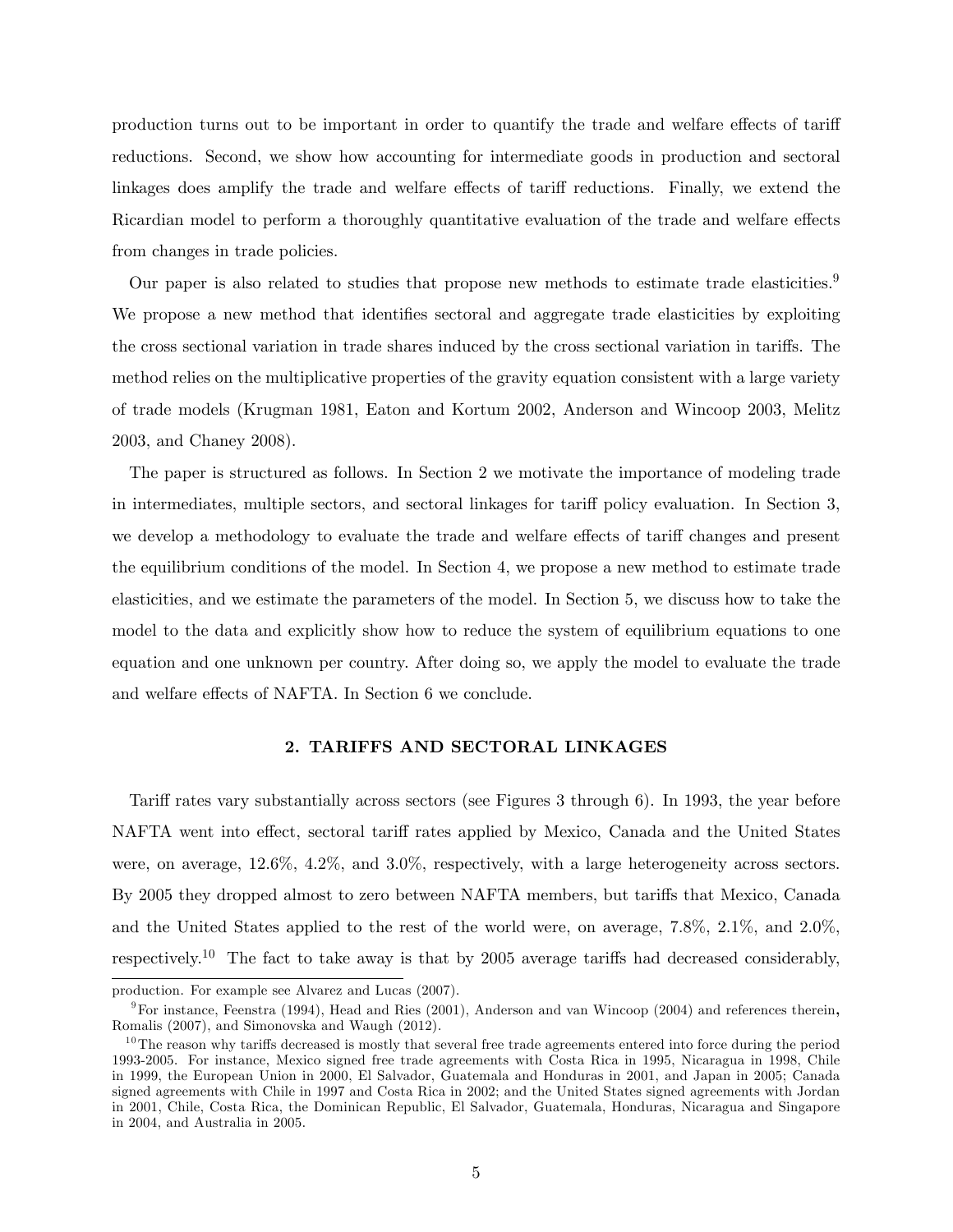but they still remained very dispersed across sectors. Trade and welfare effects of average changes in tariffs can be analyzed using simple one-sector trade models; however, the effects of changes in the dispersion of tariffs can only be analyzed with a model that includes multiple sectors.

Tradable and non-tradable good sectors are interconnected. Figure 7 is a contour plot of the input-output table (henceforth I-O table) for a constructed rest of the world with 20 countries.<sup>11</sup> The table indicates the proportion of spending from sectors described in the "purchase sector" axis on final and intermediate goods from sectors described in the "selling sector" axis. The darker colors represent larger shares. A larger share reflects that a larger proportion of purchases of final and intermediate goods corresponds to that particular industry. A salient characteristic in Figure 7 is that the I-O matrix presents a strong diagonal. However, shares are far from 1.<sup>12</sup> For example, the mean diagonal share is 27% and has a standard deviation of 11%. If we focus only on the tradable goods, the mean share of the diagonal elements is 32% (see Figure 8) while the mean share of the diagonal elements of the non-tradables is 22% (see Figure 9). This means that industries purchase mostly intermediate inputs from other industries. Moreover, we also have that tradable and non-tradable sectors are interrelated. The average share of tradable goods in the production of non-tradable goods is 22%, while the average share of non-tradable goods in the production of tradable goods is 25%. This casual inspection of the I-O table shows that sectors are strongly interrelated and that non-tradable sectors are a relevant input in the production of tradables and vice versa.

We now develop a quantitative general equilibrium model of international trade that takes into account the sectoral heterogeneity and linkages that we observe in the data.

#### 3. THE MODEL

Our model builds on the Ricardian trade model of Eaton and Kortum (2002) and follows Alvarez and Lucas (2008) approach to characterize the equilibrium.

In each country  $n = 1, ..., N$  there are J sectors and one factor of production  $L_n$ , labor. We will refer to countries by i and n and sectors by j and k. Sectors are of two types, either tradable or non-tradable. Labor is not mobile across countries but it can be costlessly allocated across sectors; therefore  $\sum_{j=1}^{J} L_n^j = L_n$ .

 $11$  Please refer to the data appendix at the end of the document for a more detailed explanation.

<sup>&</sup>lt;sup>12</sup> Jones (2007) presents a more detailed description of the characteristics of I-O tables in general. He clearly makes the point that the diagonal is important but the elements are small—on average, 3.3% for the case of the United States using a 6-digit I-O table (480 x 480).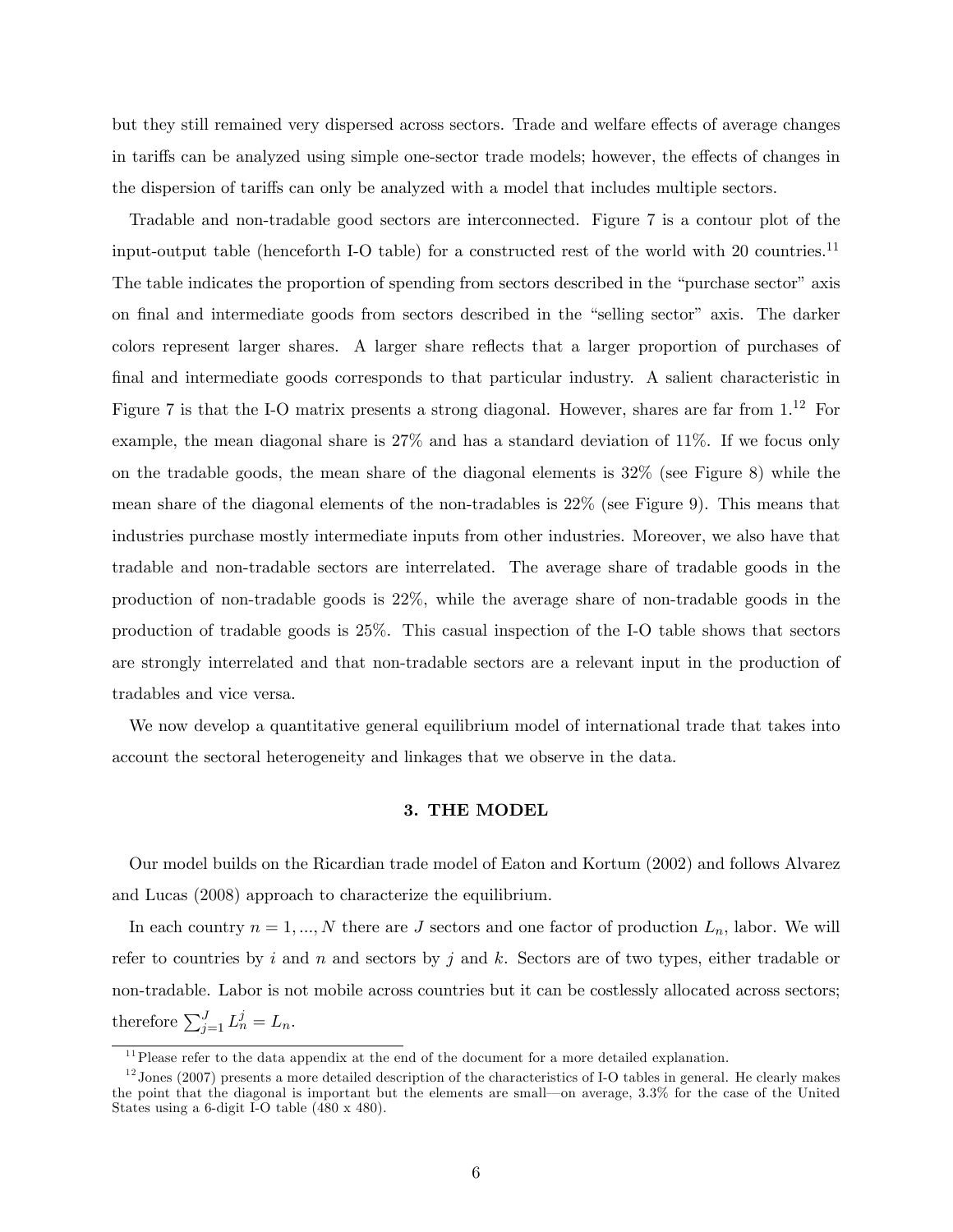Households maximize utility by purchasing final goods  $C_n^j$  taken as given prices  $p_n^j$  subject to their budget constraint. The preferences of the households are

$$
u(C_n) = \prod_{j=1}^{J} C_n^{j \alpha_n^{j}}
$$
, where  $\sum_{j=1}^{J} \alpha_n^{j} = 1$ .

We denote by  $I_n$  households' income. Income is derived from two sources; households supply labor  $L_n$  at a wage  $w_n$  and receive transfers on a lump-sum basis (tariff revenues and transfers from the rest of the world, as we will see in a moment).

A continuum of intermediate goods  $\omega^j \in [0,1]$  is produced in each sector j. We denote by  $q_n^j(\omega^j)$  to the production of good  $\omega^j$  in country n. Labor and composite intermediate goods from all sectors are used for the production of each intermediate good  $\omega^j$ . These goods are then used to produce composite intermediate goods as we will describe later. Let  $l_n^j(\omega^j)$  be the amount of labor and let  $m_n^{k,j}(\omega^j)$  be the amount of composite intermediate good from sector k used for the production of intermediate good  $\omega^j$  in country n and sector j. Sectors are interrelated since sector j demands goods from sector k and vice versa. Also, tradable and non-tradable good sectors demand intermediate goods from each other. Countries differ in the efficiency of production of each intermediate good in each sector. Denote by  $x_n^j(\omega^j)$  the inverse efficiency of producing intermediate good  $\omega^j$  in country n and sector j. The production function of intermediate good  $\omega^j$  is:

$$
q_n^j(\omega^j) = x_n^j(\omega^j)^{-\theta^j} \left[ l_n^j(\omega^j) \right]^{\beta_n^j} \left[ \prod_{k=1}^J m_n^{k,j}(\omega^j)^{\gamma_n^{k,j}} \right]^{(1-\beta_n^j)},
$$

where  $\gamma_n^{k,j} \geqslant 0$  is the share of the composite intermediate good from sector k used in the production of intermediate good  $\omega^j$ , with  $\sum_{k=1}^J \gamma_n^{k,j} = 1$ , and the parameter  $\beta_n^j \geqslant 0$  is the share of value added. Note that  $\beta_n^j$  and  $\gamma_n^{j,k}$  differ across countries and sectors. The parameters  $\gamma_n^{j,k}$  are the shares from the I-O tables as we described before.

Efficiencies  $x_n^j(\omega^j)$  are rescaled by the parameter  $\theta^j$ , which is sector specific. A larger value of  $\theta^j$ implies a larger dispersion of productivity across goods  $\omega^j$ , a notion of comparative advantage.<sup>13</sup>

Denote by  $c_n^j$  the input cost in country n and sector j. Let  $p_n^k$  be the price of a composite intermediate good from sector  $k$  in country  $n$ . The cost of an input bundle is given by

$$
c_n^j = \Upsilon_n^j w_n^{\beta_n^j} \left[ \prod_{k=1}^J p_n^k \gamma_n^{k,j} \right]^{1-\beta_n^j}, \tag{1}
$$

where  $\Upsilon_n^j$  is a constant.<sup>14</sup> As we can see, the cost of this input bundle varies across sectors since they have different input shares. Equation  $(1)$  captures a key difference compared to the one-

<sup>&</sup>lt;sup>13</sup>Eaton and Kortum (2002) use  $1/\theta$  instead. In their case,  $\theta$  is inversely related to the shape parameter of the Fréchet distribution.

<sup>&</sup>lt;sup>14</sup>Specifically,  $\Upsilon_n^j \equiv \prod_k^J$  $\int_{k=1}^{J} \gamma_n^{k,j} \gamma_n^{\kappa,j} \left(1-\beta_n^j\right) \beta_n^j - \beta_n^j \left(1-\beta_n^j\right)^{-\left(1-\beta_n^j\right)}$ .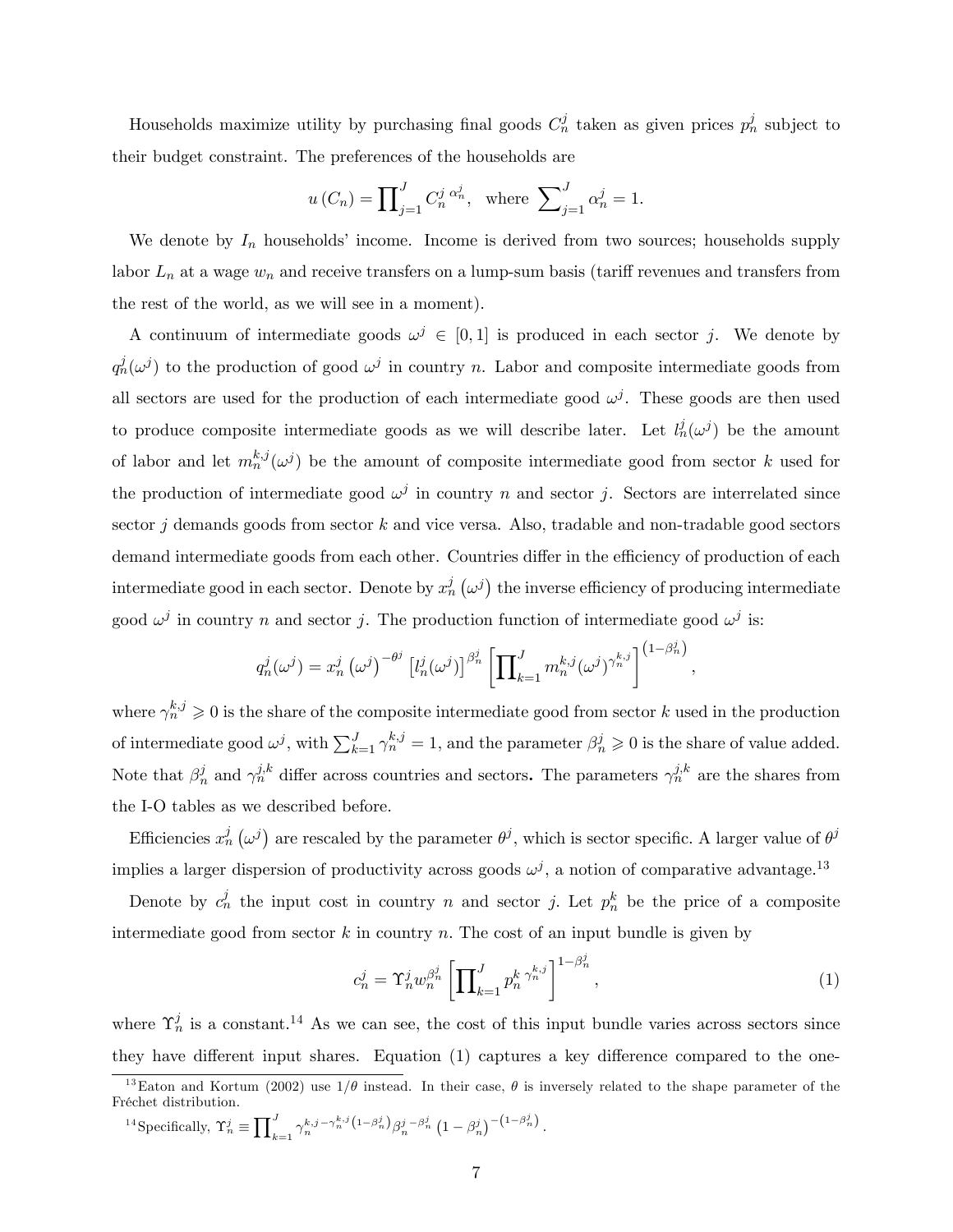sector model or the multi-sector model without interrelated sectors, as the cost of the input bundle depends on wages and on the price of all the composite intermediate goods in the economy, tradable and non-tradable. A change in policy that affects the price in any single sector will affect indirectly all the sectors in the economy via the input bundle. We show later that this interrelation plays an important role in evaluating the trade and welfare effects from trade openness.

We follow Alvarez and Lucas  $(2007)$  and note that in each sector j, the only parameter that varies across goods  $\omega^j$  is the cost  $x_n^j(\omega^j)$ . Therefore, we re-label goods by their cost and refer to intermediate good  $\omega^j$  with efficiency  $x_n^j(\omega^j)$  by intermediate good  $x_n^j$ . Since the production of intermediate goods is at constant returns to scale and markets are perfectly competitive, firms price at unit cost,  $x_n^j \frac{\theta^j}{c_n^j}$ .

There are two types of trade costs, iceberg trade costs and an ad-valorem flat-rate tariffs. Iceberg costs are defined in physical units as in Samuelson (1954). One unit of any tradable intermediate good in sector j shipped from country i to country n requires producing  $d_{ni}^j \geq 1$  units in i, with  $d_{nn}^j = 1$ . Goods imported by country n from country i have to pay an ad-valorem flat-rate tariff  $\tau_{ni}^{j}$  applicable over unit prices. Proceeds are transferred in a lump-sum to the consumers in n. We combine both costs and represent them by  $\kappa_{ni}^j = (1 + \tau_{ni}^j) d_{ni}^j$ . We also assume that the triangular inequality holds; therefore,  $\kappa_{nh}^j \kappa_{hi}^j \geqslant \kappa_{ni}^j$  for all  $n, h, i$ .

Taking into account these costs, a unit of tradable intermediate good  $x_i^j$  $i$  produced in country i is available in country  $n$  at unit prices

$$
p_{ni}^j(x_i^j) = x_i^j \stackrel{\theta^j}{\sim} c_i^j \kappa_{ni}^j. \tag{2}
$$

Equation (2) holds for both tradable and non-tradable sectors. We model non-tradable sectors in the same way as tradable sectors but impose that  $\kappa_{in}^j = \infty$ ; thus, in some sectors goods are not traded because it is always cheaper to buy goods from local suppliers. Producers search across all sources to buy from the lowest cost supplier.<sup>15</sup> In order to facilitate exposition, we label a particular intermediate good in any tradable sector by the vector of inverse efficiencies  $x^{j} = (x_1^{j})$  $j_1, ..., x_l^j$  $_{N}^{j}),$  $x^j \in \mathbb{R}_+^n$ . The effective price in country *n* of intermediate good  $x^j$  is  $p_n^j(x^j)$ , the lowest price of

<sup>&</sup>lt;sup>15</sup>The way in which producers of intermediate goods search for the lowest cost supplier is a key distinction from models with Armington-type assumptions. In those models, because of the love for variety, regardless of the price, goods are always bought from all sources, since they are differentiated by country of origin. In the Eaton and Kortum (2002) model, the source from which goods are purchased is endogenously determined and can change as a consequence of tariff reductions. This is crucial in order to understand why this model conceptually takes into account changes at the extensive new goods margin and not only changes at the intensive old goods margin, as is the case in Armington-type models. However, there is a sense in which the Eaton and Kortum (2002) model resembles an Armington (1969) model. See footnote 19 in Eaton and Kortum (2002), the study by Anderson and Wincoop (2004), and Arkolakis et al. (2012) for a dicussion.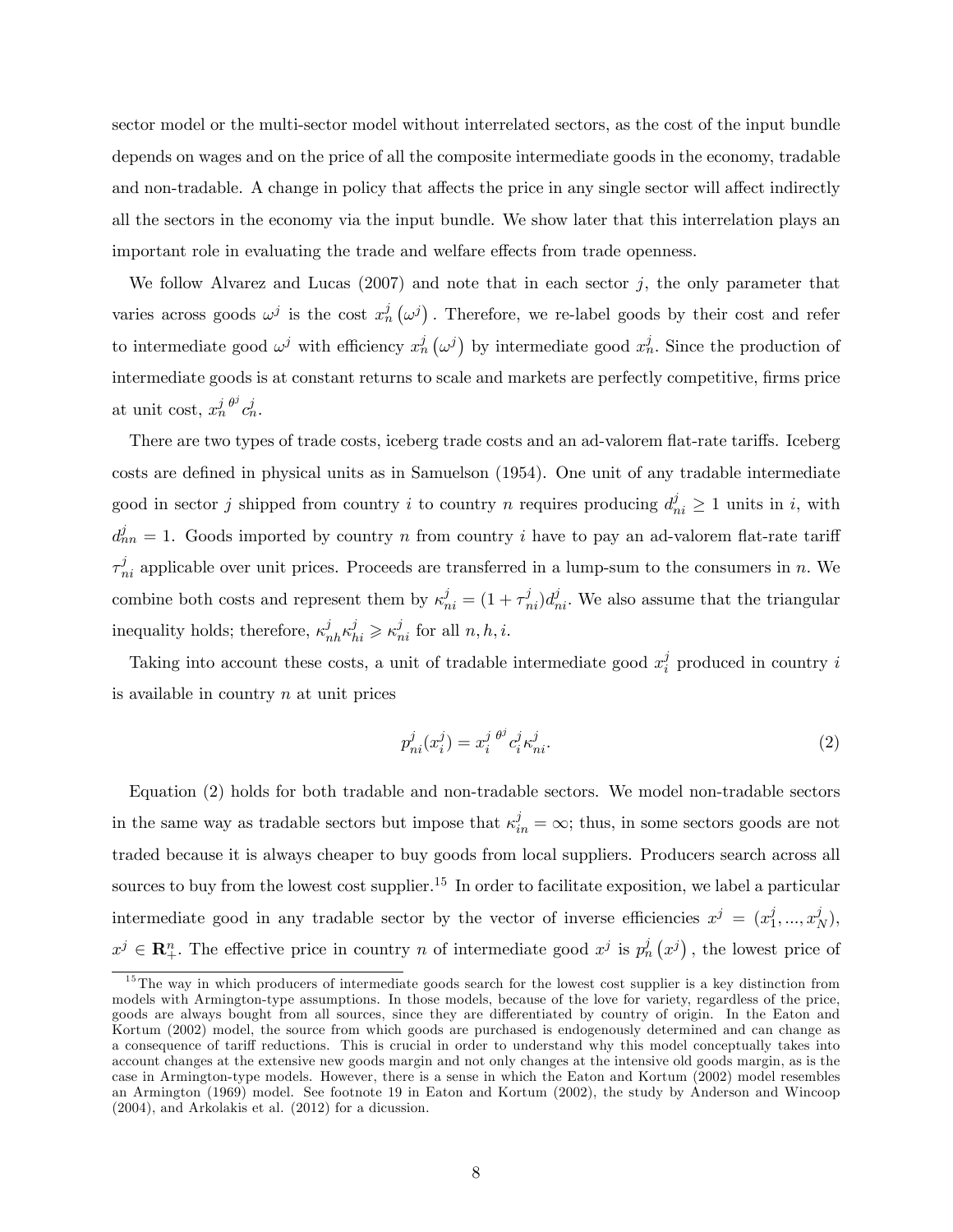intermediate good  $x^j$  in sector j across all sources,

$$
p_n^j(x^j) = \min_i \{p_{ni}^j(x_i^j); i = 1, ..., N\}.
$$

Notice that in the non-tradable sectors,  $p_n^j(x^j) = p_{nn}^j(x_n^j)$ . Ricardian motives to trade are introduced by assuming that countries differ in their technologies across sectors. We follow Eaton and Kortumís (2002) probabilistic representation of technologies, extending their representation to allow productivity to differ across sectors. For any  $x \geq 0$ , the measure of the set of goods  $x_n^j$ , such that  $x_n^j \leq x$ , is given by the cumulative distribution function of an exponential distribution.<sup>16</sup> We assume that the distribution of productivities is independent across goods, sectors and countries. The joint density of  $x^j$  is thus

$$
\phi^{j}(x^{j}) = \left(\prod_{n=1}^{N} \lambda_{n}^{j}\right) \exp\left\{-\sum_{n=1}^{N} \lambda_{n}^{j} x_{n}^{j}\right\}.
$$

The parameter  $\lambda_n^j \geqslant 0$  governs the location of the distribution. In the context of this model, a higher  $\lambda_n^j$  (which we allow to be sector and country specific) makes the average productivity higher, a notion of absolute advantage.

Composite intermediate goods  $q_n^j$  in sector j are produced with an Ethier (1982) or Dixit and Stiglitz (1977) aggregator of intermediate goods from the same sector. We denote by  $\eta^j > 0$  to the elasticity of substitution across intermediate goods within sector j, and let  $r_n^j(x^j)$  be the demand of intermediate good  $x^j$  used to produce the composite intermediate good  $q_n^j$ . Producers of  $q_n^j$  in sector *j* solve the following problem:

$$
p_n^j q_n^j = \min_{r_n^j(x^j)} \int p_n^j(x^j) r_n^j(x^j) \phi^j(x^j) dx^j,
$$

subject to

$$
\left[\int r_n^j (x^j)^{1-1/\eta^j} \phi^j (x^j) dx^j \right]^{\eta^j/(\eta^j-1)} \ge q_n^j,
$$

where the integrations are over  $\mathbb{R}^n_+$ . The solution to the problem of the composite intermediate good producer gives the following demand of good  $x^j$ 

$$
r_n^j(x^j) = \left[\frac{p_n^j(x^j)}{p_n^j}\right]^{-\eta^j} q_n^j.
$$
\n(3)

 $^{16}$ Eaton and Kortum (2002) work with efficiencies instead of inverse efficiencies. They assume that efficiencies are distributed Fréchet. For a description of the properties of the Fréchet distribution, refer to Eaton and Kortum (2002). Donaldson (2010) relates this assumption to other standard assumptions used in models of international trade with heterogeneous firms, like those in Melitz (2003), Chaney (2008), and others. Costinot et al. (2012) consider the case of more general distributions.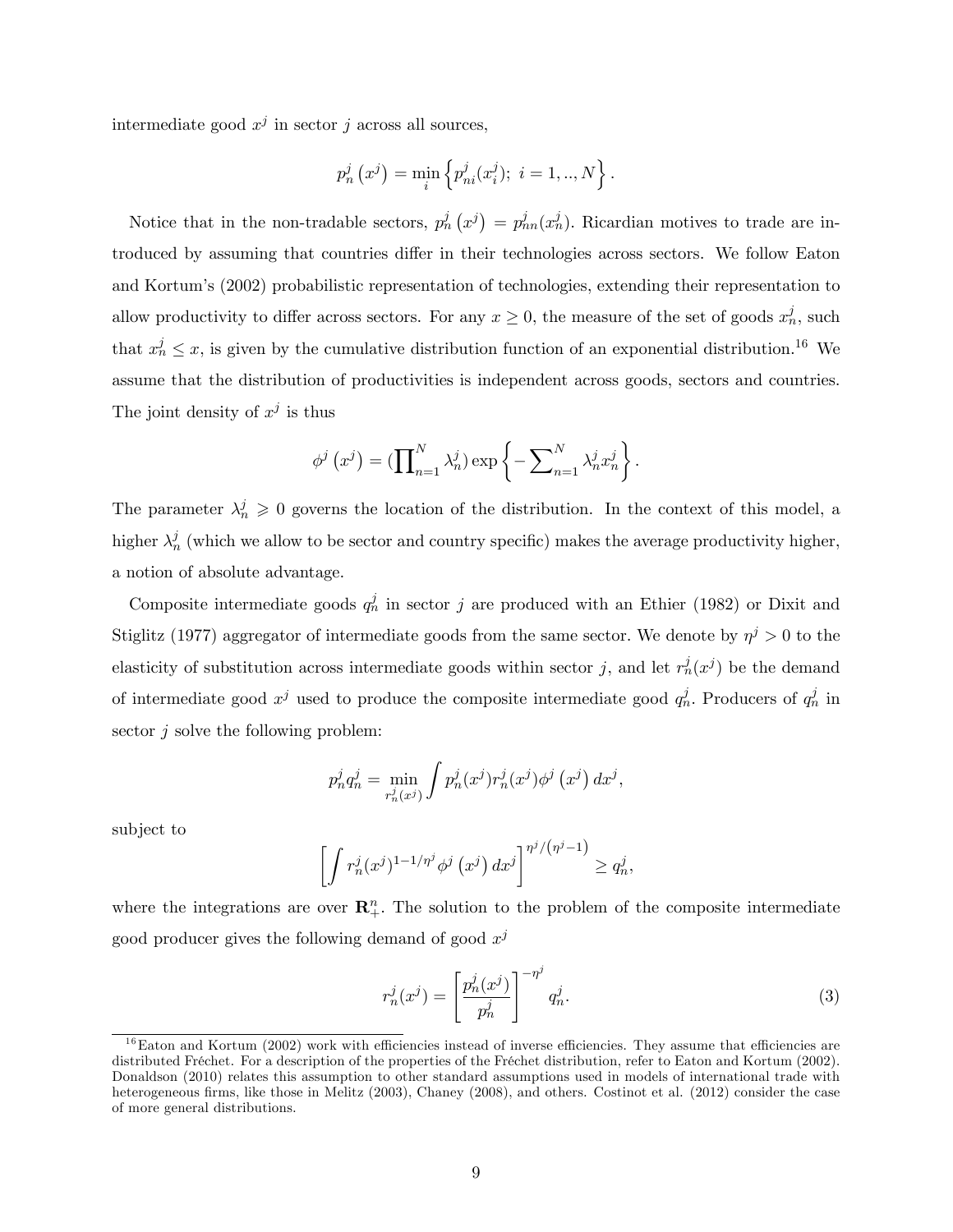Note that  $r_n^j(x^j)$  is the demand of good  $x^j$  from the lowest cost supplier in the world. When j is a non-tradable goods sector the intermediate goods are only demanded from domestic producers, and therefore  $r_n^j(x_n^j) = q_n^j(x_n^j)$ .

It follows that the price of the composite intermediate good is

$$
p_n^j = \left[ \int p_n^j (x^j)^{1 - \eta^j} \phi^j (x^j) dx^j \right]^{\frac{1}{1 - \eta^j}},
$$

where the integration is also over  $\mathbf{R}_{+}^{n}$ .

As we mentioned before the composite intermediate good  $q_n^j$  is used as an intermediate good for the production of intermediate good  $x_n^k$  in the amount  $m_n^{j,k}(x_n^k)$  in all sectors k. They are also used as intermediate good to produce final good  $C_n^j$  with a constant return to scale technology.<sup>17</sup>

We now solve for the distribution of prices. Denote by  $\mathbf{B}_{n,i}^j \subset R_+^n$  to the set in sector j of intermediate goods in which country  $i$  is the lowest cost supplier to country  $n$ . Then

$$
\mathbf{B}_{n,i}^j = \left\{ x^j \in \mathbf{R}_+^n : p_n(x^j) = p_{ni}^j(x_i^j) \right\}.
$$

Integrating over the sets  $\mathbf{B}_{n,i}^j$ , the price of the composite intermediate good is given by

$$
p_n^j = A^j \left[ \sum_{i=1}^N \lambda_i^j \left[ c_i^j \kappa_{ni}^j \right]^{-1/\theta^j} \right]^{-\theta^j},\tag{4}
$$

for all sectors j and countries n; where  $A^j$  is a constant. Denote by  $\Phi_n^j = \sum_{i=1}^N \lambda_i^j$ i  $c_i^j$  $\left[i\kappa_{ni}^j\right]^{-1/\theta^j}$ . The object  $\Phi_n^j$  plays a critical role in our model. It's a sufficient statistic of the states of technologies around the world, input costs, geographic barriers and tariff policies. In Eaton and Kortum (2002), this object is country specific, while in our model it is also sector specific. Note that  $\Phi_n^j$  is correlated across sectors since sectors are interrelated and the input costs are functions of prices from all sectors. The shares  $\gamma_n^{k,j}$  will determine the extent of the correlation. Note that (4) is also the price index of the non-tradable goods sector. The difference is that in that case  $\kappa_{in}^j = \infty$  and thus the price index is given by  $p_n^j = A^j \lambda_n^{j - \theta^j}$  $j_n^{-\theta^j}c_n^j$  and therefore  $\Phi_n^j = \lambda_n^j$  $\left[c_n^j\right]^{-1/\theta^j}$ :

We now solve for the share of expenditure on goods from different locations. Let  $\pi_{ni}^{j}$  be the share in sector j of expenditure in country n on goods from country i. In particular, since the set  $\mathbf{B}_{n,i}^j$  defines the set of goods in which country i is the lowest cost supplier for country n, then the

$$
q_n^j = C_n^j + \sum_{k=1}^J \int m_n^{j,k}(x_n^k) \lambda_n^k e^{-\lambda_n^k x_n^k} dx_n^k.
$$

<sup>&</sup>lt;sup>17</sup>The market clearing condition for the composite intermediate good in sector j is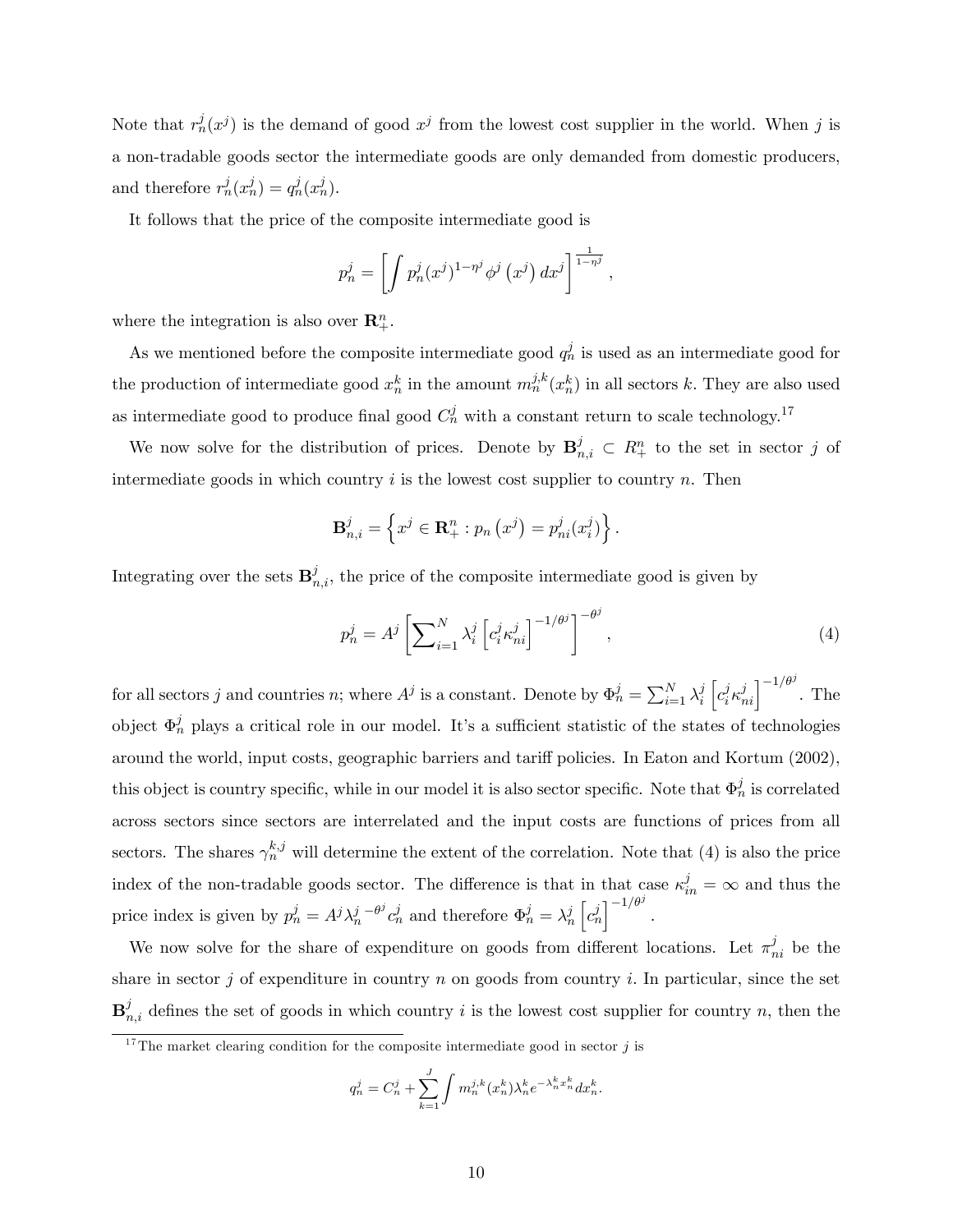expenditure on these goods is given by the integral of total expenditure over the set  $\mathbf{B}_{n,i}^j$ . Therefore, the expenditure share is given by

$$
\pi_{ni}^j = \int_{\mathbf{B}_{n,i}^j} \left( \frac{p_n^j(x^j) r_n^j(x^j)}{p_n^j q_n^j} \right) \phi^j(x^j) dx^j = \int_{\mathbf{B}_{n,i}^j} \left( \frac{p_n^j(x^j)}{p_n^j} \right)^{1 - \eta^j} \phi^j(x^j) dx^j,
$$

which uses (3). Following the same steps as we did for the solution to the price index  $p_n^j$ , we get

$$
\pi_{ni}^j = \frac{\lambda_i^j \left[ c_i^j \kappa_{ni}^j \right]^{-1/\theta^j}}{\sum_{i=1}^N \lambda_i^j \left[ c_i^j \kappa_{ni}^j \right]^{-1/\theta^j}}.
$$
\n(5)

Note that in non-tradable sectors,  $\pi_{nn}^j = 1$ . The bilateral trade share  $\pi_{ni}^j$  takes the form of a multi-sector version of a gravity equation. Changes in tariffs have a direct effect in trade shares via  $\kappa_{ni}^{j}$ , and from (1) note that changes in tariffs also have an indirect effect through the input bundle  $c_i^j$  $i<sub>i</sub>$  since it incorporates all the information contained in the I-O tables.

Trade is not necessarily balanced either at the industry level, or even at the country level. Denote by  $S_n$  the net exports (trade surplus) of country n. It follows that  $S_n = \sum_{k=1}^J S_n^k$ , and  $\sum_{n=1}^N S_n = 0$ . Total expenditure on goods  $j$  is the sum of the expenditure on composite intermediate goods by firms and the expenditure by households. We denote by  $X_n^j = p_n^j q_n^j$  to total expenditure on goods j in country n. Therefore,  $X_n^j$  is given by:

$$
X_n^j = \sum_{k=1}^J \gamma_n^{j,k} (1 - \beta_n^k) \left( F_n^k X_n^k + S_n^k \right) + \alpha_n^j I_n,
$$

where  $I_n$  represents final absorption in country n, with  $I_n = w_n L_n + R_n - S_n$  and  $F_n^j = \sum_{i=1}^N S_i$  $\frac{\pi_{ni}^j}{1+\tau_{ni}^j}.$ ni For the case of non-tradables, note that  $F_n^j = 1$ . Total final absorption is the sum of labor income  $(w_n L_n)$ , tariff revenues  $(R_n = \sum_{j=1}^J X_n^j [1 - F_n^j])$  and the aggregate deficit  $(-S_n)$ . Gross production in sector k and country n is given by  $F_n^k X_n^k + S_n^k$ .

The trade surplus in sector k and country  $n, S_n^k$ , is by definition given by:

$$
S_n^k = \left(\sum_{i=1}^N \frac{\pi_{in}^k}{1 + \tau_{in}^k} X_i^k - F_n^k X_n^k\right).
$$
 (6)

Notice that (6) is also consistent with the non-tradable good sectors. Setting  $\kappa_{in}^k = \infty$  then  $\pi_{in}^k = 0$  and  $\pi_{nn}^k = 1$ , so  $F_n^k = 1$ ; therefore  $S_n^k = 0$  in the non-tradable sector k. Finally note that the aggregate trade deficit in each country is exogenous; however, sectoral trade deficits are endogenously determined.

Finally, using the definition of expenditure and trade surplus we have that

$$
\sum_{j=1}^{J} \sum_{i=1}^{N} \frac{\pi_{ni}^{j}}{1 + \tau_{ni}^{j}} X_{n}^{j} + S_{n} = \sum_{j=1}^{J} \sum_{i=1}^{N} \frac{\pi_{in}^{j}}{1 + \tau_{in}^{j}} X_{i}^{j}.
$$
 (7)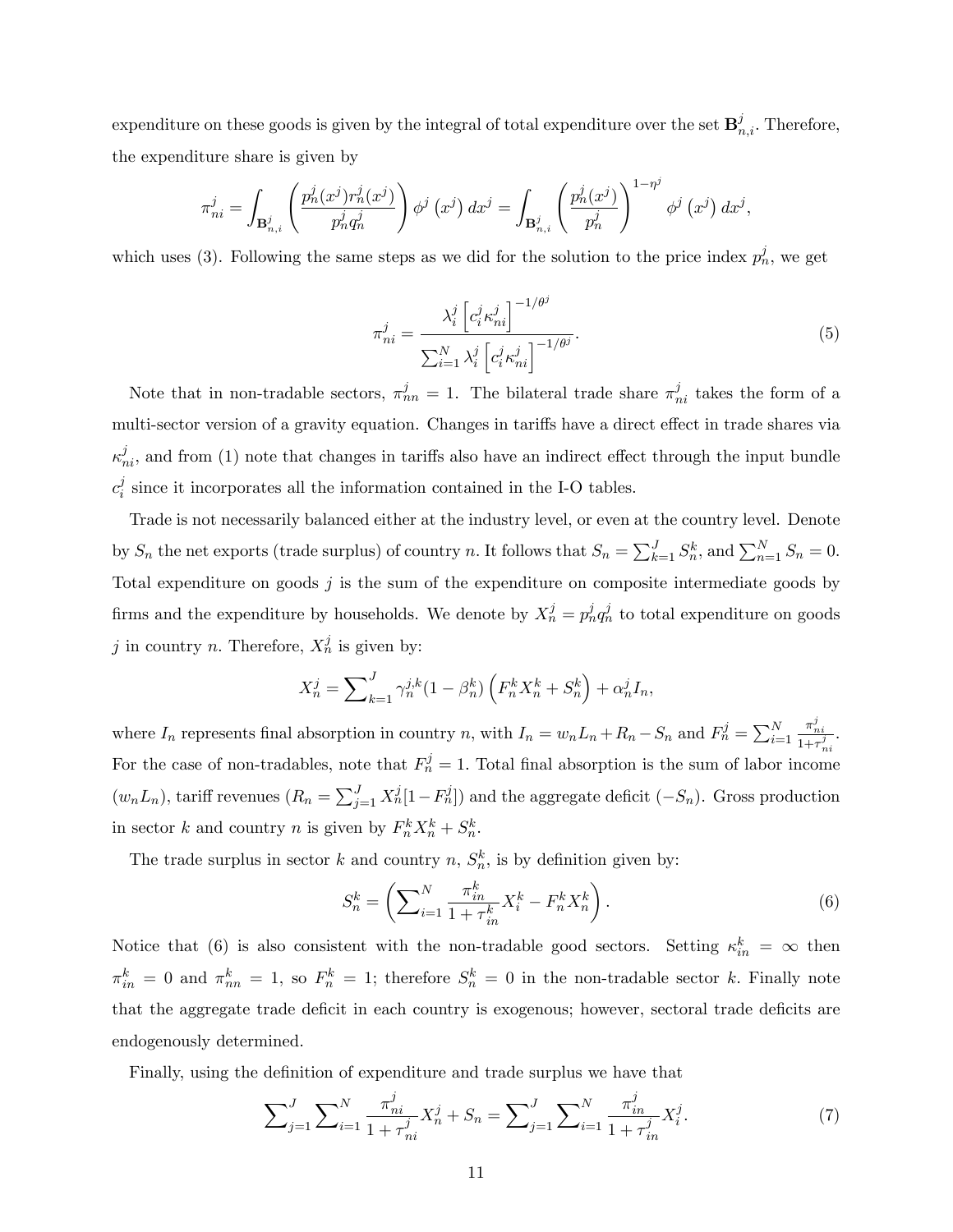This condition reflects the fact that total expenditure, excluding tariff payments, in country  $n$ plus net exports equals the sum of each country's total expenditure, excluding tariff payments, on tradable goods from country  $n$ . We are adding over all sectors whether a sector is tradable or non-tradable. The non-tradable sectors will appear in both sides of the equation and cancel out.

We now define formally the equilibrium under policies  $\{\tau_{ni}^j\}$  in this model.

**Definition 1** Given  $L_n$  and  $S_n$ , an equilibrium under tariff structure  $\tau$  is a wage vector  $\mathbf{w} \in \mathbf{R}_{++}^N$ and prices  $p_n^j$  that solve equilibrium conditions  $(1)$ ,  $(4)$ ,  $(5)$  and  $(7)$  for all j and n.

Instead of solving for an equilibrium under policy  $\tau$  we solve for changes in prices and wages from moving from policy  $\tau$  to policy  $\tau'$ . There are several advantages of doing so. It allows us to use data for the base year to quantify the effects of a change in tariffs, and, it allows us to identify the effect on changes in equilibrium prices from a pure change in tariffs, which is what we are after, without needing to estimate  $\lambda_n^j$  and  $d_{ni}^j$  to solve for the general equilibrium of the model.

We now define the equilibrium of the model under policy  $\tau'$  relative to a policy under tariff structure  $\tau$ . This idea of expressing the equilibrium in relative changes follows Dekle et al. (2008) but in this case in a more general setting with changes in tariffs rather than deficit counterfactuals.

**Definition 2** Let  $(\mathbf{w}, p)$  be an equilibrium under tariff structure  $\tau$  and let  $(\mathbf{w}', p')$  be an equilibrium under tariff structure  $\tau'$ . Define  $(\hat{\mathbf{w}}, \hat{p})$  as an equilibrium under  $\tau'$  relative to  $\tau$ , where a variable with a hat " $\hat{x}$ " represents the relative change of the variable, namely  $\hat{x} = x'/x$ . Using (1), (4), (5) and (7) the equilibrium conditions in relative changes solves:

Cost of the input bundles:

$$
\hat{c}_n^j = \hat{w}_n^{\beta_n^j} \left[ \prod_{k=1}^J \left[ \hat{p}_n^k \right] \right]^{\gamma_n^{k,j}} \right]^{1-\beta_n^j}.
$$
\n(8)

Price index:

$$
\hat{p}_n^j = \left[ \sum_{i=1}^N \pi_{ni}^j [\hat{\kappa}_{ni}^j \hat{c}_i^j]^{-1/\theta^j} \right]^{-\theta^j}.
$$
\n(9)

Bilateral trade shares:

$$
\hat{\pi}_{ni}^j = \left[\frac{\hat{c}_i^j}{\hat{p}_n^j} \hat{\kappa}_{ni}^j\right]^{-1/\theta^j}.
$$
\n(10)

Trade balance:

$$
\sum_{j=1}^{J} F_n^{j'} X_n^{j'} + S_n = \sum_{j=1}^{J} \sum_{i=1}^{N} \frac{\pi_{in}^{j'}}{1 + \tau_{in}^{j'}} X_i^{j'}.
$$
\n(11)

Total expenditure in each country  $n$  and sector  $j$ :

$$
X_n^{j'} = \sum_{k=1}^J \gamma_n^{j,k} (1 - \beta_n^k) \left( \sum_{i=1}^N \frac{\pi_{in}^{k'}}{1 + \tau_{in}^{k'}} X_i^{k'} \right) + \alpha_n^j I_n', \tag{12}
$$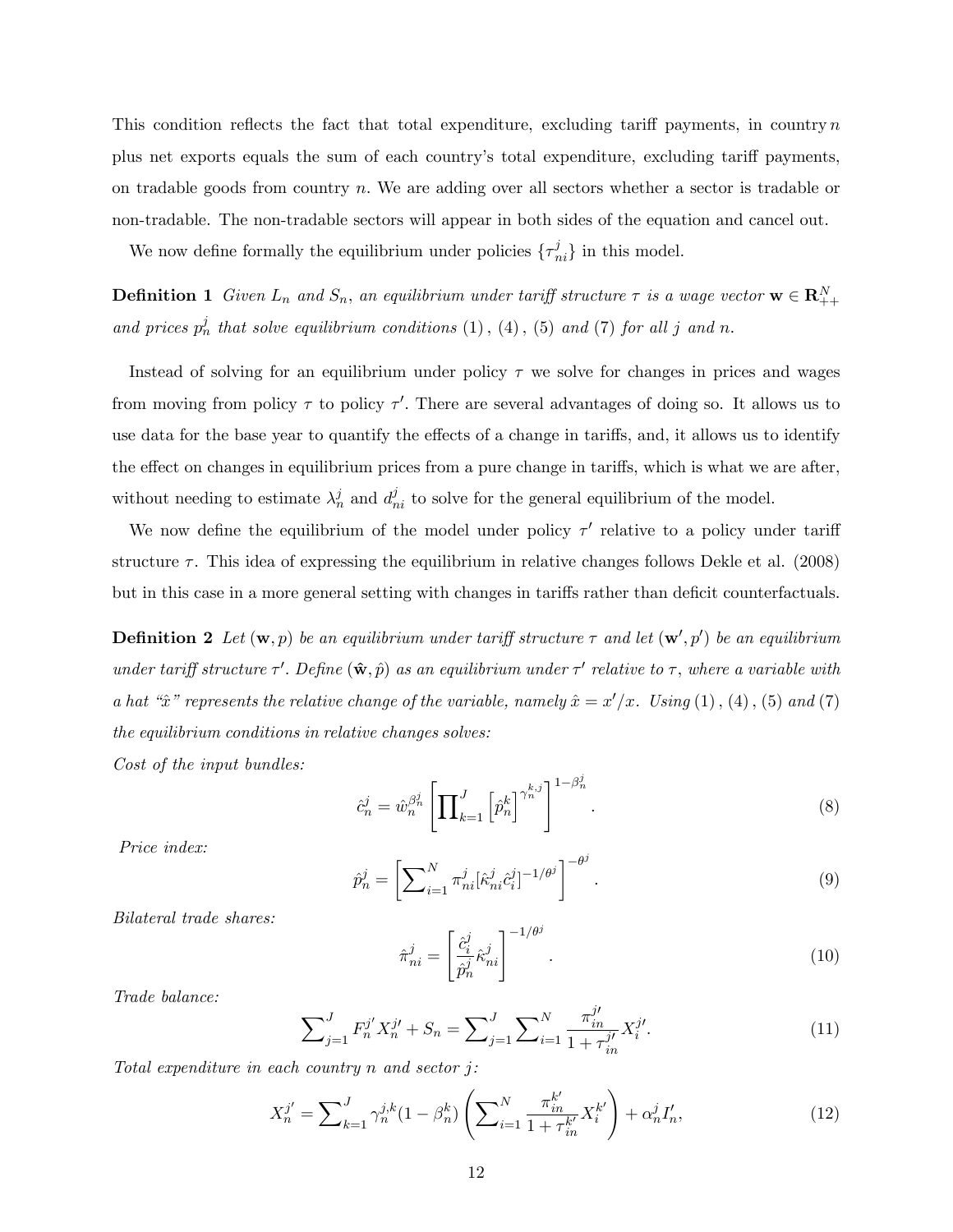for all j and n where 
$$
\hat{\kappa}_{ni}^j = (1 + \tau_{ni}^{j'})/(1 + \tau_{ni}^j)
$$
 and  $I'_n = \hat{w}_n w_n L_n + \sum_{j=1}^J X_n^{j'} [1 - F_n^{j'}] - S_n$ .

From inspecting equilibrium conditions (8 through 12) we can observe that the focus on relative changes allows us to perform policy experiments without relying on estimates of total factor productivity or transport costs. We only need two sets of tariff structures ( $\tau$  and  $\tau'$ ), data on bilateral trade shares  $(\pi_{ni}^j)$ , the share of value added in production  $(\beta_n^j)$ , value added  $(w_n L_n)$ , the share of intermediate consumption  $(\gamma_n^{k,j})$ , and sectoral dispersion of productivity  $(\theta^j)$ . The share of each sector in final demand  $(\alpha_n^j)$  is obtained from these data as we will show later on. Therefore, the only parameters to estimate are the sectoral dispersion of productivity  $\theta^j$ , which we turn to in section 4.

After solving for the equilibrium prices and allocations given data for the base year, we can evaluate how welfare changes in each country by moving from tariff structure  $\tau$  to tariff structure  $\tau'$  measured as the change in real income:

$$
\hat{W}_n = \frac{\hat{I}_n}{\prod_{j=1}^J \hat{p}_n^j \alpha_n^j}.
$$
\n(13)

#### 3.1 Sources of Gains From Trade

We now proceed to build some intuition of why adding more sectors and the interrelation across them is important for welfare comparisons. To clarify the exposition, consider the case where trade is balanced and the only source of trade costs are iceberg costs  $(d<sub>in</sub><sup>j</sup>$  according to our notation above).<sup>18</sup> Then, the relative changes in real income are equal to changes in real wages, given by  $\hat{W}_n = \prod_{j=1}^J (\hat{w}_n / \hat{p}_n^j)^{\alpha_n^j}$ . From equation (8) and (10) we can solve for  $\hat{w}_n / \hat{p}_n^j$  in each sector j as a function of the share of expenditure on domestic goods and sectoral prices, namely

$$
\frac{\hat{w}_n}{\hat{p}_n^j} = (\hat{\pi}_{nn}^j)^{-\theta^j/\beta_n^j} \left( \prod_{k=1}^J [\hat{p}_n^k]^{\gamma_n^{k,j}} / \hat{p}_n^j \right)^{-\widetilde{\beta}_n^j},\tag{14}
$$

:

where  $\tilde{\beta}_n^j = (1 - \beta_n^j) \diagup \beta_n^j$ . Then, the percentage change in real income is given by:<sup>19</sup>

$$
\ln \hat{W}_n = -\underbrace{\sum_{j=1}^J \alpha_n^j \theta^j \ln \hat{\pi}_{nn}^j}_{\text{Final goods}} - \underbrace{\sum_{j=1}^J \alpha_n^j \theta^j \tilde{\beta}_n^j \ln \hat{\pi}_{nn}^j}_{\text{Intermediate goods}} - \underbrace{\sum_{j=1}^J \alpha_n^j \tilde{\beta}_n^j \ln \left( \prod_{k=1}^J [\hat{p}_n^k]^{\gamma_n^{k,j}} / \hat{p}_n^j \right)}_{\text{Section linkages}}.
$$
 (15)

$$
\hat{W}_n = \prod_{j=1}^J (\hat{\pi}_{nn}^j)^{-\alpha_n^j \theta^j / \beta_n^j} \left( \prod_{k=1}^J [\hat{p}_n^{k}]^{\gamma_n^{k,j}} / \hat{p}_n^j \right)^{-\alpha_n^j \tilde{\beta}_n^j}
$$
\nwhich yields and rearrange terms to obtain the curve

Finally, take logarithms from both sides and rearrange terms to obtain the expression for the percentage change in the real wage in country  $n$ , as presented in the text.

<sup>&</sup>lt;sup>18</sup>Note that by setting  $\tau_{ni}^j = 0$  then  $F_n^k = 1$ ; and by setting  $S_n = 0$ , the income of the household is only labor income:  $w_n L_n$ . Therefore  $I_n = \hat{w}_n$ .

<sup>&</sup>lt;sup>19</sup>To obtain the expression for the change in real wages take the product of (14) for all sectors j weighted by  $\alpha_n^j$  to obtain: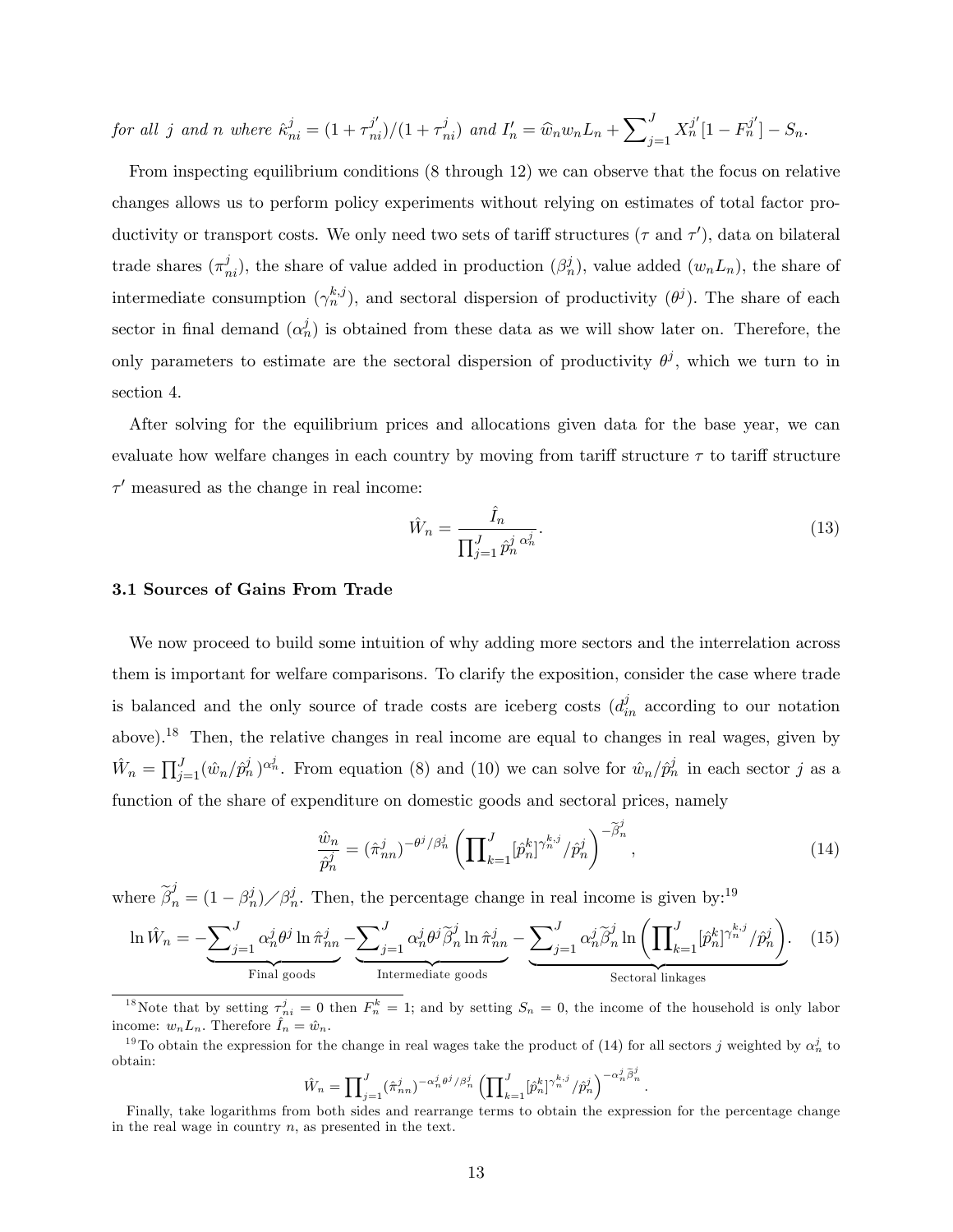Where are the gains from trade coming from? This result shows that all the general equilibrium effects can be summarized by the change in the share of domestic expenditure in each sector  $(\hat{\pi}_{nn}^j)$ for all j) and the changes in sectoral prices  $(\hat{p}_n^j$  for all j).

Each term in this welfare decomposition measures an additional effect compared with a certain benchmark model. For instance, consider the case where  $\beta_n^j = 1$  for all j and n, then goods are only produced with labor. From (14) we get  $\ln \hat{w}_n / \hat{p}_n^j = -\theta^j \ln \hat{\pi}_{nn}^j$ . The share spent on final goods from sector j is  $\alpha_n^j$ , then  $-\alpha_n^j \theta^j \ln \hat{\pi}_{nn}^j$  measures the contribution of the change in the real wage in sector *j* on aggregate welfare. Adding across all sectors,  $-\sum_{j=1}^{J} \alpha_n^j \theta^j \ln \hat{\pi}_{nn}^j$  measures the aggregate contribution of trade in final goods on welfare. This effect depends on the share of each sector in final demand  $(\alpha_n^j)$  and the sectoral trade cost elasticity  $(\theta^j)$ . Note that the more negatively correlated are  $\alpha_n^j \theta^j$  with  $\hat{\pi}_{nn}^j$  the larger are the welfare effects for small changes in  $\hat{\pi}_{nn}^j$ .<sup>20</sup> From this expression it is evident that sectoral heterogeneity in trade cost elasticities matters for welfare analysis.<sup>21</sup>

Consider the model where  $\beta_n^j \neq 1$  and  $\gamma_n^{j,j} = 1$  for all j and n. In this case the production of intermediate goods requires composite intermediate goods. Still, sectors are not interrelated because only composite intermediate goods from the same sector are used. A reduction in trade costs reduces the price of tradable intermediate goods and in turn reduces the price of the composite intermediate good. As a consequence, producers of intermediate goods gain from this reduction in the cost of their inputs. This additional effect on welfare compared to a model without intermediates goods is captured by the term  $-\sum_{j=1}^{J} \alpha_n^j \theta^j \tilde{\beta}_n^j$  $\int_n^j \ln \hat{\pi}_{nn}^j$ .

Finally consider our model with  $\beta_n^j \neq 1$  and  $\gamma_n^{j,j} \neq 1$  for all j and n; thus a model with intermediate goods and sectoral linkages. The term  $\prod_{k=1}^{J} [\hat{p}_n^k]^{\gamma_n^{k,j}}$  reflects the effect of a change in the price of the composite intermediate good from sector  $k$  on real wages in sector  $j$ . The larger is  $\gamma_n^{k,j}$  for sectors in which prices decline more, the larger is the reduction in the cost of intermediate inputs used in production. This term captures the input-output structure of the economy. The contribution to aggregate welfare is given by the term  $-\sum_{j=1}^{J} \alpha_n^j \tilde{\beta}_n^j$  $\frac{d}{d n} \ln \bigg(\prod_{k=1}^J [\hat{p}^k_n]^{\gamma^{k,j}_n} / \hat{p}^j_n$  $\setminus$ . Note that this term resembles a geometric weighted average of the change in sectoral goods. Only in the case where substantial symmetry in parameters is assumed this term will be equal to zero.<sup>22</sup>

 $^{20}$ Arkolakis et al. (2012) show that within a variety of trade models there are two sufficient statistics to evaluate welfare gains: the share of expenditure on domestic goods and trade elasticities. Donaldson (2010) makes the same observation for the case of a multi-sector Eaton and Kortum model.

 $^{21}$ In a recent study, Ossa (2012) evaluates the importance of sectoral variation in trade elasticities for welfare quantification.

 $22 \text{ In }$  fact, to see this consider the case of two sectors. Sectoral linkages are given by  $\left(\alpha_n^1\tilde{\beta}_n^1\gamma_n^{2,1}-\alpha_n^2\tilde{\beta}_n^2\gamma_n^{1,2}\right)\ln\left(\hat{p}_n^1/\hat{p}_n^2\right)$ . Note that this term will only be zero if prices (or tariffs) change in the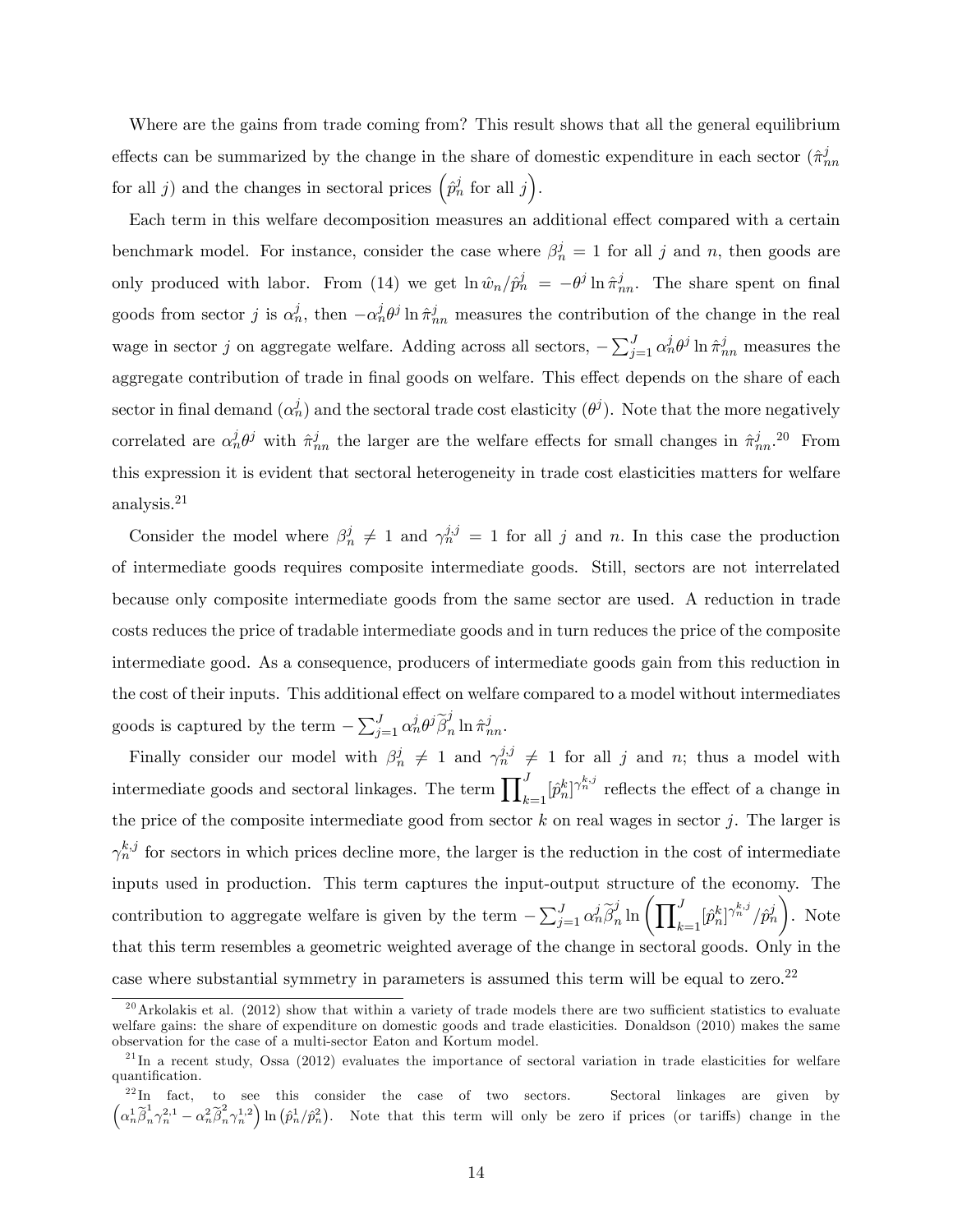In the next section, we propose a new method to estimate the dispersion of productivity  $(\theta^j)$ , and after that, we show how to take the model to the data in order to quantify the effects of tariff reductions. At the same time we quantify the importance for the trade and welfare effects of accounting for intermediate goods in production and sectoral linkages.

### 4. A NEW METHOD TO ESTIMATE TRADE ELASTICITIES

The trade elasticities  $\theta^j$  are the key parameters for quantitative trade policy evaluation. In our model, these are the only parameters we need to estimate in order to identify the effects of tariff reductions. In the context of the Eaton and Kortum model, as well as ours, the trade elasticities are related to the dispersion of productivity parameter and it determines how trade flows react to changes in tariffs. If productivity is more dispersed, as indicated by a larger value of  $\theta^j$ , then a change in tariffs will not change the share of traded goods in a substantial way. The reason is that goods are less substitutable. On the other hand, if the productivities are very concentrated -if there is low dispersion- small changes in tariffs can translate to large adjustments in the share of goods traded. The reason is that producers of the composite aggregate are more likely to change their suppliers, since goods are more substitutable. The change in the measure of goods traded is the adjustment at the extensive margin in this model.<sup>23</sup> To see these effects more formally, recall that  $X_{ni}^j$  is the expenditure at country n of sector j goods from country i. Let the total expenditure at country *n* of sector *j* goods be given by  $X_n^j = \sum_{i=1}^N X_{ni}^j$ . From (5) we get the following gravity equation

$$
\frac{X_{ni}^j}{X_n^j} = \left(\frac{c_i^j}{p_n^j} \kappa_{ni}^j\right)^{-1/\theta^j} \lambda_i^j \left(A^j\right)^{-1/\theta^j}.\tag{16}
$$

From (16) we can immediately see how changes in trade costs impact trade shares according to  $\theta^j$ . We propose a new method to estimate the dispersion parameter that is consistent with any trade model that delivers a gravity equation like  $(16)$ . Consider three countries indexed by n, i, and h. Take the cross-product of goods from sector  $\dot{\eta}$  shipped in one direction between the three

same proportion, and-or if the share of final good in demand and the share of intermediate goods in production is the same across sectors together with a symmetric I-O table.

<sup>&</sup>lt;sup>23</sup>In our model the elasticity of trade with respect to trade costs is given by the inverse of the dispersion of productivity, and not by the elasticity of substitution as in Armington models. If we restrict producers of the intermediate good aggregate to purchase goods from the same source, regardless of the change in trade costs, then the trade elasticity will be given by the elasticity of substitution as in Armington models. This is the sense in which the dispersion of productivity can be related to the elasticity of substitution in an Armington model. Both models, the Ricardian and the Armington, deliver a similar gravity-type equation. However, conceptually the models are very different. The reasons why there are adjustments from changes in tariffs are very different in the two models. In a Ricardian trade model like, Eaton and Kortum (2002), there are production-side gains from trade, while in a standard Armington model, like Anderson's (1979), gains are from the consumption side only.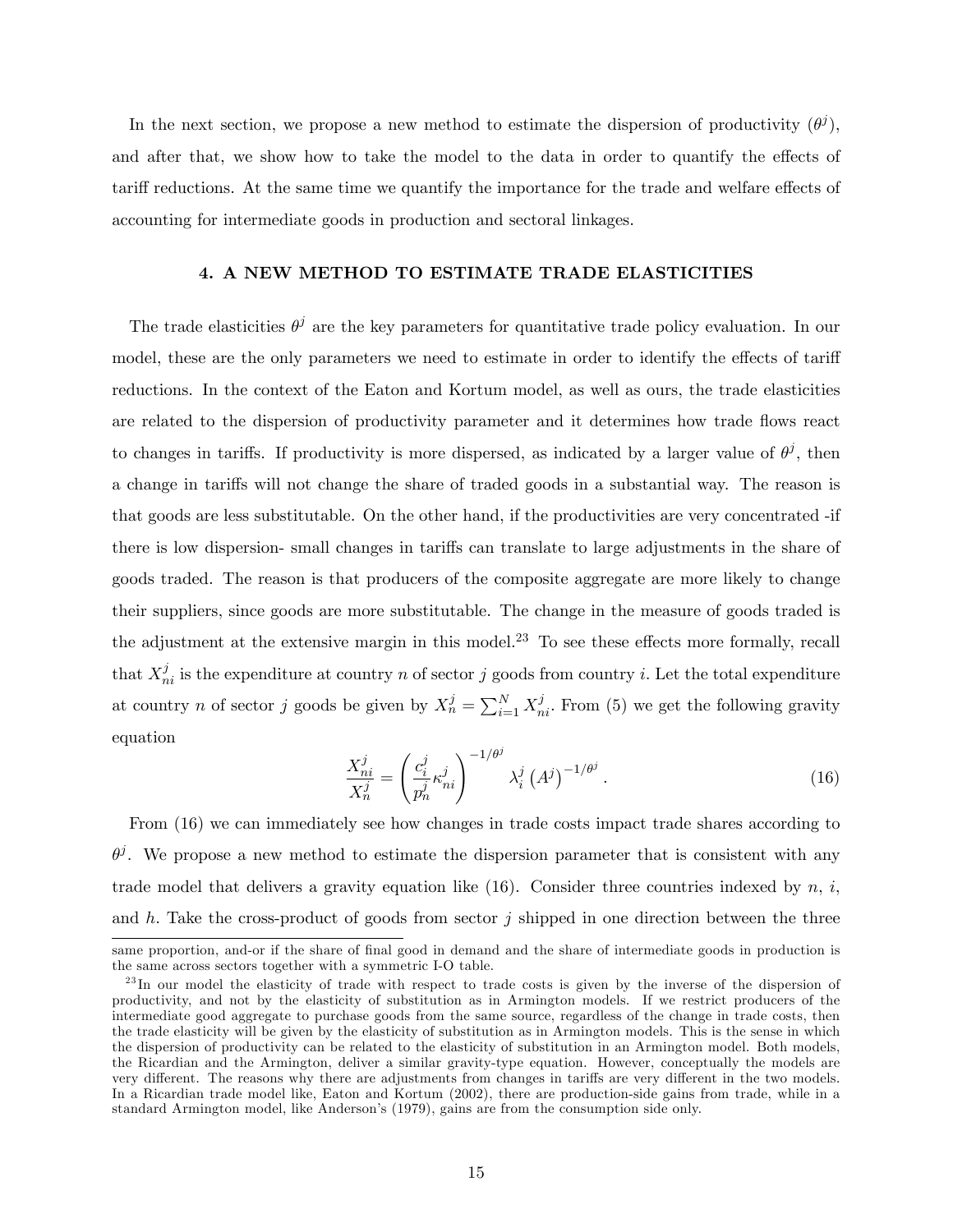countries, from n to i, from i to h, and from h to n, and then the cross-product of the same goods shipped in the other direction, from n to h, from h to i, and from i to n. Using equation (5) we can calculate each expression and then take the ratio:

$$
\frac{X_{ni}^{j} X_{ih}^{j} X_{hn}^{j}}{X_{nh}^{j} X_{hi}^{j} X_{in}^{j}} = \left(\frac{\kappa_{ni}^{j}}{\kappa_{in}^{j}} \frac{\kappa_{ih}^{j}}{\kappa_{hi}^{j}} \frac{\kappa_{hn}^{j}}{\kappa_{nh}^{j}}\right)^{-\frac{1}{\theta^{j}}}.
$$
\n(17)

All the terms involving prices and parameters  $((A<sup>j</sup>c<sub>i</sub>)<sub>j</sub>)$  $\frac{j}{i}/p_n^j)^{-1/\theta^j}\lambda_i^j$  $i$ ) are canceled out and we end up with a relation between bilateral trade and trade costs.<sup>24</sup> The advantage of using  $(17)$  is that unobservable trade costs cancel out.<sup>25</sup> For example, consider the following model of asymmetric trade costs.<sup>26</sup> From the definition of  $\kappa_{ni}^j$ , trade costs are composed of tariffs (non-symmetric) and iceberg (also non-symmetric) trade costs, namely  $\ln \kappa_{ni}^j = \ln \tilde{\tau}_{ni}^j + \ln d_{ni}^j$ , where  $\tilde{\tau}_{ni}^j$  is equal to  $(1 + \tau_{ni}^j)$ . Iceberg trade costs,  $\ln d_{ni}^j$ , can be modeled quite generally as linear functions of crosscountry characteristics. For instance, let  $\ln d_{ni}^j = \nu_{ni}^j + \mu_n^j + \delta_i^j + \varepsilon_{ni}^j$ , where  $\nu_{ni}^j = \nu_{in}^j$  captures symmetric bilateral trade costs like distance, language, common border, and belonging to an FTA or not. The parameter  $\mu_n^j$  captures an importer sectoral fixed effect, for example, non-tariff barriers, and it is assumed to be common to all trading partners of country n. The parameter  $\delta_i^j$  $\frac{j}{i}$  is an exporter sectoral fixed effect that can also capture non-tariff barriers, and it is assumed to be common to all trading partners of country *i*. Finally,  $\varepsilon_{ni}^{j}$  is a random disturbance term that represents remoteness deviation from symmetry and is assumed to be orthogonal to tariffs. Introducing these trade costs into (17) we get:

$$
\ln\left(\frac{X_{ni}^j X_{ih}^j X_{hn}^j}{X_{in}^j X_{hi}^j X_{nh}^j}\right) = -\frac{1}{\theta^j} \ln\left(\frac{\tilde{\tau}_{ni}^j}{\tilde{\tau}_{in}^j} \frac{\tilde{\tau}_{ih}^j}{\tilde{\tau}_{hi}^j} \frac{\tilde{\tau}_{ih}^j}{\tilde{\tau}_{hi}^j} \right) + \tilde{\varepsilon}^j,\tag{18}
$$

where  $\tilde{\epsilon}^j = \epsilon_{in}^j - \epsilon_{ni}^j + \epsilon_{hi}^j - \epsilon_{ih}^j + \epsilon_{nh}^j - \epsilon_{hn}^j$ . Note that all the symmetric and asymmetric components of the iceberg trade costs cancel out. The terms  $\kappa_{ni}^j/\kappa_{in}^j, \kappa_{ih}^j/\kappa_{hi}^j$ , and  $\kappa_{hn}^j/\kappa_{nh}^j$  will cancel the symmetric bilateral trade costs  $(\nu_{ni}^j, \nu_{ih}^j,$  and  $\nu_{hn}^j)$ . The terms  $\kappa_{ni}^j/\kappa_{nh}^j$ ,  $\kappa_{ih}^j/\kappa_{in}^j$ , and  $\kappa_{hn}^j/\kappa_{hi}^j$  cancel the importer fixed effects  $(\mu_n^j, \mu_i^j)$  $i,$  and  $\mu_h^j$  $h_j^{(j)}$ ; and the terms  $\kappa_{ni}^j/\kappa_{hi}^j$ ,  $\kappa_{ih}^j/\kappa_{nh}^j$ , and  $\kappa_{hn}^j/\kappa_{in}^j$  cancel the

<sup>&</sup>lt;sup>24</sup>The number of cross-product terms in our method is given by  $\sum_{n=1}^{N-2} l_n$  where  $l_n = n(n+1)/2$  and N is the number of countries in the sample. For instance, for a sample of 10 countries there will be a maximum of 120 observations.

 $^{25}$ The method we propose is similar to the odds ratio method developed by Head and Ries (2001) and also presented in Head and Mayer (2001). Our method is also similar to the one Head, Mayer, and Ries (2009) denote as "tetrads." Other papers using the "tetrad" are Martin, Mayer, and Thoenig (2008), Hallak (2006) and Romalis (2007) and Anderson and Marcouiller (2002). These methods were constructed to estimate trade costs. We instead propose a method to estimate trade elasticities. Compared to the odds ratio, our method does not need to assume symmetric trade costs and we do not need to rely on information of domestic sales at the sectoral level. Compared to the ìtetrad,î our method uses fewer countries, which increases the sample size considerably, and we do not need to use a reference country.

 $26A$  standard assumption in the trade literature is to assume symmetric geographic trade costs; for instance, see Krugman (1991). With our method, we do not need to assume symmetry in order to get identification.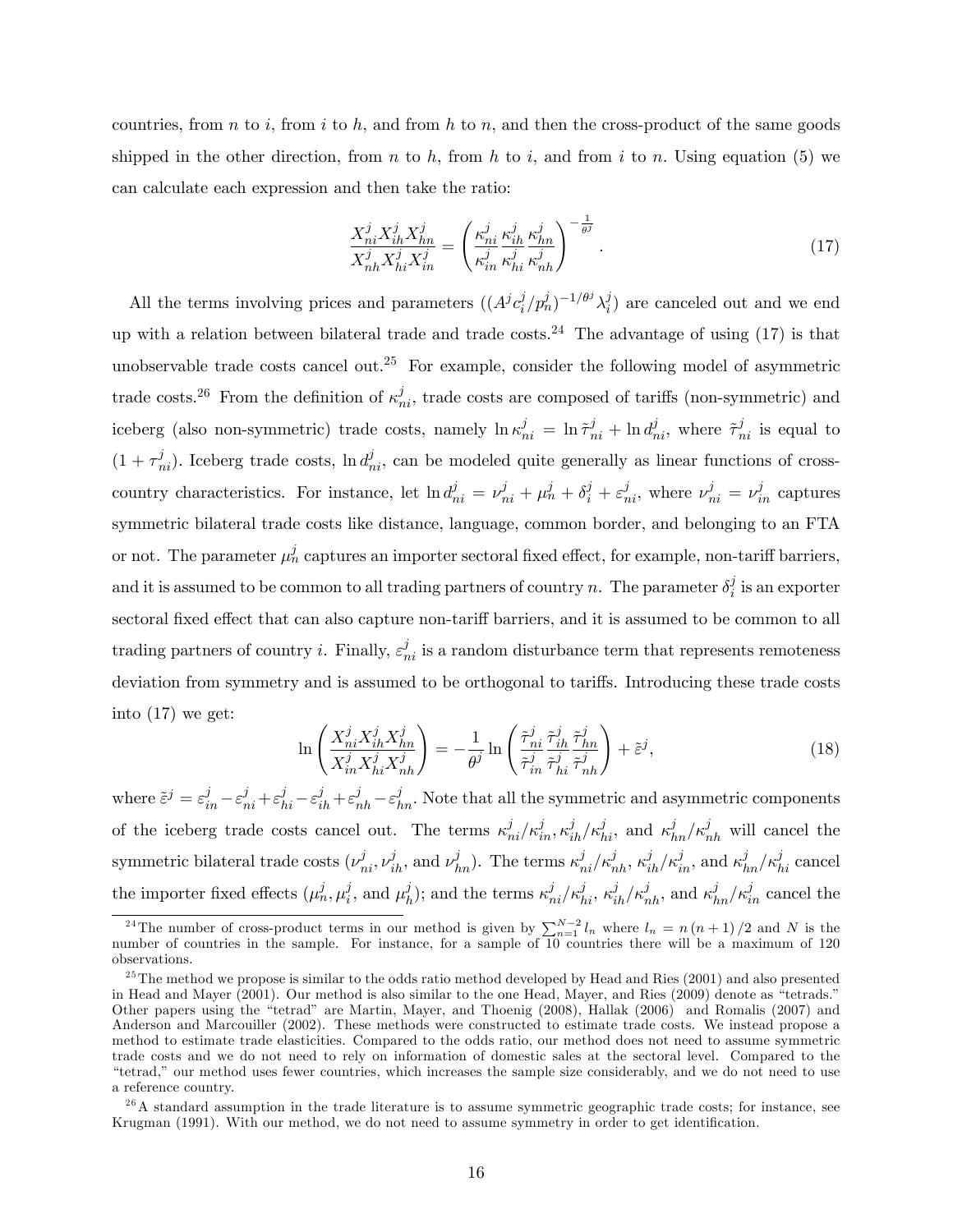exporter fixed effects  $(\delta_i^j)$  $i, \delta_h^j$ , and  $\delta_n^j$ ). The only identification restriction is that  $\tilde{\varepsilon}^j$  is assumed to be orthogonal to tariffs.

It is important to notice that our methodology is consistent with a wide class of gravity-trade models and therefore the estimated trade cost elasticity from using this method does not depend on the underlying microstructure assumed in the model. We estimate the dispersion-of-productivity parameter sector by sector using the proposed specification (18) for 1993, the year before NAFTA was active.<sup>27</sup> Table 1 presents the (negative of the) estimates  $(1/\theta^j)$  and heteroskedastic-robust standard errors. As we can see, the coefficients have the correct sign and the magnitude of the estimates varies considerably across sectors. The estimates range from 0.37 to 51.08. This heterogeneity was confirmed by being able to reject the null hypothesis of common estimates (we performed an F-test and the result is presented at the bottom of Table 1).

The estimation gives an equal weight to all countries; thus, as a robustness check we dropped observations with small trade flows. Table 1 shows the estimates for  $99\%$  of the sample and  $97.5\%$ of the sample. The 99% and 97.5% samples were constructed in the following way: in each sector, we ranked the countries according to the share of trade they contribute in that particular sector. We dropped the countries with the lowest  $1\%$  share and re-estimated the productivity parameter. Then we dropped the lowest 2.5%. As we compare across estimates, we note that three sectors are not robust since they changed sign as we restricted the sample.<sup>28</sup> These sectors are Basic metals, Machinery n.e.c., and Auto.<sup>29</sup>

Our estimates are in the range of the trade elasticities estimated in the literature.<sup>30</sup> Our benchmark estimates are the estimates presented in Table 1 for the 99% sample, since they control for outliers. For the sectors Basic metals, Machinery n.e.c., and Auto we replace them by the mean

 $27$ We estimate (18) by OLS, dropping the observations with zeros. Zeros in the bilateral trade matrix are very frequent and several studies are focused on understanding how robust the estimates of trade elasticities are if zeros are taken into account. For instance, Santos-Silva and Tenreyro (2010).

<sup>&</sup>lt;sup>28</sup>For the case of Chemicals China was an outlier. The estimates including China were 1.39 for the full sample, -0.64 for the 99% sample and -0.93 for the 97.5% sample. The numbers without China are presented in the table. China represented 5% of the share of trade in that sector.

 $^{29}$ Machinery n.e.c. corresponds to manufacture of electrical machinery and apparatus not elsewhere classified.

 $30$ The magnitudes of the sectoral trade elasticities are within the range of the coefficient estimated by Eaton and Kortum (2002) for the manufacturing sector as a whole using data from 1990. Their estimate  $(1/\theta$  in our case) ranged between 3.60 and 12.86, and their preferred estimate is 8.28. Other studies, for example: Anderson, Balistreri, Fox, and Hillberry (2005) document that the average elasticity is 17. Broda and Weinstein (2006) find that the simple average of the elasticities is 17 at the seven-digit (TSUSA), 7 at the three-digit (TSUSA), 12 at the ten-digit (HTS) and 4 at the three-digit (HTS) goods disaggregation. Clausing (2001) and Head and Ries (2001) find values between 7 and 11.4, Romalis (2007) Önds values between 4 and 13. Bishop (2006) estimates the trade elasticity for the steel industry and finds values between 3 and 5. Yi (2003) compares several models and finds that in order to match the bilateral trade flows in the data, the Armington type models need a value of elasticity of 15. Imbs and Méjean (2011) make the point that the "true" elasticity of substitution is more than twice the elasticity implied by the aggregate data. Hertel, Hummels, Ivanic, and Keeney (2003) estimate sectoral trade elasticities with values between 3 and 30.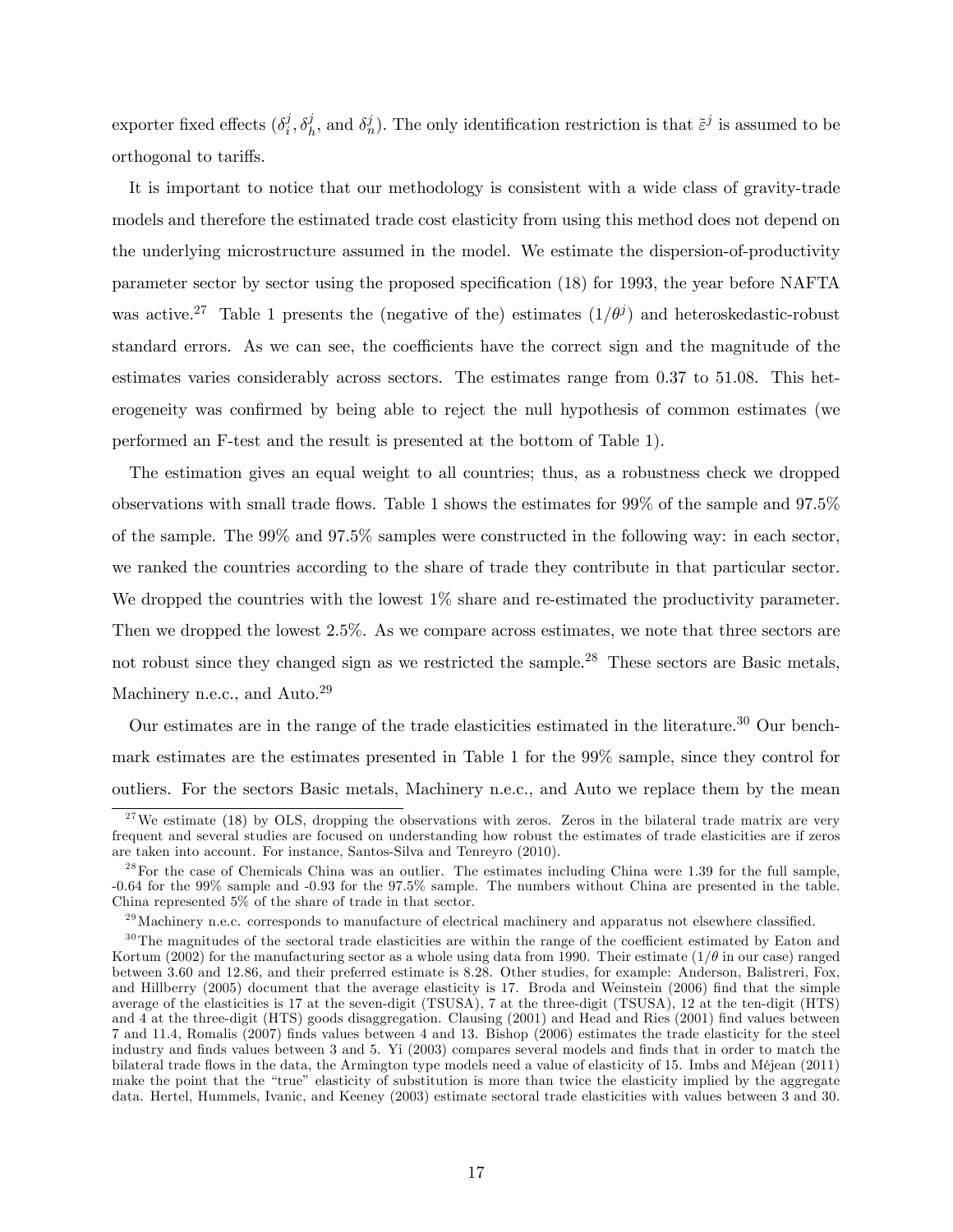| Dispersion-of-productivity parameter |                     |             |                      |               |         |                   |                 |         |                   |
|--------------------------------------|---------------------|-------------|----------------------|---------------|---------|-------------------|-----------------|---------|-------------------|
|                                      |                     | Full sample |                      | $99\%$ sample |         |                   | $97.5\%$ sample |         |                   |
| Sector Name                          | $1/\theta^j$        | s.e.        | ${\rm N}$            | $1/\theta^j$  | s.e.    | ${\rm N}$         | $1/\theta^j$    | s.e.    | ${\bf N}$         |
| Agriculture                          | $8.11\,$            | (1.86)      | 496                  | $\,9.11$      | (2.01)  | 430               | 16.88           | (2.36)  | $364\,$           |
| Mining                               | $15.72\,$           | (2.76)      | $\,296$              | $13.53\,$     | (3.67)  | 178               | 17.39           | (4.06)  | $152\,$           |
| Manufacturing                        |                     |             |                      |               |         |                   |                 |         |                   |
| Food                                 | $2.55\,$            | (0.61)      | 496                  | $2.62\,$      | (0.61)  | 429               | 2.46            | (0.70)  | $352\,$           |
| Textile                              | $5.56\,$            | (1.14)      | 437                  | 8.10          | (1.28)  | 314               | 1.74            | (1.73)  | 186               |
| Wood                                 | 10.83               | (2.53)      | 315                  | 11.50         | (2.87)  | 191               | 11.22           | (3.11)  | 148               |
| Paper                                | $9.07\,$            | (1.69)      | $507\,$              | $16.52\,$     | (2.65)  | $352\,$           | $2.57\,$        | (2.88)  | 220               |
| Petroleum                            | $51.08\,$           | (18.05)     | 91                   | $64.85\,$     | (15.61) | 86                | 61.25           | (15.90) | $81\,$            |
| Chemicals                            | 4.75                | (1.77)      | 430                  | $3.13\,$      | (1.78)  | 341               | $\;\:2.94$      | (2.34)  | 220               |
| Plastic                              | 1.66                | (1.41)      | 376                  | 1.67          | (2.23)  | 272               | $0.60\,$        | (2.11)  | 180               |
| Minerals                             | 2.76                | (1.44)      | 342                  | 2.41          | (1.60)  | 263               | $2.99\,$        | (1.88)  | 186               |
| Basic metals                         | 7.99                | (2.53)      | 388                  | $3.28\,$      | (2.51)  | 288               | $-0.05$         | (2.82)  | $235\,$           |
| Metal products                       | $4.30\,$            | (2.15)      | 404                  | 6.99          | (2.12)  | 314               | $0.52\,$        | (3.02)  | 186               |
| Machinery n.e.c.                     | $1.52\,$            | (1.81)      | $397\,$              | 1.45          | (2.80)  | 290               | $-2.82$         | (4.33)  | 186               |
| Office                               | 12.79               | (2.14)      | 306                  | $12.95\,$     | (4.53)  | 126               | 11.47           | (5.14)  | $62\,$            |
| Electrical                           | 10.60               | (1.38)      | 343                  | 12.91         | (1.64)  | 269               | $3.37\,$        | (2.63)  | 177               |
| $\operatorname{Comm}$                | $7.07\,$            | (1.78)      | 311                  | $3.95\,$      | (1.77)  | 143               | $4.82\,$        | (1.83)  | $\boldsymbol{93}$ |
| Medical                              | $\boldsymbol{9.98}$ | (1.25)      | 383                  | 8.71          | (1.56)  | 237               | $1.97\,$        | (1.36)  | $94\,$            |
| Auto                                 | $1.01\,$            | (0.80)      | 237                  | $1.84\,$      | (0.92)  | $126\,$           | $-3.06$         | (0.86)  | $59\,$            |
| Other Transport                      | 0.37                | (1.08)      | 245                  | 0.39          | (1.08)  | 226               | 0.53            | (1.15)  | 167               |
| Other                                | $5.00\,$            | (0.92)      | 412                  | $3.98\,$      | (1.08)  | 227               | $3.06\,$        | (0.83)  | 135               |
|                                      |                     |             |                      |               |         |                   |                 |         |                   |
| Manufacturing (average)              | 8.22                |             |                      | $9.29\,$      |         |                   | 5.87            |         |                   |
| Test equal parameters                |                     |             | $F(17, 7294) = 7.52$ |               |         | $Prob > F = 0.00$ |                 |         |                   |

Table 1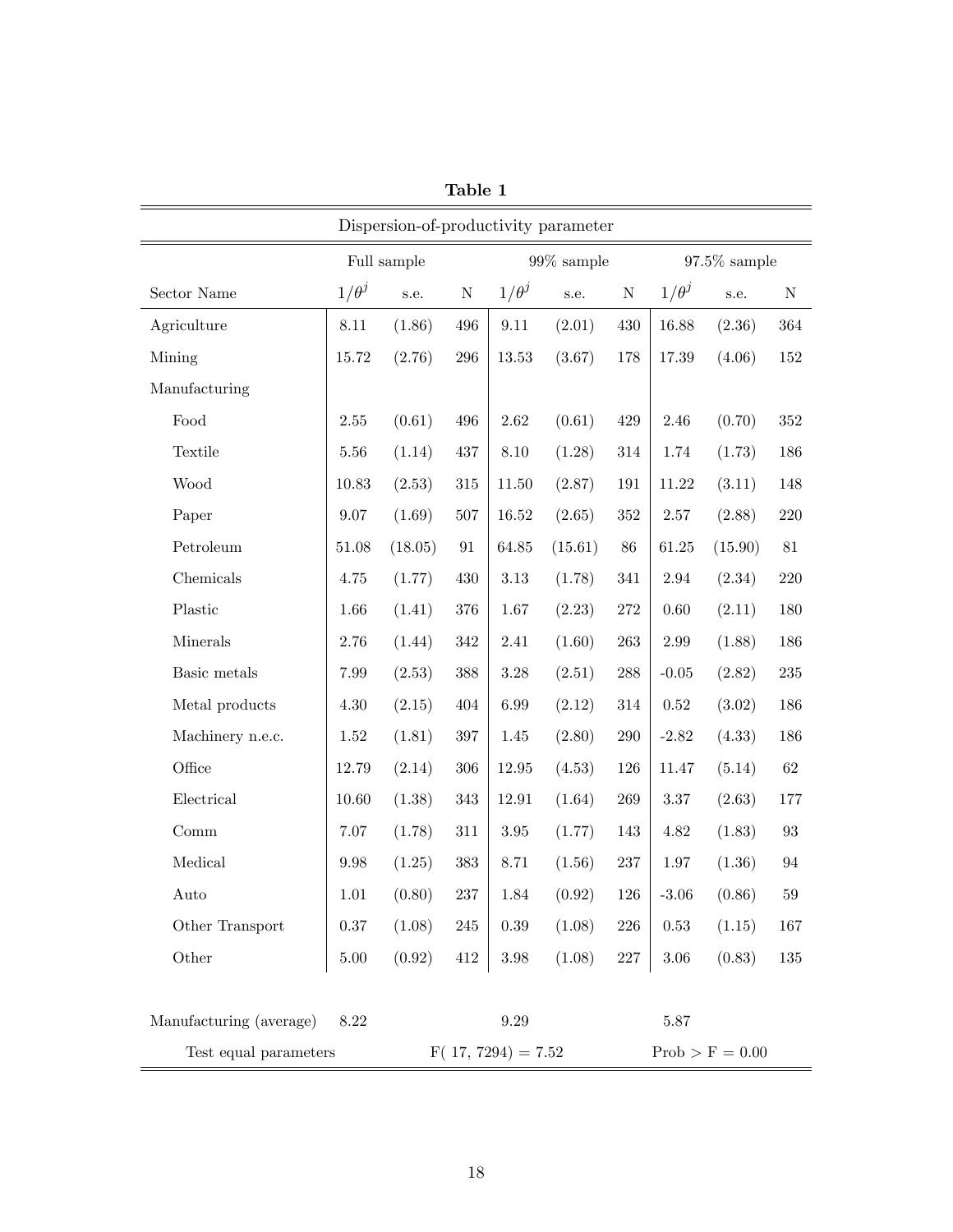estimate for the manufacturing sector. We also re-estimated the dispersion parameters including importer and exporters fixed effects to check for the stability of the estimates. Table B1, in Appendix B presents the estimates.

### 5. QUANTIFYING THE TRADE AND WELFARE EFFECTS OF NAFTA

In order to evaluate the trade and welfare effects from the change in the tariff structure caused by NAFTA we specialize the model to the case of  $N = 4$  countries (Mexico, Canada, the United States, and the rest of the world) and  $J = 40$  sectors (20 tradable and 20 non-tradable).<sup>31</sup> Our base year is 1993, the year before the agreement came into force. Therefore, the data on trade and production we use are for 1993. We use data on tariffs in 1993 and 2005 and introduce the change in the tariff structure from the one in 1993 to the actual tariff structure in 2005 into the model. This means tariffs applied to and from NAFTA members and also from and to the rest of the world. We then solve for the equilibrium in relative changes from the tariff structure in 1993 to the tariff structure in 2005. Of course, the observed tariff structure in 2005 incorporates the change in tariffs applied by NAFTA and also other policies.<sup>32</sup> Therefore, we evaluate the trade and welfare effects of NAFTA by fixing the tariff structure applied from and to the rest of the world to and by NAFTA members to the levels in 1993. In this way, the tariff structure will only change as a consequence of NAFTA's tariff reductions and we neutralize the effect of other changes in tariffs.

### 5.1 Taking the Model to the Data

The data requirements in order to solve the GE model are sectoral data on bilateral trade flows  $(Z_{ni}^j$  – imports of n from i), value added  $(V_n^j)$ , gross production  $(Y_n^j)$ , and the I-O tables  $H_n$ . We show how to calculate country and sector shares to include in the model.

To obtain the bilateral trade share  $\pi_{ni}^j$ , we first calculate domestic sales in each country,  $Z_{nn}^j$ . This is the difference between gross production in n and total exports from n;  $Z_{nn}^j = Y_n^j - \sum_{i=1, i \neq n}^N Z_{in}^j$ . Then, we calculate net exports in each sector j and country  $n, S_n^j = \sum_{i=1}^N Z_{in}^j - \sum_{i=1}^N Z_{ni}^j$ . We then define expenditure by country n of sector j goods imported from country i as  $X_{ni}^j$ . We calculate  $X_{ni}^{j}$  by multiplying trade flows by tariffs, that is,  $X_{ni}^{j} = Z_{ni}^{j}(1 + \tau_{ni}^{j}).$ 

 $31$ The Data Appendix presents the list of tradable and non-tradable good sectors.

 $32$ The change in the tariff structure between NAFTA members is a consequence of signing NAFTA. However, the change in tariffs that NAFTA members applied to the rest of the world and the one the rest of the world applied to NAFTA has many consequences. As we documented earlier, NAFTA members signed independently free trade agreements with other countries.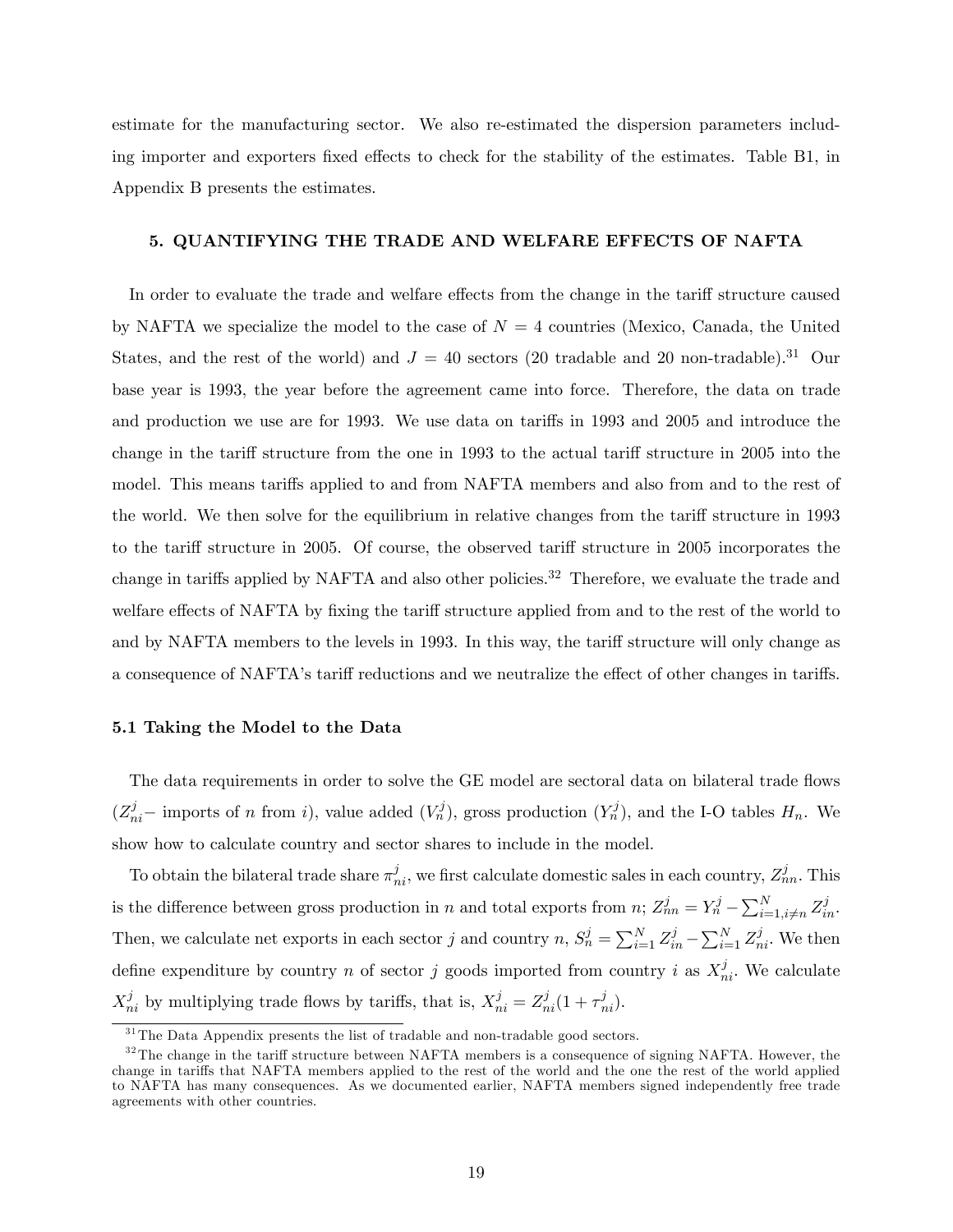We obtain  $\pi_{ni}^j$  for each sector j and pair of countries  $n, i$  in the following way:

$$
\pi_{ni}^j = X_{ni}^j / \sum_{i=1}^N X_{ni}^j.
$$
\n(19)

The share of value added in each sector and country  $(\beta_n^j)$  is given by:

$$
\beta_n^j = V_n^j / Y_n^j. \tag{20}
$$

The share of sector k's spending on sector j's goods is  $\gamma_n^{j,k}$ . This is calculated from the I-O matrix. The intermediate consumption of sector  $j$  in sector  $k$  is

$$
\gamma_n^{j,k} = \frac{\text{intermediate consumption of sector } j \text{ in sector } k}{\text{total intermediate consumption of sector } k}.
$$
\n(21)

Finally, calculate  $\alpha_n^j$  in the following way:

$$
\alpha_n^j = \frac{Y_n^j - S_n^j - \sum_{k=1}^J \gamma_n^{j,k} (1 - \beta_n^k) (Y_n^k)}{I_n},\tag{22}
$$

where  $I_n$  is total final absorption in the data.

### 5.2 Solving the Model

Solving the model in relative changes allows us to use information under policy  $\tau$  to construct the new equilibrium under policy  $\hat{\tau}$ . We now proceed to solve for the equilibrium. First, we construct the elements of  $\hat{\kappa}^j_{ni}$  using the information of policy  $\tau$  and the new policy  $\tau'$ . Then we calculate  $\pi^j_{ni}$ , as shown in (19). After that, we calculate  $\gamma_n^j$ ,  $\beta_n^j$ , and  $\alpha_n^j$  as shown in (20 – 22). Finally,  $\theta^j$  comes from the estimation presented in Table 1, column 5.

To solve for the equilibrium, we first guess a vector of wages  $\hat{\mathbf{w}} = (\hat{w}_1, ..., \hat{w}_N)$ , for example,  $\hat{\mathbf{w}} = 1.$  Then using the equilibrium conditions (8 through 12) note that we can reduce the system of equilibrium conditions to a system of N equations, one per country, with N unknowns,  $\hat{w}_n$ . Given a vector of wages, the equilibrium conditions (8) and (9) are  $JxN$  equations in  $JxN$  unknown prices. Therefore, we can solve for prices in each sector and each country. Let  $\hat{p}_n^j(\hat{\mathbf{w}})$  and  $\hat{c}_n^j(\hat{\mathbf{w}})$  be the solution for the price and cost of the input bundle in each sector  $j$  and country  $n$  consistent with the vector of wages  $\hat{\mathbf{w}}$ . Then use  $\pi_{ni}^j$  and  $\theta^j$  together with the calculated  $\hat{p}_n^j(\hat{\mathbf{w}})$  and  $\hat{c}_n^j(\hat{\mathbf{w}})$  and solve for  $\pi_{ni}^{j'}(\hat{\mathbf{w}})$  using (10). Given  $\pi_{ni}^{j'}(\hat{\mathbf{w}})$ ,  $\tau'$ ,  $\gamma_n^j$ ,  $\beta_n^j$ , and  $\alpha_n^j$ , solve for total expenditure in each sector j and country n consistent with the vector of wages  $\hat{\mathbf{w}}$  in the following way. Total expenditure in the counterfactual scenario is given by

$$
X_n^{j\prime} = \sum_{k=1}^J \gamma_n^{j,k} (1 - \beta_n^k) \sum_{i=1}^N \frac{\pi_{in}^{k'}(\hat{\mathbf{w}})}{1 + \tau_{in}^{k'}} X_i^{k\prime} + \alpha_n^j (\hat{w}_n w_n L_n + \sum_{j=1}^J X_n^{j\prime} [1 - F_n^{j\prime}(\hat{\mathbf{w}})] - S_n). \tag{23}
$$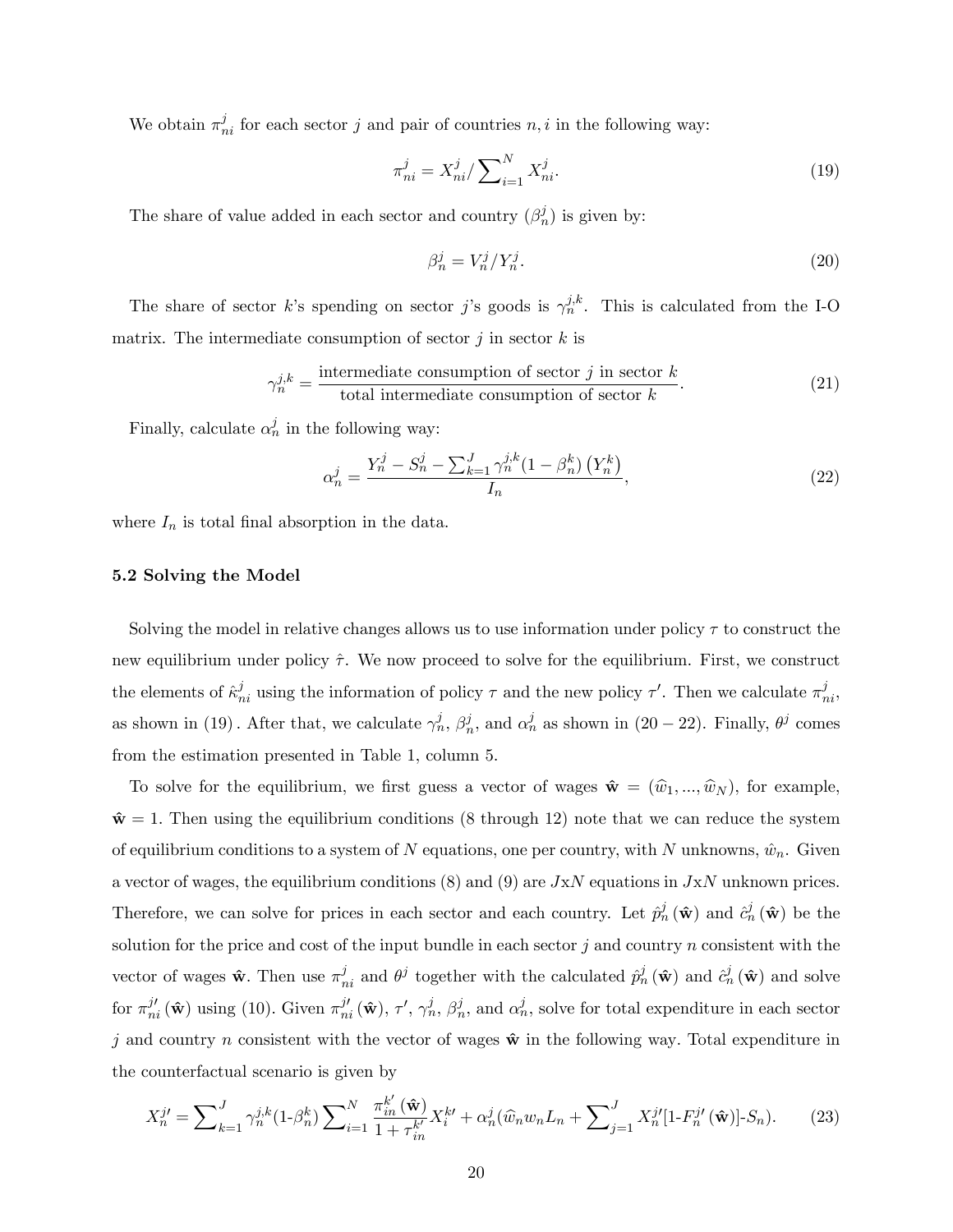Equation (23) is a system of  $J \times N$  equations in  $J \times N$  total expenditures. Notice that if  $\tau' = \tau$ , then  $\hat{\mathbf{w}} = 1$  and  $X_n^{j'}(1) = X_n$ . It is convenient to re-write the system of equations in matrix form:

$$
\Omega\left( \hat{\mathbf{w}}\right) \mathbf{X}=\Delta\left( \hat{\mathbf{w}}\right) ,
$$

where **X** is the vector of expenditures for each sector and country and  $\Delta(\hat{\mathbf{w}})$  is a vector containing the shares of each sector and country in final demand, value added and aggregate trade surplus by country. Concretely,

$$
\mathbf{X} = \begin{pmatrix} X_1^{1\prime} \\ \vdots \\ X_j^{J\prime} \\ \vdots \\ X_n^{1\prime} \\ \vdots \\ X_N^{J\prime} \end{pmatrix}_{JN\times 1} ; \quad \Delta (\hat{\mathbf{w}}) = \begin{pmatrix} \alpha_1^1 (\hat{w}_1 w_1 L_1 - S_1) \\ \vdots \\ \alpha_1^J (\hat{w}_1 w_1 L_1 - S_1) \\ \vdots \\ \alpha_N^J (\hat{w}_N w_N L_N - S_N) \\ \vdots \\ \alpha_N^J (\hat{w}_N w_N L_N - S_N) \end{pmatrix}_{JN\times 1}
$$

:

The matrix  $\mathbf{\Omega}(\hat{\mathbf{w}})$  is a square matrix of dimensions  $JN \times JN$ .  $\mathbf{\Omega}(\hat{\mathbf{w}})$  captures the general equilibrium effects of how changes in tariffs from one sector and one country impact expenditure in all other sectors of the economy and the world.  $\Omega(\hat{\mathbf{w}})$  is constructed by adding three square matrices, I,  $F(\hat{\mathbf{w}})$  and  $\tilde{H}(\hat{\mathbf{w}})$ . The matrix I is the identity matrix with dimensions  $JN \times JN$ . The square matrix  $F(\hat{\mathbf{w}})$  is constructed using the following vectors,

$$
A_n = \begin{pmatrix} \alpha_n^1 \\ \vdots \\ \alpha_n^J \end{pmatrix}_{J \times 1}, \tilde{F}_n'(\hat{\mathbf{w}}) = \begin{pmatrix} \left(1 - F_n^{1'}(\hat{\mathbf{w}})\right) & \cdots & \left(1 - F_n^{J'}(\hat{\mathbf{w}})\right) \end{pmatrix}_{1 \times J},
$$

where  $F_n^{j'}(\hat{\mathbf{w}})$  are the counterfactual values of  $F_n^j(\hat{\mathbf{w}})$  that were defined before. Then the matrix  $\mathcal{F}(\hat{\mathbf{w}})$  is defined as

$$
F(\hat{\mathbf{w}}) = \begin{pmatrix} A_1 \otimes \tilde{F}_1'(\hat{\mathbf{w}}) & 0_{J \times J} & \cdots & 0_{J \times J} & 0_{J \times J} \\ 0_{J \times J} & A_2 \otimes \tilde{F}_2'(\hat{\mathbf{w}}) & \cdots & \vdots & \vdots \\ 0_{J \times J} & 0_{J \times J} & \ddots & 0_{J \times J} & 0_{J \times J} \\ \vdots & \vdots & \cdots & A_{N-1} \otimes \tilde{F}_{N-1}'(\hat{\mathbf{w}}) & 0_{J \times J} \\ 0_{J \times J} & 0_{J \times J} & \cdots & 0_{J \times J} & A_N \otimes \tilde{F}_N'(\hat{\mathbf{w}}) \end{pmatrix}_{JN \times JN}.
$$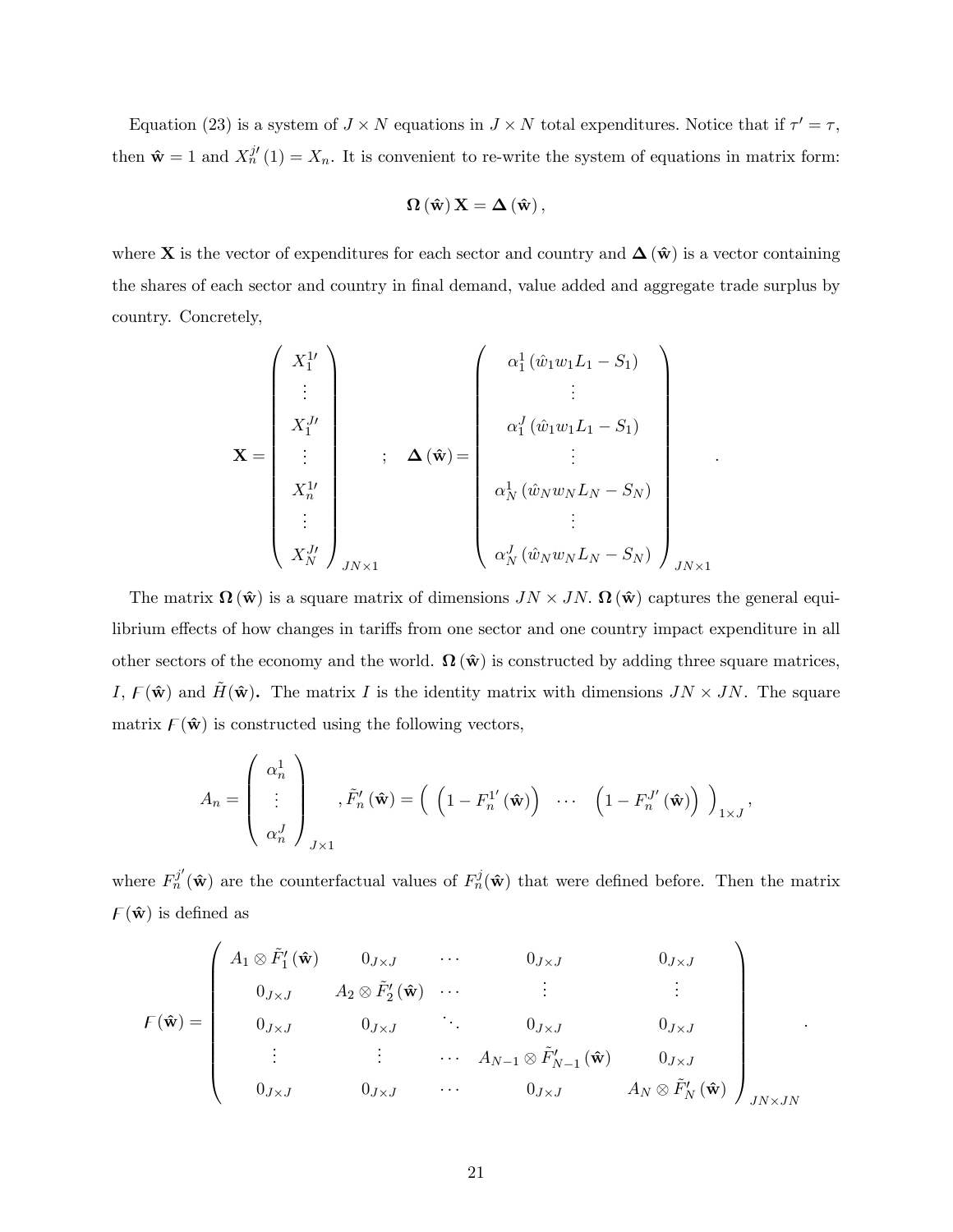The square matrix  $H(\hat{\mathbf{w}})$  is given by:

$$
\tilde{H}(\hat{\mathbf{w}}) = \begin{pmatrix}\n\gamma_{1}^{1,1} \tilde{\pi}_{1,1}^{1\prime} (\hat{\mathbf{w}}) & \cdots & \gamma_{1}^{1,J} \tilde{\pi}_{1,1}^{J\prime} (\hat{\mathbf{w}}) & \cdots & \gamma_{1}^{1,1} \tilde{\pi}_{N,1}^{1\prime} (\hat{\mathbf{w}}) & \cdots & \gamma_{1}^{1,J} \tilde{\pi}_{N,1}^{J\prime} (\hat{\mathbf{w}}) \\
\vdots & \vdots & \vdots & \vdots & \vdots & \vdots \\
\gamma_{1}^{J,1} \tilde{\pi}_{1,1}^{1\prime} (\hat{\mathbf{w}}) & \cdots & \gamma_{1}^{J,J} \tilde{\pi}_{1,1}^{J\prime} (\hat{\mathbf{w}}) & \cdots & \gamma_{1}^{J,1} \tilde{\pi}_{N,1}^{1\prime} (\hat{\mathbf{w}}) & \cdots & \gamma_{1}^{J,J} \tilde{\pi}_{N,1}^{J\prime} (\hat{\mathbf{w}}) \\
\vdots & \vdots & \vdots & \vdots & \vdots & \vdots \\
\gamma_{N}^{1,1} \tilde{\pi}_{1,N}^{1\prime} (\hat{\mathbf{w}}) & \cdots & \gamma_{N}^{1,J} \tilde{\pi}_{1,N}^{J\prime} (\hat{\mathbf{w}}) & \cdots & \gamma_{N}^{1,1} \tilde{\pi}_{N,N}^{1\prime} (\hat{\mathbf{w}}) & \cdots & \gamma_{N}^{1,J} \tilde{\pi}_{N,N}^{J\prime} (\hat{\mathbf{w}}) \\
\vdots & \vdots & \vdots & \vdots & \vdots & \vdots \\
\gamma_{N}^{J,1} \tilde{\pi}_{1,N}^{1\prime} (\hat{\mathbf{w}}) & \cdots & \gamma_{N}^{J,J} \tilde{\pi}_{1,N}^{J\prime} (\hat{\mathbf{w}}) & \cdots & \gamma_{N}^{J,1} \tilde{\pi}_{N,N}^{1\prime} (\hat{\mathbf{w}}) & \cdots & \gamma_{N}^{J,J} \tilde{\pi}_{N,N}^{J\prime} (\hat{\mathbf{w}})\n\end{pmatrix}_{JN \times JN}
$$

;

where  $\tilde{\pi}_{in}^{k'}(\hat{\mathbf{w}}) = \frac{1-\beta_n^k}{1+\tau_{in}^{k'}}\pi_{in}^{k'}(\hat{\mathbf{w}})$ . Finally,  $\mathbf{\Omega}(\hat{\mathbf{w}}) = I - \mathbf{\Gamma}(\hat{\mathbf{w}}) - \tilde{H}(\hat{\mathbf{w}})$ .

The interactions presented in  $\Omega(\hat{w})$  are the key differences compared to a one-sector model and a multi-sector model without I-O linkages. For example, in the special case in which  $\gamma_n^{j,j} = 1$ , tariffs do not appear in  $\Omega(\hat{\mathbf{w}})$  and expenditures in each country can be solved independently of the expenditures from other countries. For the case in which there is only one sector,  $\Omega(\hat{\mathbf{w}})$  collapses to a scalar as in Alvarez and Lucas (2007) and Eaton and Kortum (2002). In a two-sector model without tariffs and exogenous sectoral deficit, as in Dekle, Eaton and Kortum (2008),  $\bm{\Omega}\left(\hat{\mathbf{w}}\right)$  depends only on technology and preference parameters,  $(\gamma, \beta, \alpha)$ .

We solve for the vector  $\mathbf{X}(\hat{\mathbf{w}})$  by inverting the matrix  $\mathbf{\Omega}(\hat{\mathbf{w}})$ .

$$
\mathbf{X}\left( \mathbf{\hat{w}}\right) =\mathbf{\Omega}^{-1}\left( \mathbf{\hat{w}}\right) \mathbf{\Delta}\left( \mathbf{\hat{w}}\right) .
$$

Denote by  $X_n^{j'}(\hat{\mathbf{w}})$  the entry j of the vector  $\mathbf{X} (\hat{\mathbf{w}})$  (the expenditure in sector j and country n). This expression is crucial in order to solve for the general equilibrium, since it allows us to express all the equilibrium conditions as a function of one vector of unknowns, the vector of factor prices,  $\hat{\mathbf{w}}$ . Substituting  $\pi_{in}^{j'}(\hat{\mathbf{w}})$ ,  $\mathbf{X}(\hat{\mathbf{w}})$ ,  $\tau'$ , and  $S_n$  into (11) we obtain:

$$
\sum_{j=1}^{J} F_n^{j'}(\hat{\mathbf{w}}) X_n^{j'}(\hat{\mathbf{w}}) + S_n = \sum_{j=1}^{J} \sum_{i=1}^{N} \frac{\pi_{in}^{j'}(\hat{\mathbf{w}})}{1 + \tau_{in}^{j'}} X_i^{j'}(\hat{\mathbf{w}}).
$$
(24)

Notice that we have just reduced the system of equilibrium conditions (8 through 12) to a system of N equations (one trade balance per country) and N unknowns (one wage per country). Therefore, given our initial guess of  $\hat{\mathbf{w}}$  we verify if the trade balance holds. If not, we adjust our guess of  $\hat{\mathbf{w}}$ until equilibrium condition (24) is obtained.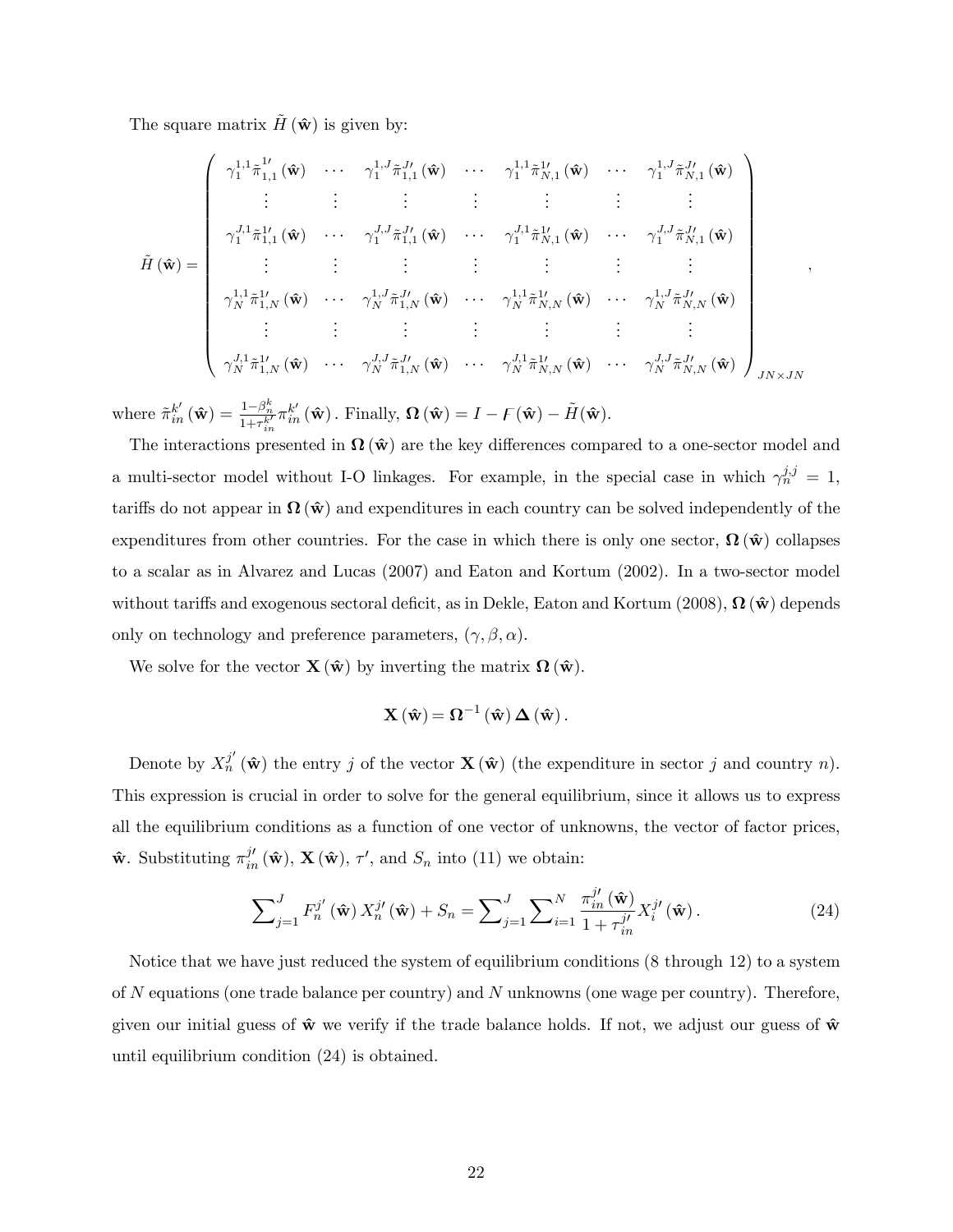| Changes in trade flows relative to GDP |           |          |              |               |          |              |  |  |  |
|----------------------------------------|-----------|----------|--------------|---------------|----------|--------------|--|--|--|
|                                        | Data.     | Model    |              |               |          |              |  |  |  |
| Country                                | 1993-2005 | $\tau'$  | $(\tau',S')$ | $\beta_n^j=1$ | $No$ I-O | <b>NAFTA</b> |  |  |  |
| Mexico's imports                       | $12.3\%$  | 11.9%    | $13.9\%$     | $5.6\%$       | $6.6\%$  | 11.1%        |  |  |  |
| Mexico's exports                       | $10.1\%$  | $11.4\%$ | $7.9\%$      | $5.3\%$       | $6.3\%$  | $10.6\%$     |  |  |  |
| Canada's imports                       | $9.6\%$   | $7.5\%$  | $9.9\%$      | $3.1\%$       | $3.7\%$  | $4.4\%$      |  |  |  |
| Canada's exports                       | $10.4\%$  | $7.4\%$  | $8.5\%$      | $3.0\%$       | $3.5\%$  | $4.3\%$      |  |  |  |
| U.S. imports                           | $6.2\%$   | $2.0\%$  | $5.5\%$      | $1.0\%$       | $1.1\%$  | $1.1\%$      |  |  |  |
| U.S. exports                           | $1.5\%$   | $2.0\%$  | $0.2\%$      | $1.0\%$       | $1.1\%$  | $1.1\%$      |  |  |  |

Table 2

### 5.3 Results

We incorporate the change in tariffs from 1993 to 2005, both between NAFTA members and with the rest of the world, into the model to quantify the trade effects from tariff eliminations. Table 2 presents the model outcomes and the observed changes in exports and imports over GDP from 1993 to 2005. The trade responses from tariff reductions represent a substantial fraction of the changes in trade áows observed for Mexico and Canada. The relative and absolute magnitudes simulated from the model resemble the observed changes in the data except for the United States (column  $\tau'$ ). Of course, changes in technology, trade costs and aggregate trade deficits explain the difference between the observed and simulated changes from the model. We also present the simulated response from the model after introducing the change in tariffs and the observed change in trade deficits into the model (column  $(\tau', S')$ ). As we can see, the model is able to capture most of the trade effects when the exogenous deficit is included.<sup>33</sup>

We quantify the role of intermediate goods and sectoral linkages by comparing the results of our model to a model in which there are no intermediates in production and to a model in which there are no I-O connections. By setting  $\beta_n^j = 1$ , the production function of tradable goods collapses to a multi-sector model without intermediate goods used in production. We re-calibrate the model taking into account that there are no intermediate goods in production and compute the trade response for tariff reductions. Trade effects from a tariff decline are reduced by half in the case of

 $33$ The difference between the simulated changes in trade flows and the observed changes can be used to identify changes in iceberg trade costs as well as changes in technology. This exercise is interesting but outside of the scope of this paper. Eaton et al. (2011) and Parro (2012), in the context of answering different questions, identify changes in technology in that way.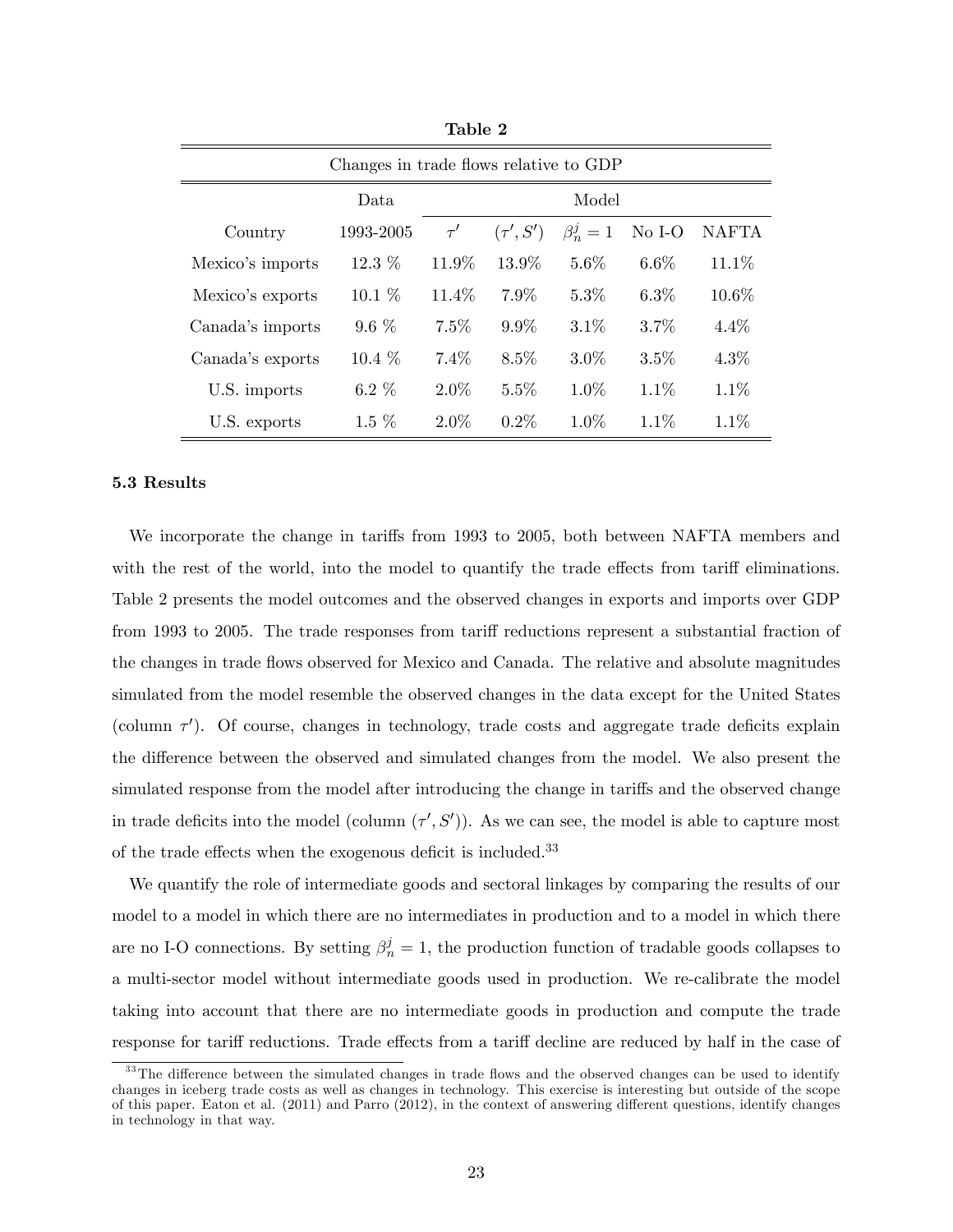no intermediate goods in production as presented in Table 2. The intuition for this result is that in the case of  $\beta_n^j = 1$  goods are traded to produce composite goods that are only used for consumption and not for the production of intermediates. When  $\beta_n^j < 1$  composite intermediate goods are also used for the production of intermediate goods. Then, a tariff reduction delivers a larger trade effect due to the increase in demand of tradable goods for the production of intermediates.

We also compare the implied changes in trade flows from a model with intermediate goods in production but no sectoral linkages. In this case we are zeroing out the off-diagonal elements of the I-O matrix. The column "No I-O" in Table 2 presents the results. The trade effects from tariff reductions are higher than in a model without intermediate goods but still substantially lower than in the model with sectoral interrelations. The reason is that since producers are only using inputs from one sector they are not exploiting the benefits of having access to cheaper intermediate goods from other sectors. This in turn delivers smaller trade effects from tariff changes.

The last column in Table 2 presents the effect of NAFTA's tariff reductions on trade flows. Mexico had the largest trade effects. If we compare with column  $\tau'$  we can infer that around 93% of the simulated change in Mexico's total trade over GDP are attributed to NAFTA, 58% for Canada and 55% for the United States.

Figures 10 through 12 present scatter plots comparing the change in imports and exports over GDP from the model to the ones observed in the data for each country.<sup>34</sup> A 45-degree line is included in each Ögure to guide the reader. As we can see, most of the sectors are located close to the 45-degree line. This indicates that tariff reductions accounted for most of the observed trade effects in the data. However, this is not the case for several sectors, in particular, resource-based sectors or sectors that are very dependent on these sectors, such as petroleum, chemicals, and mining.

We now turn to welfare analysis. Table 3 presents the simulated change in real wages implied by different models. The first three columns present the results from the change in the tariff structure from 1993 to 2005. The first column shows the effect on real wages for the model with no intermediate goods in production,  $\beta_n^j = 1$ . The second column presents the result from the model with intermediate inputs but without sectoral linkages. As the calculations show, intermediate

<sup>&</sup>lt;sup>34</sup>Concretely, what we are comparing is the difference between  $x_{i,t+1}^j / y_{i,t+1} - x_{i,t}^j / y_{i,t}$  from the model and the data, where  $x_{i,t}^j$  are imports (or exports) from sector j and country i at time t and  $y_{i,t}$  is GDP from country i at time t: Comparing the model with the data in this way it implicitly weights trade changes according to their relative importance. Alternatively, one could compare relative change in exports and imports over GDP weighted by the share of exports or imports of that sector in the base year, i.e.:  $((x_{i,t+1}^j/y_{i,t+1})/(x_{i,t}^j/y_{i,t}) - 1)(x_{i,t}^j/\sum_{j=1}^J x_{i,t}^j)$ . We also used this measure and the results are similar to the ones presented here.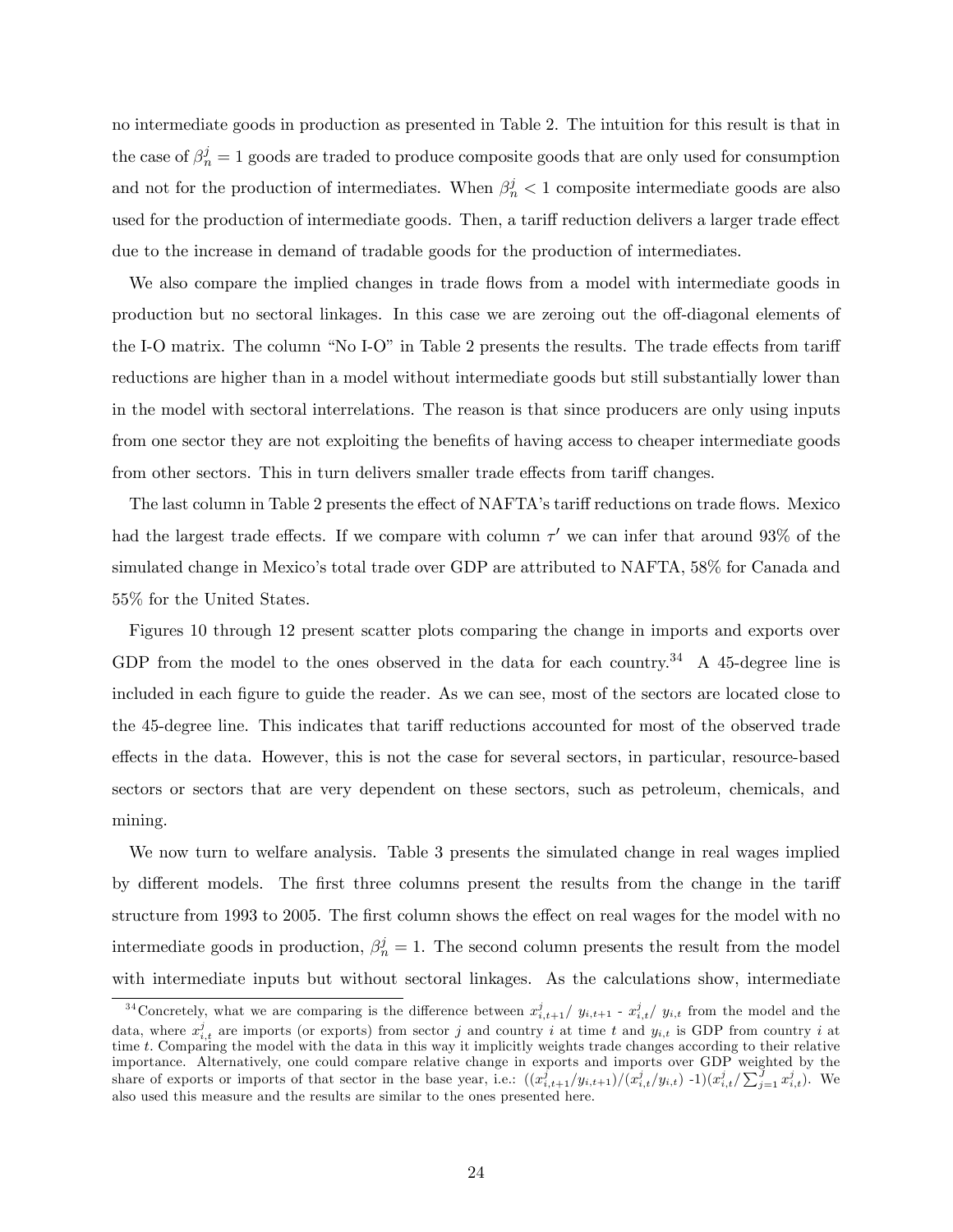| Change in real wages across different models |          |                                     |                            |                                      |  |  |  |  |
|----------------------------------------------|----------|-------------------------------------|----------------------------|--------------------------------------|--|--|--|--|
|                                              | Model    |                                     |                            |                                      |  |  |  |  |
|                                              |          |                                     |                            | $\beta_n^j = 1$ No I-O $\tau'$ NAFTA |  |  |  |  |
| Mexico                                       |          | $1.00\%$ $1.01\%$ $1.61\%$ $1.30\%$ |                            |                                      |  |  |  |  |
| Canada.                                      | $0.89\%$ |                                     | $0.97\%$ $1.65\%$ $0.96\%$ |                                      |  |  |  |  |
| U.S.                                         |          | $0.15\%$ $0.18\%$ $0.32\%$ $0.17\%$ |                            |                                      |  |  |  |  |

Table 3

goods in production amplify the change in real wages from tariff reductions for all countries. In particular, Mexico's figure increases by  $1\%$ , Canada's by  $9\%$  and the United States by  $20\%$ . The third column presents the gains in real wages from our model. The implied change in real wages is substantially larger in this case compared to the previous two. Input-output linkages increase the change in real wages by 59%, 70% and 78% respectively for Mexico, Canada and the US relative to the model without sectoral linkages. These magnitudes are even larger if we compare them to a model that has no intermediate goods. In fact, intermediate goods and input-output linkages together increase gains in real wages by 61%, 85% and 113% for Mexico, Canada and the United States respectively.<sup>35</sup> This result unmasks the importance of accounting for intermediate goods in production and I-O linkages to evaluate the welfare gains from trade. Finally, the forth column in Table 3 presents the results from our model for the case of a change in tariffs implied by NAFTA, holding fixed the tariff from and to the rest of the world. As we can see from the figures, most of the gains in real wages for Mexico over the period 1993-2005 are a consequence of NAFTA's tariff changes. On the other hand, Canada and the United States gain from NAFTA but the gains from changes in trade policy with the rest of the world are more important.

In our model tariff revenues are lump-sum transferred to consumers. When we add the change in tariff revenues to our measure of welfare, we find that Mexico suffers the largest tariff revenue losses. This is a clear consequence of Mexico having the biggest tariff reduction among NAFTA members. The change in real income in Mexico (considering the tariff revenue losses) is  $-0.1\%$ . The revenue effect is smaller in the case of Canada and the United States, since the change in tariffs applied by these countries is also smaller. Real income changed -0.1% in Canada and 0.1% in the United

 $35$ An alternative way to compare the welfare effects implied by different models is to condition on the observed change in domestic expenditure shares in equation (15) and quantify how welfare changes by adding intermediate goods and sectoral linkages. Doing this exercise for the period 1993 to 2005 we find that the gains from trade increase by a similar magnitude as the one reported in Table 3 as we account for I-O linkages. Such an exercise is informative of the gains from trade from reductions in trade costs more broadly and not only from the reduction in tariffs.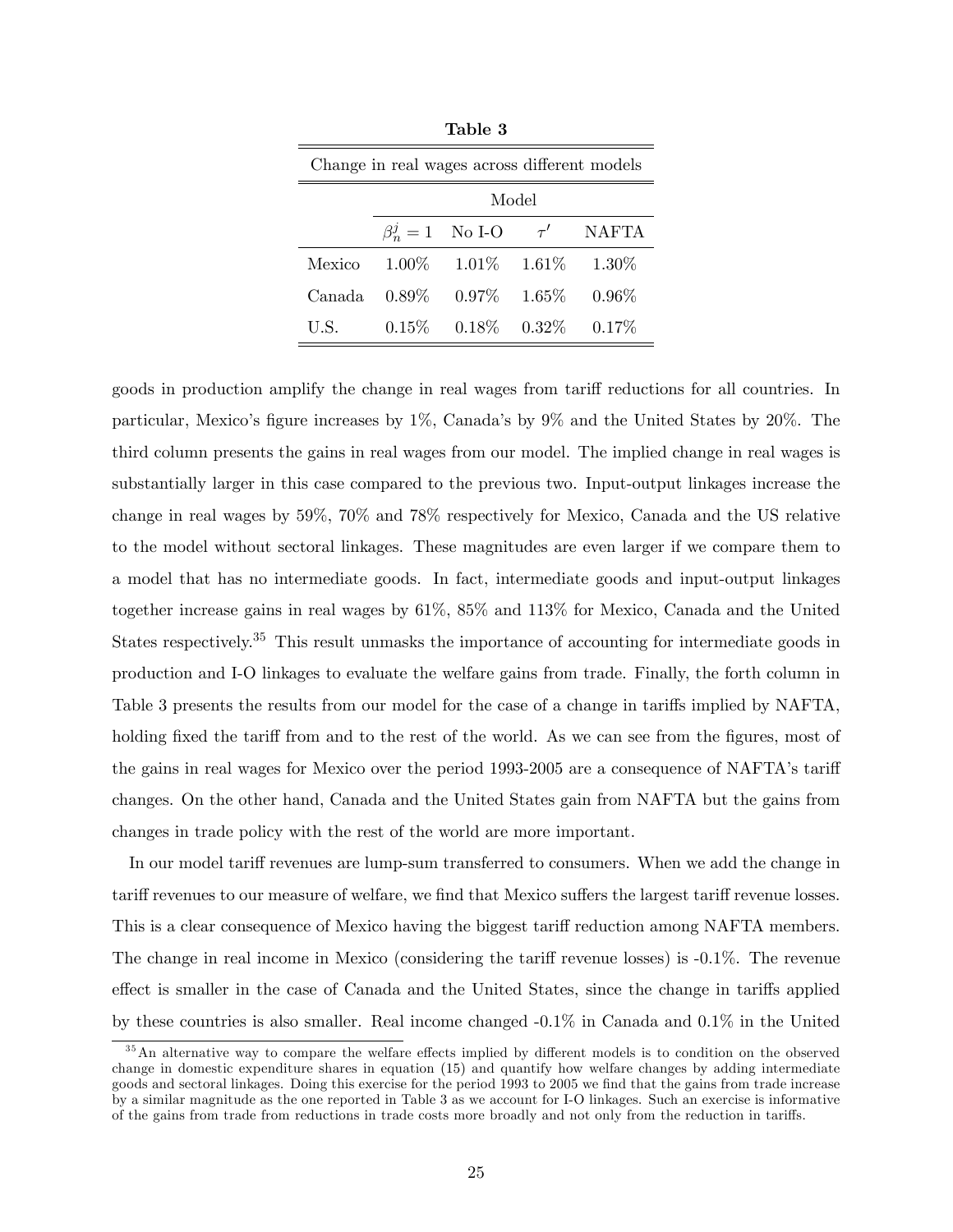States due to NAFTA. If we include the observed trade deficit in the model, the welfare effects increase considerably. For instance, the welfare gains for Mexico and the United States increase to  $6\%$  and for Canada the figure is 1.5%. Of course, these figures have to be interpreted with caution in our model, since we assume that all revenue is transferred in a lump-sum to consumers and an exogenous change in the trade deficit is a direct transfer from, or to, the rest of the world.

| тапіе 4                           |         |               |                      |  |  |  |  |  |  |
|-----------------------------------|---------|---------------|----------------------|--|--|--|--|--|--|
| Model $\tau^{2005}\to\tau^{1993}$ |         |               |                      |  |  |  |  |  |  |
| Country                           |         | Trade effects | Change in real wages |  |  |  |  |  |  |
| Mexico's                          | Imports | $-8.8\%$      | $-1.5\%$             |  |  |  |  |  |  |
|                                   | Exports | $-8.5\%$      |                      |  |  |  |  |  |  |
| Canada's                          | Imports | $-5.7\%$      | $-1.4\%$             |  |  |  |  |  |  |
|                                   | Exports | $-5.5\%$      |                      |  |  |  |  |  |  |
| U.S.                              | Imports | $-1.5\%$      | $-0.3\%$             |  |  |  |  |  |  |
|                                   | Exports | $-1.6\%$      |                      |  |  |  |  |  |  |

Table 4

We also consider an alternative quantification of the trade and welfare effects of NAFTA by redefining the base year to the year 2005 and changing the tariff vector to the levels observed in 1993. To do so, we recalibrate the model to 2005. The counterfactual experiment in this case is to quantify the trade and welfare effects from leaving NAFTA, or in the same way, to quantify the trade responses from a tariff increase from the levels observed in 2005 back to the levels observed in 1993. The result of this counterfactual exercise is presented in Table 4.

As we can see, there are large negative trade effects as tariff increase. As in the case considered before, Mexico is the country that experiences the largest trade effects. Table 4 also presents the change in real wages associated with this increase in tariffs. All countries present a reduction in real wages and Mexico and Canada are the countries most affected by this policy. These results are consistent with the findings we presented before.

# 6. CONCLUSION

This study develops a general equilibrium model to quantify the trade and welfare effects of tariff changes. The model is able to perform complex trade policy evaluations for an arbitrary number of sectors and countries in a parsimonious way with few data and parameter requirements. Using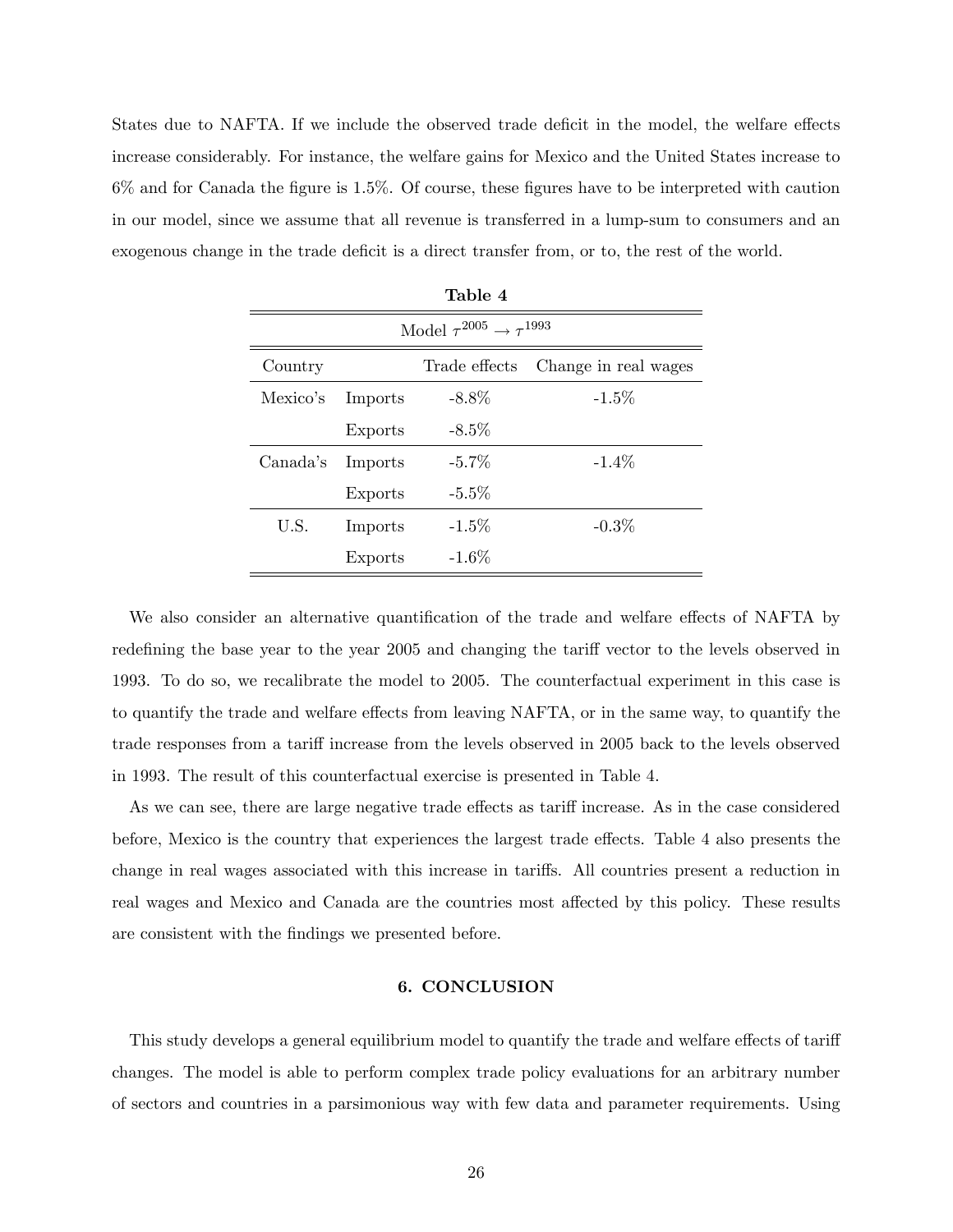the model we decompose the different channels by which a reduction in tariffs can spread the gains across sectors in the economy. We show that accounting for sectoral interrelations is quantitatively and economically meaningful. With the model, one can quantify and decompose the effects that a reduction or increase in a tariff in a particular sector can have on the price of intermediate inputs in that sector and in the rest of the economy, the general equilibrium price effects of tariff reductions at home and abroad, the impact on factor allocations across sectors, the change in factor payments and the extent to which the structure of production of a particular economy can spread the gains from having access to cheaper intermediate goods and more efficient technology.

Evaluating the effects of NAFTA has receive considerable attention in the economic literature. Therefore, it is important to clarify how our results about NAFTA should be interpreted. We use the model to perform a model-based identification of the effects of NAFTA's tariff reductions. Unquestionably, NAFTA had more provisions than only reducing tariff between members and by no means our results should be interpreted as the trade and welfare effects of the entire agreement. For instance, non-tariff barriers or unobservable trade costs might also have changed as a consequence of NAFTA. Moreover, NAFTA might have even influenced the rate of technological change of each member. Certainly, we could have used the model to quantify what is the implied change in TFP and trade costs such that the model matches the trade patterns observed in the data. However, understanding how TFP changed as a consequence of NAFTA is outside of the scope of this paper. In our model TFP is exogenous and by holding it fixed during the period of analysis we are able to identify the pure direct effect of tariff reductions. Our study uses the case of NAFTA to show how the effects of tariff reductions are amplified as we take into account the interrelation across sectors observed in the data. We find that the trade and welfare effects from tariff reductions are at least 40% lower if intermediate goods in production and input-output linkages are ignored in the analysis. With this results we hope to convey the message that modelling sectoral interrelations is not only feasible but also important for quantitative analysis.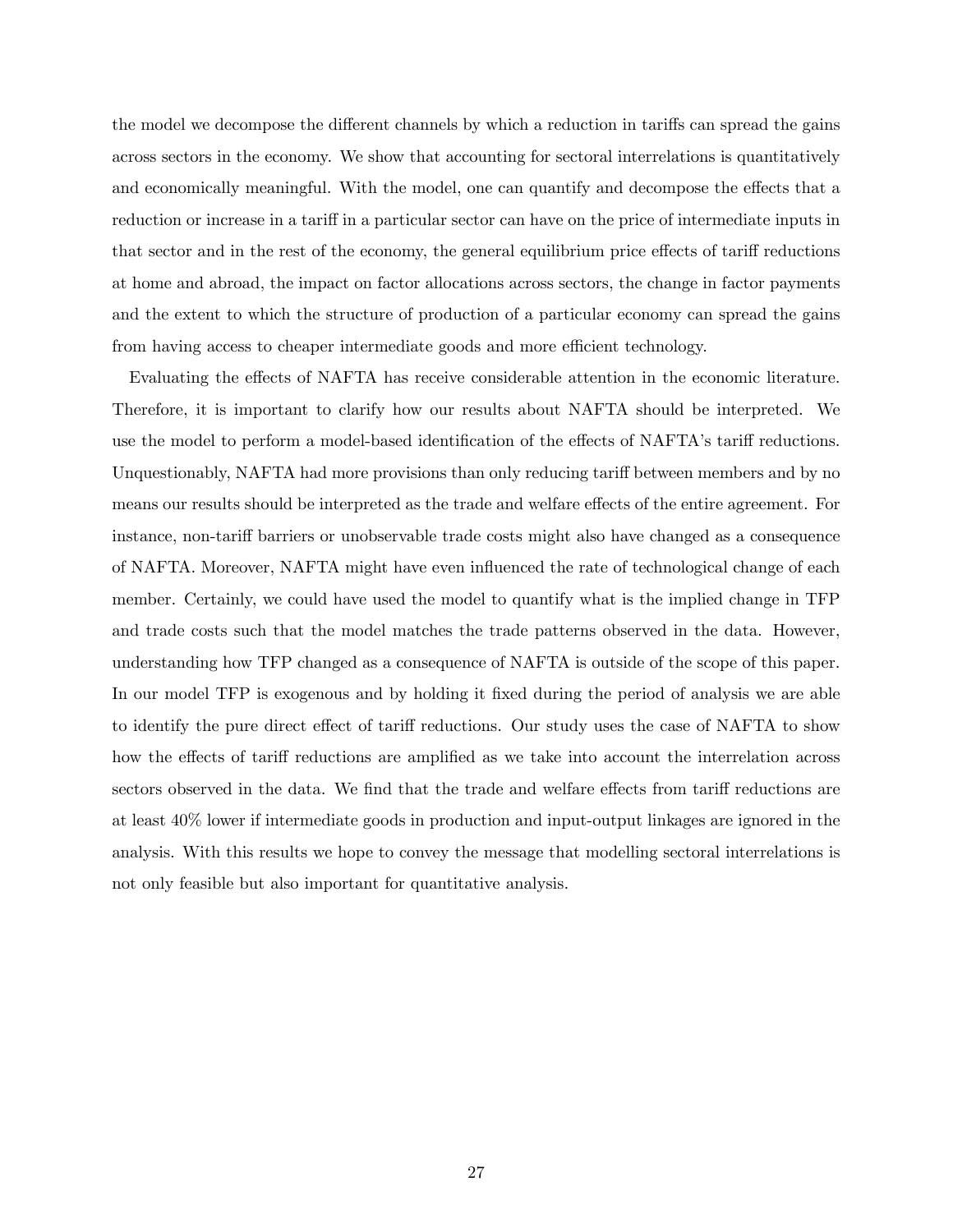#### REFERENCES

- [1] Alvarez, Fernando, and Robert E. Lucas (2007): "General Equilibrium Analysis of the Eaton-Kortum Model of International Trade," Journal of Monetary Economics, 54(6), 726–68.
- [2] Anderson, James E. (1979): "A Theoretical Foundation for the Gravity Equation," American Economic Review, 69(1), 106-116.
- [3] Anderson, Michael A., Edward J. Balistreri, Alan Fox, and Russell H. Hillberry (2005): "Taste Parameters as Model Residuals: Assessing the Fit of an Armington Trade Model," Review of International Economics, 13(5), 973-984.
- [4] Anderson, James E., and Douglas Marcouiller (2002): "Insecurity and the Pattern of Trade: An Empirical Investigation," Review of Economics and Statistics, 84(2), 342-352.
- [5] Anderson, James E., and Eric van Wincoop (2003): "Gravity with Gravitas: A Solution to the Border Puzzle," American Economic Review, 93(1), 170-192.
- [6] Anderson, James E., and Eric van Wincoop (2004): "Trade Costs," Journal of Economic Literature, 42(3), 691-751.
- [7] Arkolakis, Costas, Arnaud Costinot, and Andres Rodriguez Clare (2012): "New Theories, Same Old Gains?," American Economic Review,  $102(1)$ , 94-130.
- [8] Armington, Paul (1969): "A Theory of Demand for Products Distinguished by Place of Production," IMF Staff Papers,  $16(1)$ , 159-176.
- [9] Bagwell, Kyle, and Robert Staiger (2010): "The World Trade Organization: Theory and Practice," Annual Review of Economics, 2(1), 223-256.
- [10] Baier, Scott, and Jeffrey Bergstrand (2009): "Estimating the Effects of Free Trade Agreements on Trade Flows using Matching Econometrics," Journal of International Economics, 77(1), 77-85.
- [11] Baldwin, Richard E., and Antony J. Venables (1995): "Regional Economic Integration," in Handbook of International Economics (G. M. Grossman and K. Rogoff eds.), vol. 3: 1597-1644, North-Holland, Amsterdam.
- [12] Bhagwati, Jagdish, Pravin Krishna, and Arvind Panagariya (eds.) (1999): "Trading Blocs: Alternative Approaches to Analyzing Preferential Trade Agreements," MIT Press, Cambridge, Massachusetts.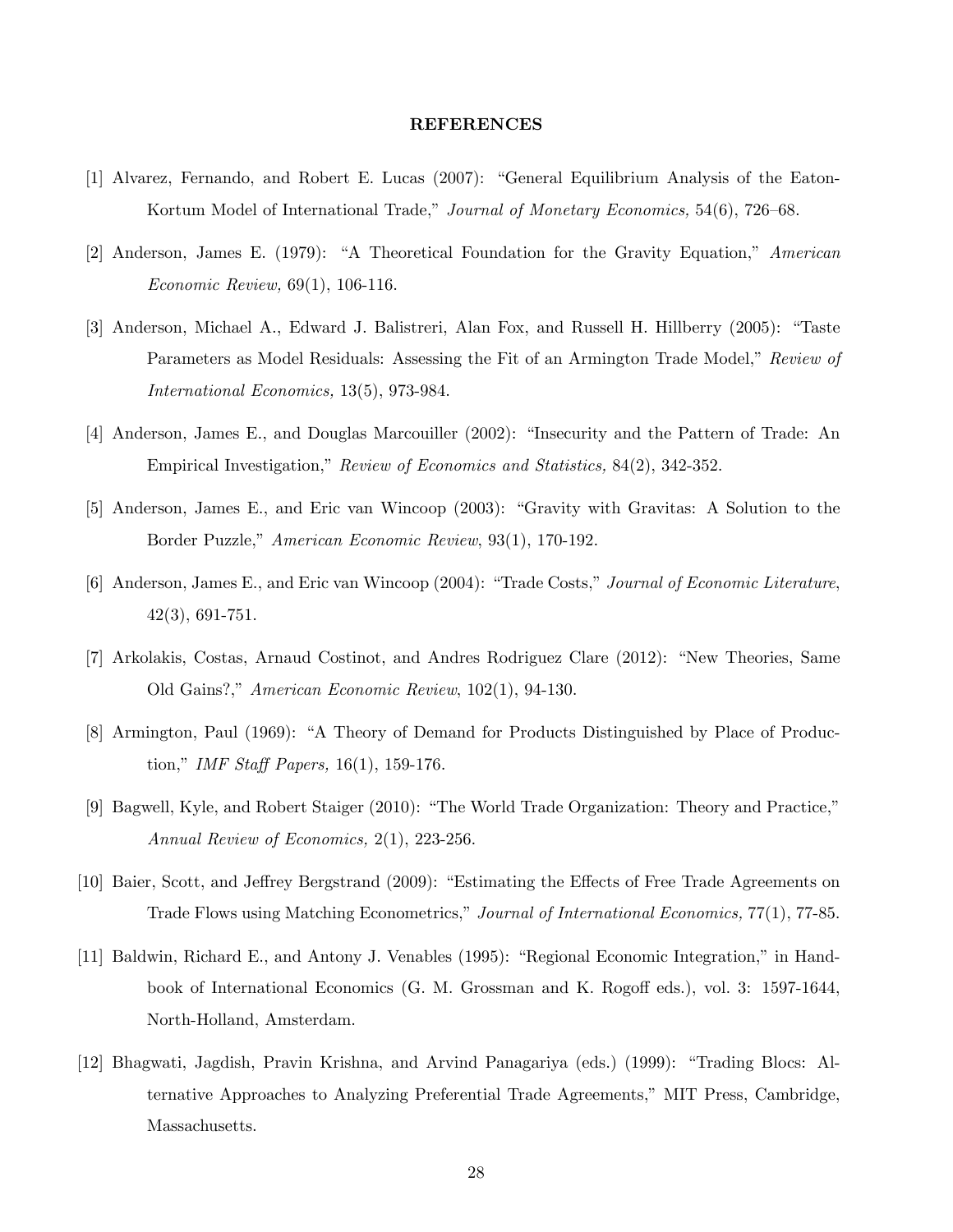- [13] Bishop, Jesse (2006): "Substitution Elasticities and the Cost of Protection: Evidence from the 2002 U.S. Steel Tariffs," unpublished working paper, University of Minnesota.
- [14] Broda, Christian, and David Weinstein  $(2006)$ : "Globalization and the Gains from Variety," Quarterly Journal of Economics, 121(2), 541-585.
- [15] Brown, Drusilla K., Alan V. Deardorff, and Robert M. Stern (1994): "Estimates of a North American Free Trade Agreement," unpublished working paper, Federal Reserve Bank of Minneapolis.
- [16] Brown, Drusilla K., and Robert M. Stern (1989): "U.S.-Canada Bilateral Tariff Elimination: The Role of Product Differentiation and Market Structure," in Trade policies for International Competitiveness, ed. Robert C. Feenstra, pp. 217–45. Chicago: University of Chicago Press.
- [17] Burstein, Ariel, and Jonathan Vogel (2012): "International Trade, Technology, and the Skill Premium," unpublished working paper, Columbia University.
- [18] Burstein, Ariel, Javier Cravino, and Jonathan Vogel (2012): "Importing Skill-Biased Technology," American Economic Journal: Macroeconomics, forthcoming.
- [19] Caliendo, Lorenzo, and Fernando Parro (2010): "Welfare Gains from Changing Partners in a Trade Bloc: The Case of MERCOSUR," in Hamid Beladi, E. Kwan Choi (ed.) New Developments in Computable General Equilibrium Analysis for Trade Policy (Frontiers of Economics and Globalization, Volume 7), Emerald Group Publishing Limited, pp.41-60.
- [20] Campa, Jose Manuel, and Linda S. Goldberg (1997): "The Evolving External Orientation of Manufacturing Industries: Evidence from Four Countries," Federal Reserve Bank of New York Economic Policy Review, 3(2), 53-81.
- [21] Caselli, Francesco, Miklos Koren, Milan Lisicky, and Silvana Tenreyro (2012): "Diversification through Trade," mimeo LSE.
- [22] Chaney, Thomas (2008): "Distorted Gravity: The Intensive and Extensive Margins of International Trade," American Economic Review,  $98(4)$ , 1707-1721.
- [23] Chor, Davin (2010): "Unpacking Sources of Comparative Advantage: A Quantitative Approach," Journal of International Economics, 82(2), 152-167.
- [24] Clausing, Kimberly A. (2001): "Trade Creation and Trade Diversion in the Canada-United States Free Trade Agreement," Canadian Journal of Economics, 34(3), 677-696.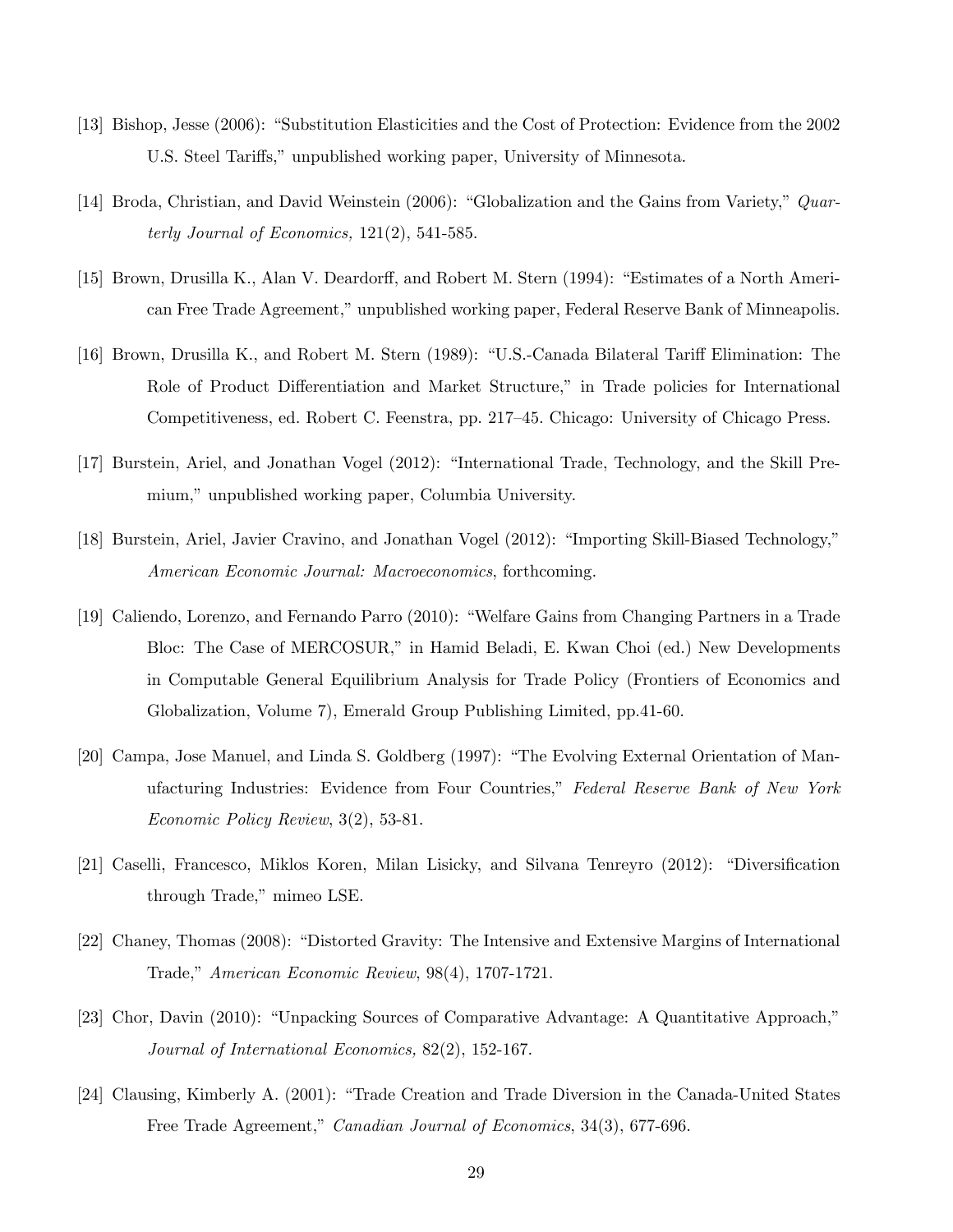- [25] Costinot, Arnaud, Dave Donaldson, and Ivana Komunjer (2012): "What Goods Do Countries Trade? A Quantitative Exploration of Ricardo's Ideas?," Review of Economic Studies,  $79(2)$ , 581-608.
- [26] Deardorff, Alan V. (1998): "Determinants of Bilateral Trade: Does Gravity Work in a Neoclassical World?," in Jeffrey A. Frankel, ed., The Regionalization of the World Economy. Chicago: University of Chicago Press.
- [27] Dekle, Robert, Jonathan Eaton, and Samuel S. Kortum (2008): "Global Rebalancing with Gravity: Measuring the Burden of Adjustment," IMF Staff Papers,  $55(3)$ , 511-540.
- [28] Dixit, Arvind.K., and Joseph E. Stiglitz (1977): "Monopolistic Competition and Optimum Product Diversity," American Economic Review, 67(3), 297-308.
- [29] Donaldson, Dave (2010): "Railroads of the Raj: Estimating the Impact of Transportation Infrastructure," unpublished working paper, MIT.
- [30] Eaton, Jonathan, and Samuel S. Kortum (2002): "Technology, Geography, and Trade," Economet $rica, 70(5), 1741–1779.$
- [31] Eaton, Jonathan, and Samuel S. Kortum (2012): "Putting Ricardo to Work," Journal of Economic *Perspectives*,  $26(2): 65-90.$
- [32] Eaton, Jonathan, Sam Kortum, Brent Neiman, and John Romalis (2011): "Trade and the Global Recession", NBER Working Paper No 16666.
- [33] Ethier, Wilfred J. (1982): "National and International Returns to Scale in the Theory of International Trade," American Economic Review,  $72(3)$ , 389-405.
- [34] Feenstra, Robert C. 1994. "New Product Varieties and the Measurement of International Prices," American Economic Review, 84(1), 137-77.
- [35] Feenstra, Robert C., and Gordon Hanson (1996): "Globalization, Outsourcing and Wage Inequality," American Economic Review 86(2), 240-245.
- [36] Fieler, Cecilia (2011): "Non-Homotheticity and Bilateral Trade: Evidence and a Quantitative Explanation,"  $Econometrica$ , 79(4), 1069-1101.
- [37] Fox, Alan K. (1999): "Evaluating the Success of a CGE Model of the Canada-U.S. Free Trade Agreement," unpublished working paper, Michigan University.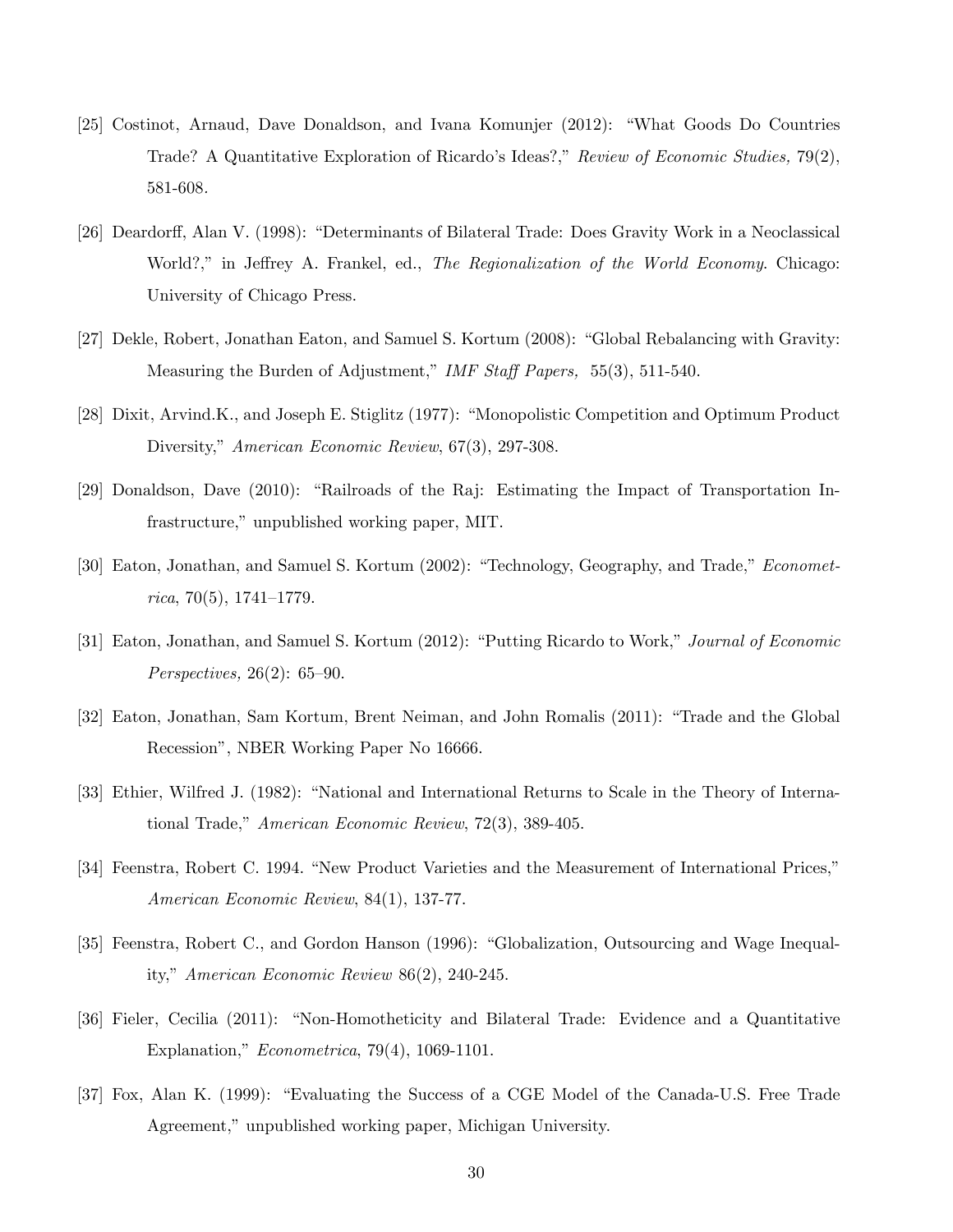- [38] Hallak, Juan Carlos (2006): "Product Quality and the Direction of Trade," Journal of International Economics, 68(1), 238-265.
- [39] Head, Keith, and Thierry Mayer (2001): "Illusory Border Effects: Distance Mismeasurement Inflates Estimates of Home Bias in Trade," CEPII Working Papers 2002-01.
- [40] Head, Keith, Thierry Mayer, and John Ries (2009): "The Erosion of Colonial Trade Linkages After Independence," CEPR Discussion Paper No 6951.
- [41] Head, Keith, and John Ries (2001): "Increasing Returns versus National Product Differentiation as an Explanation for the Pattern of U.S.-Canada Trade," American Economic Review,  $91(4)$ , 858-876.
- [42] Hertel, Thomas.W., David Hummels, Maros Ivanic, and Roman Keeney (2003): "How Confident Can We Be in CGE-Based Assessments of Free Trade Agreements," GTAP Working Paper No. 26.
- [43] Hsieh, Chang-Tai, and Ralph Ossa (2011): "A Global View of Productivity Growth in China," NBER working paper No 16778.
- [44] Hummels, David, Jun Ishii, and Kei-Mu Yi (2001): "The Nature and Growth of Vertical Specialization in World Trade," Journal of International Economics,  $54(1)$ , 75-96.
- [45] Imbs, Jean, and Isabelle Méjean (2011): "Elasticity Optimism," CEPR Discussion Paper No 7177.
- [46] Jones, Charles I. (2007): "The Input-Output Multiplier and Economic Development," unpublished working paper, U.C. Berkeley.
- [47] Kehoe, Timothy J. (2003): "An Evaluation of the Performance of Applied General Equilibrium Models of the Impact of NAFTA," Federal Reserve Bank of Minneapolis Working Paper No. 320.
- [48] Kehoe, Patrick, and Timothy J. Kehoe (1994): "Capturing NAFTA's Impact with Applied General Equilibrium Models," Federal Reserve Bank of Minneapolis Quarterly Review, 18(2), 17-34.
- [49] Kerr, William R. (2009): "Heterogeneous Technology Diffusion and Ricardian Trade Patterns," unpublished working paper, Harvard Business School.
- [50] Krueger, Anne O. (1999): "Trade Creation and Trade Diversion Under NAFTA," NBER Working Paper No 7429.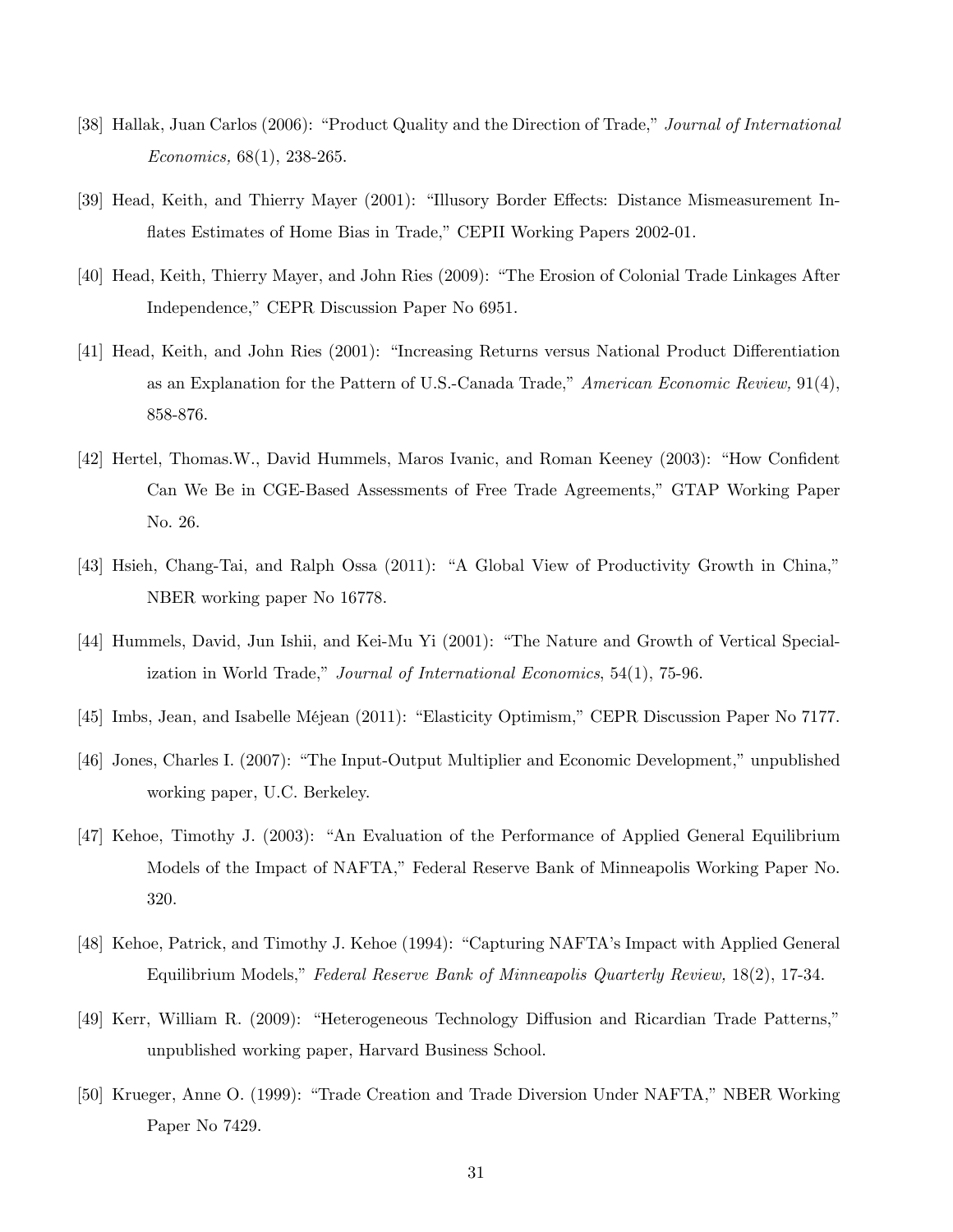- [51] Krugman, Paul, (1981): "Intraindustry specialization and the Gains from Trade," Journal of Political Economy, 86(5), 959-973.
- [52] Krugman, Paul (1991): "Increasing Returns and Economic Geography," Journal of Political Econ $omy, 99(3), 483-99.$
- [53] Lederman, Daniel, William F. Maloney, and Luis Servén (2005): "Lessons from NAFTA for Latin America and the Caribbean," Stanford University Press and the World Bank, Latin American Development Forum Series: Palo Alto, California and Washington, DC.
- [54] Levchenko, Andrei, and Jing Zhang (2011): "The Evolution of Comparative Advantage: Measurement and Welfare Implications," NBER Working Paper No 16806.
- [55] Martin, Philippe, Thierry Mayer, and Mathias Thoenig (2008): "Make Trade Not War?," Review of Economic Studies,  $75(3)$ ,  $865-900$ .
- [56] Melitz, Marc J. (2003): "The Impact of Trade on Intra-industry Reallocations and Aggregate Industry Productivity,"  $Econometrica$ , 71(6), 1695-1725.
- [57] Ossa, Ralph (2012): "Why Trade Matters After All," NBER working paper No 18113.
- [58] Parro, Fernando (2012): "Capital-Skill Complementarity and the Skill Premium in a Quantitative Model of Trade," American Economic Journal: Macroeconomics, forthcoming.
- [59] Ramondo, Natalia, and Andres Rodriguez-Clare (2012): "Trade, Multinational Production, and the Gains from Openness," Journal of Political Economy, forthcoming.
- [60] Redding, Stephen, and Anthony J. Venables (2004): "Economic Geography and International Inequality," Journal of International Economics,  $62(1)$ , 53-82.
- [61] Rolleigh, Michael M. (2008): "Plant Heterogeneity and Applied General Equilibrium Models of Trade," unpublished working paper, Williams College.
- [62] Romalis, John (2007): "NAFTA's and CUSTFA's Impact on International Trade," Review of Economics and Statistics, 89(3), 416-435.
- [63] Rose, Andrew K. (2004): "Do We Really Know That the WTO Increases Trade?," American Economic Review, 94 (1), 98-114.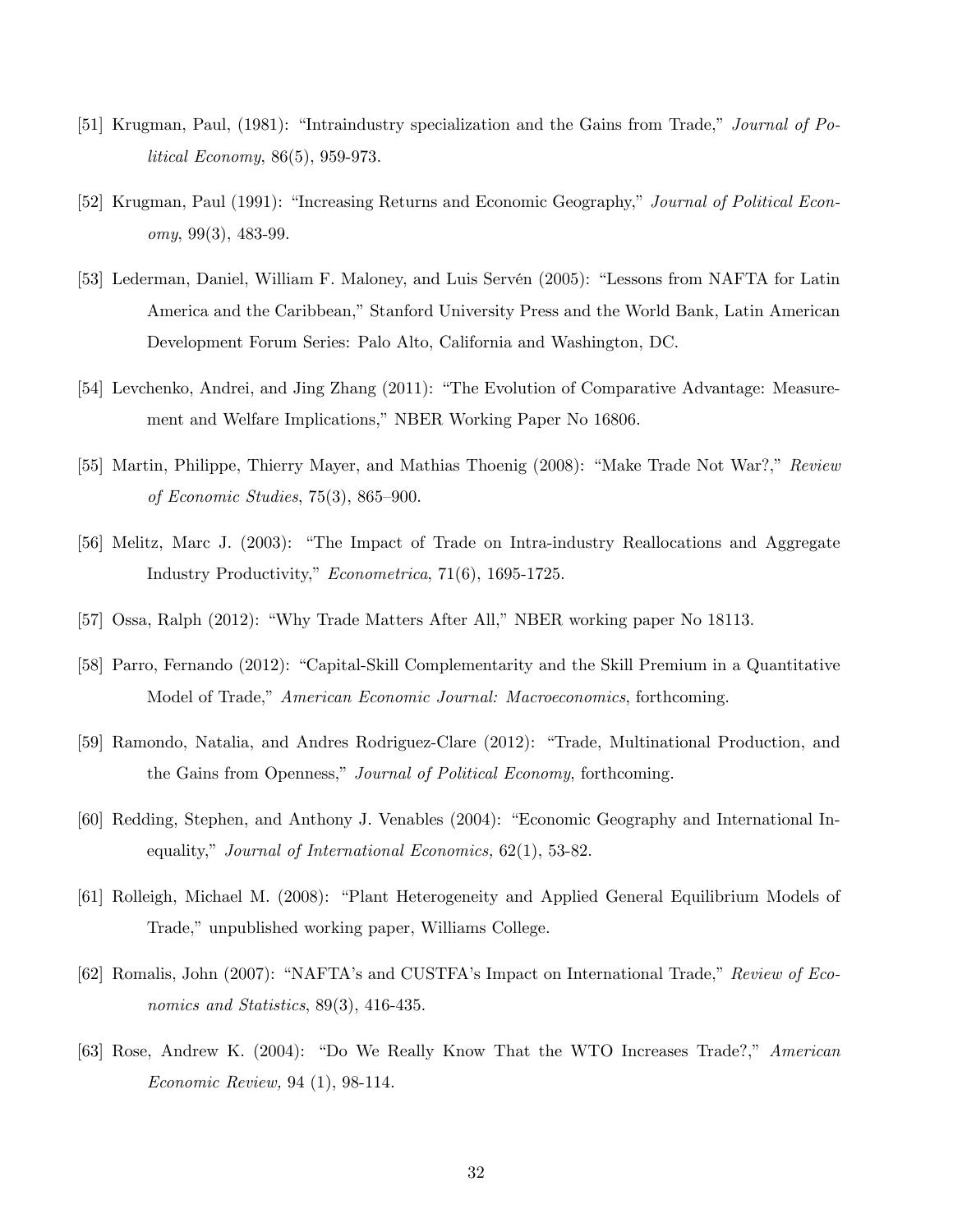- [64] Samuelson, Paul (1954): "The Transfer Problem and Transport Costs, II: Analysis of Effects of Trade.Impediments," The Economic Journal, 64(2), 264-289.
- [65] Shikher, Serge (2010): "Predicting the Effects of NAFTA: Now We Can Do It Better!," Journal of International and Global Economic Studies, forthcoming.
- [66] Shikher, Serge (2011): "Capital, Technology, and Specialization in the Neoclassical Model," Journal of International Economics, 83(2), 229-242.
- [67] Subramanian, Arvind, and Shang-Jin Wei (2007): "The WTO Promotes Trade, Strongly but Unevenly," Journal of International Economics,  $72(1)$ , 151-75.
- [68] Santos-Silva, J.M.C., and Silvana Tenreyro (2010): "Estimation of Ratio Models when the Ratio Can Take  $0/0$  Values," unpublished working paper, LSE.
- [69] Simonovska, Ina, and Michael Waugh (2012): "The Elasticity of Trade: Estimates and Evidence," unpublished working paper, University of California-Davis.
- [70] Trefler, Daniel (2006): "The Long and Short of the Canada-U.S. Free Trade Agreement," STICERD - Economics of Industry Papers 41, Suntory and Toyota International Centres for Economics and Related Disciplines, LSE.
- [71] United Nations Conference on Trade and Development (UNCTAD) (2005): "Methodologies, Classifications, Quantification and Development Impacts of Non-Tariff Barriers: Note by the UNC-TAD Secretariat," Document TD/B/COM.1/EM.27/2, June 23.
- [72] Viner, Jacob (1950): "The Customs Union Issue," New York: Carnegie endowment for International Peace.
- [73] Waugh, Michael (2010): "International Trade and Income Differences," American Economic Review, 100(5), 2093-2124.
- [74] World Bank (2005): "Global Economic Perspective," Washington DC.
- [75] Yeats, Alexander (2001): "Just How Big Is Global Production Sharing?," in Fragmentation: New Production Patterns in the World Economy, S.W. Arndt and K. Henryk (eds.). Oxford University Press.
- [76] Yi, Kei-Mu (2003): "Can Vertical Specialization Explain the Growth of World Trade?," Journal of Political Economy, 111(1), 52-102.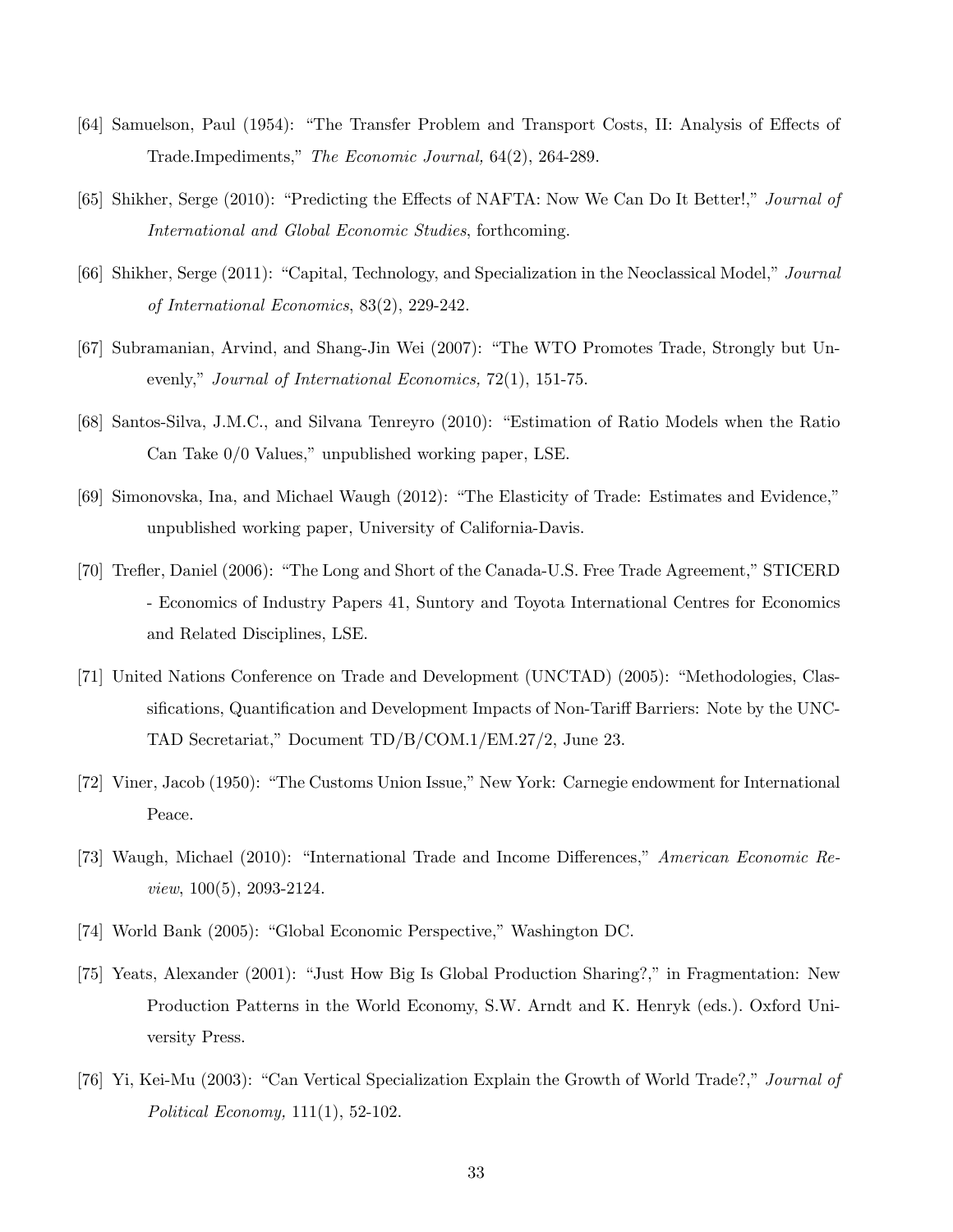Figure 1



Note: This picture considers all types of Regional Trade Agreements: preferential trade agreements (PTAs), free trade agreements (FTAs), custom unions (CUs) and regional economic integrations (REI) Source: World Trade Organization.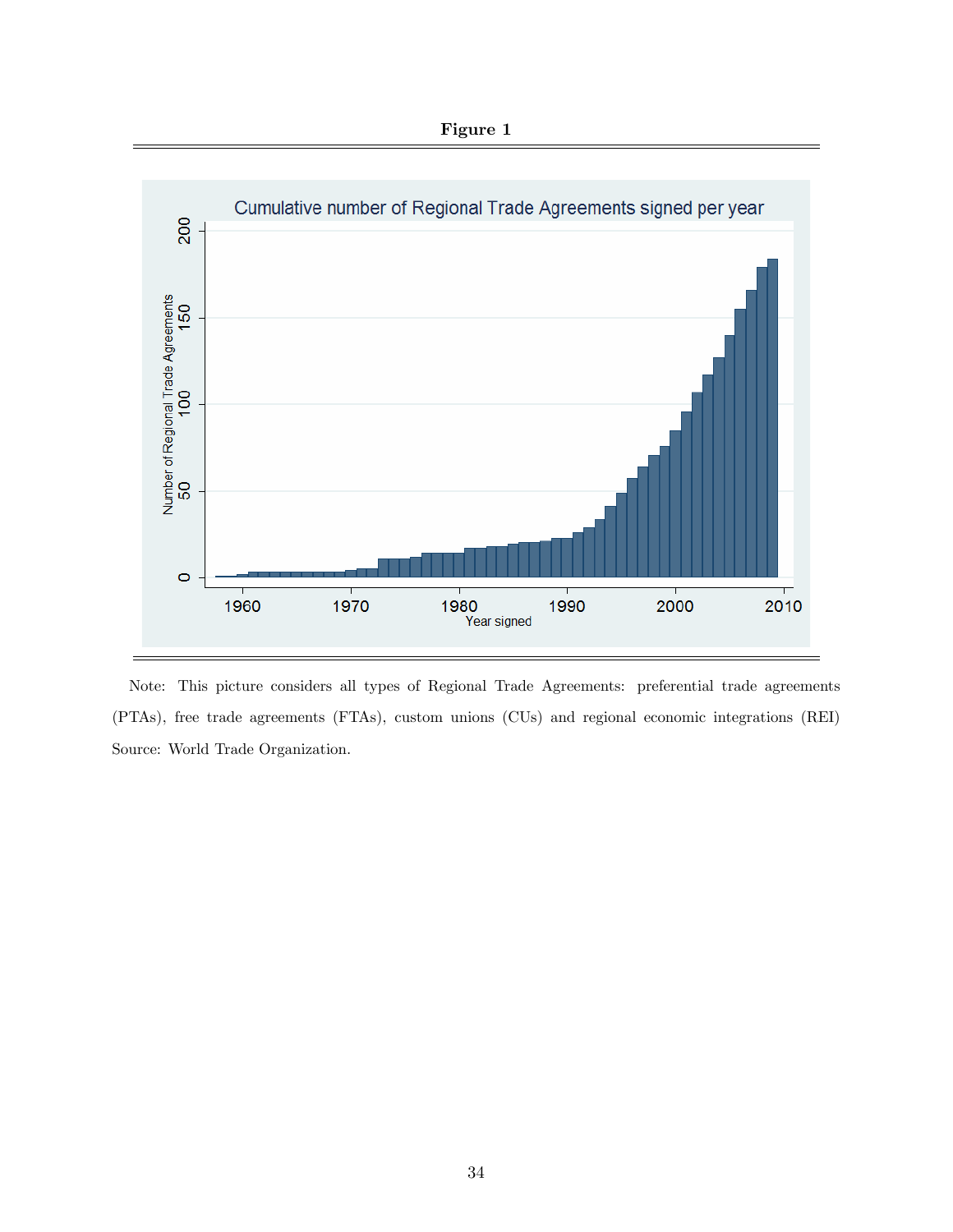Figure 2



Note: The share is calculated as the total trade between members of Regional Trade Agreements over total trade in the world for each year. Source: World Trade Organization.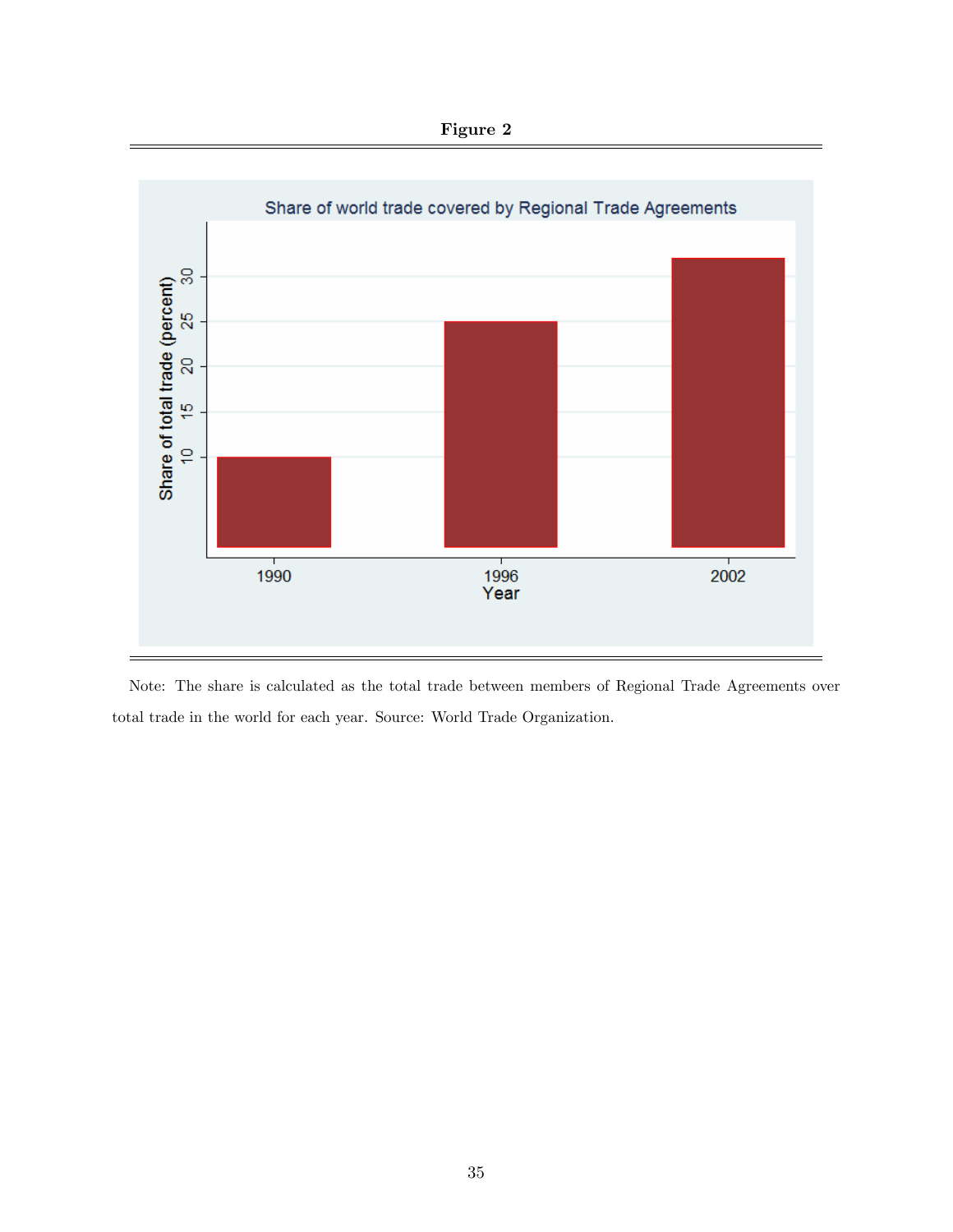



Note: Tariffs applied by sector (ISIC rev. 3). This figure presents the tariffs applied by Canada to NAFTA members and ROW (rest of the world). Figures on the left side show tariffs in 1993 and on the right side tariffs in 2005. See the Data Appendix for more details.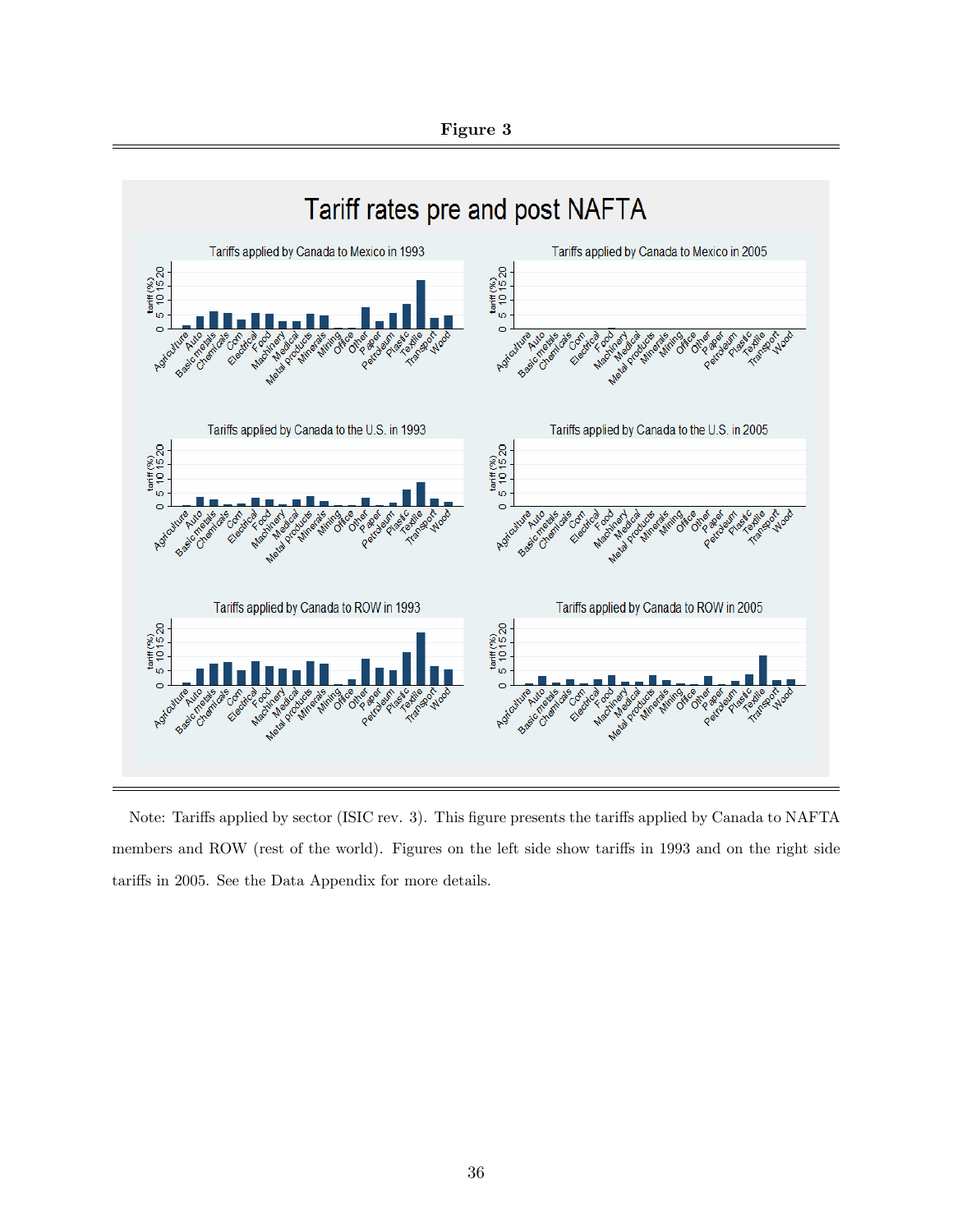



Note: Tariffs applied by sector (ISIC rev. 3). This figure presents the tariffs applied by Mexico to NAFTA members and ROW (rest of the world). Figures on the left side show tariffs in 1993 and on the right side tariffs in 2005. See the Data Appendix for more details.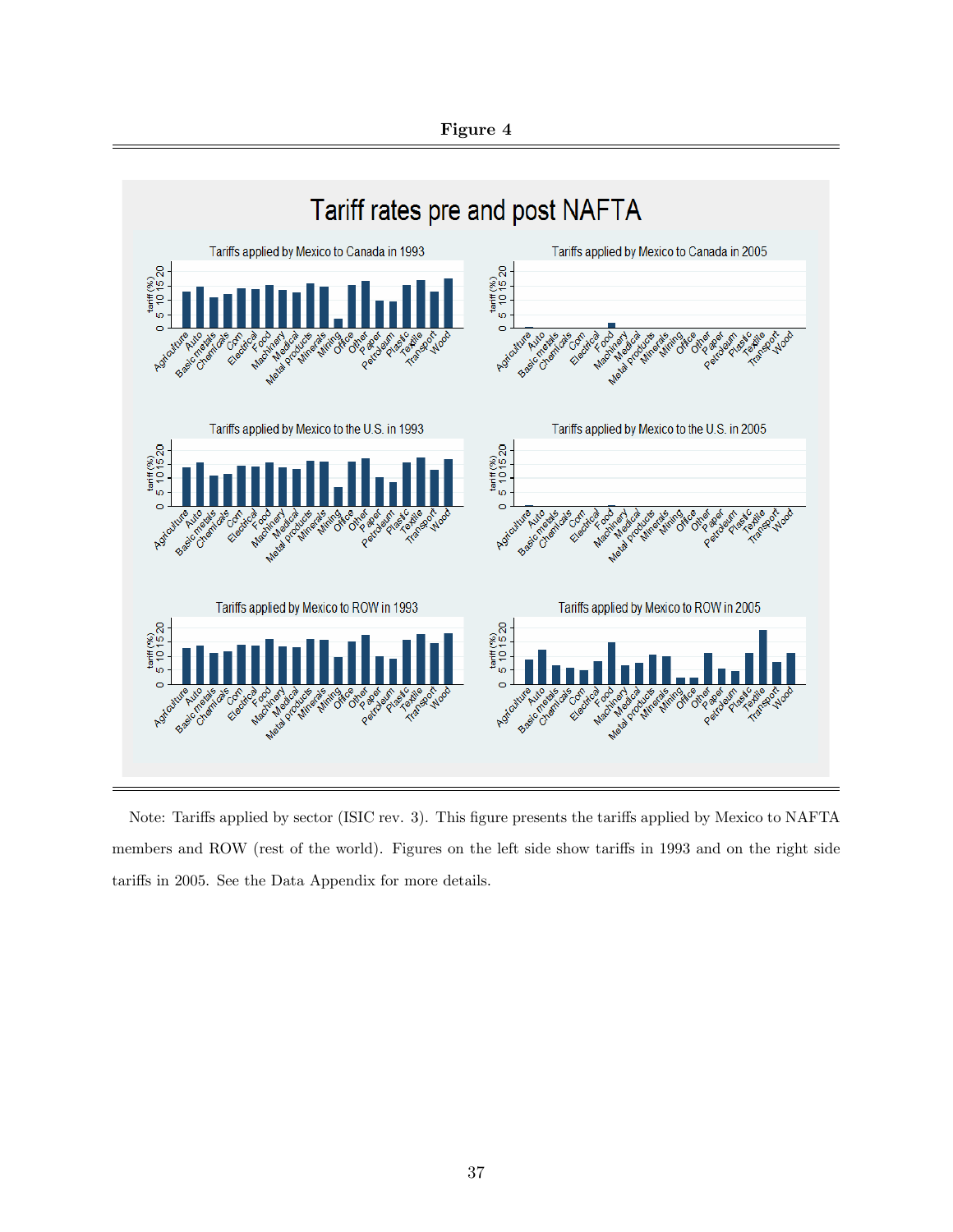



Note: Tariffs applied by sector (ISIC rev. 3). This figure presents the tariffs applied by the United States to NAFTA members and ROW (rest of the world). Figures on the left side show tariffs in 1993 and on the right side tariffs in 2005. See the Data Appendix for more details.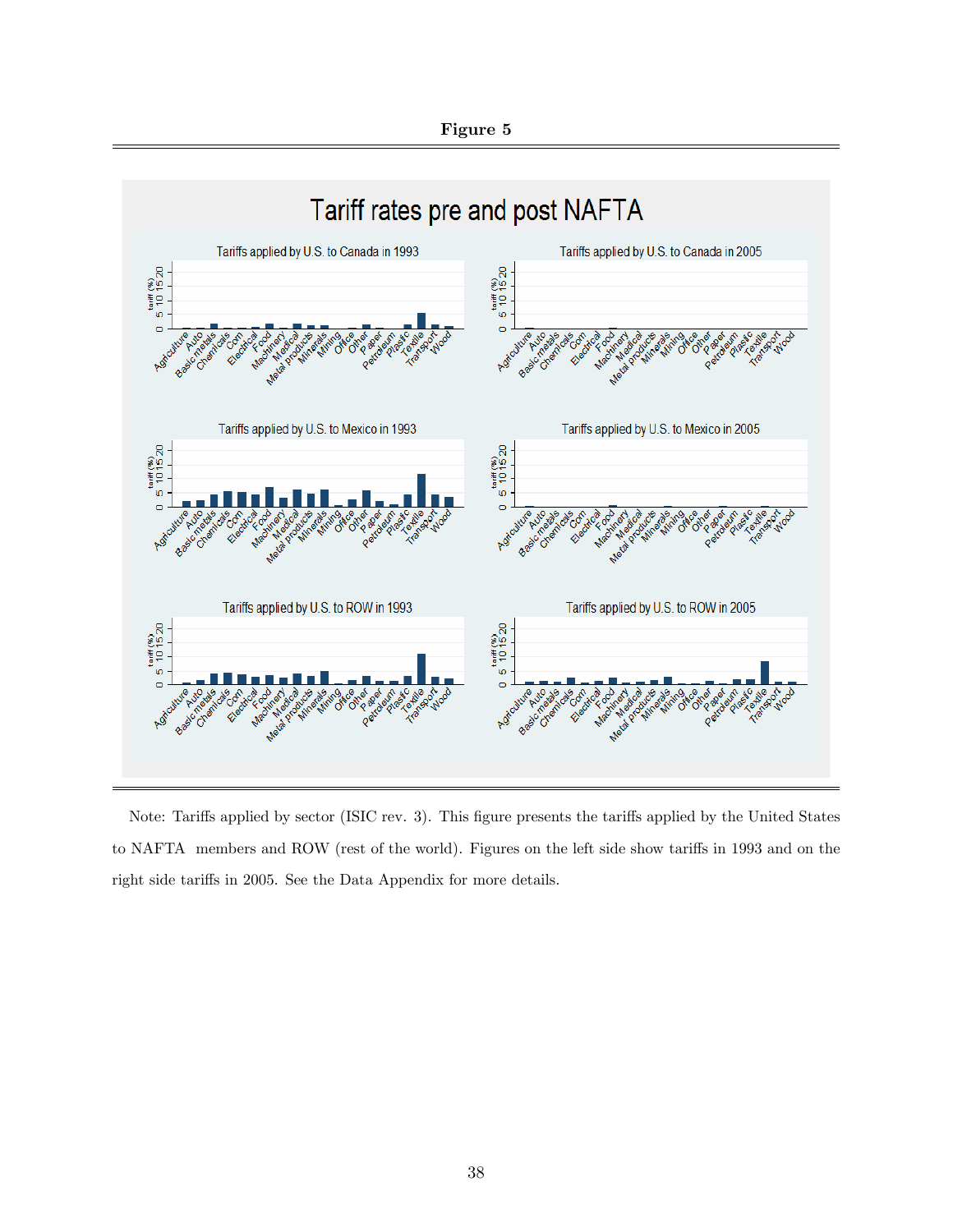



Note: Tariffs applied by sector (ISIC rev. 3). This figure presents the tariffs applied by the ROW (rest of the world) to NAFTA members. Figures on the left side show tariffs in 1993 and on the right side tariffs in 2005. See the Data Appendix for more details.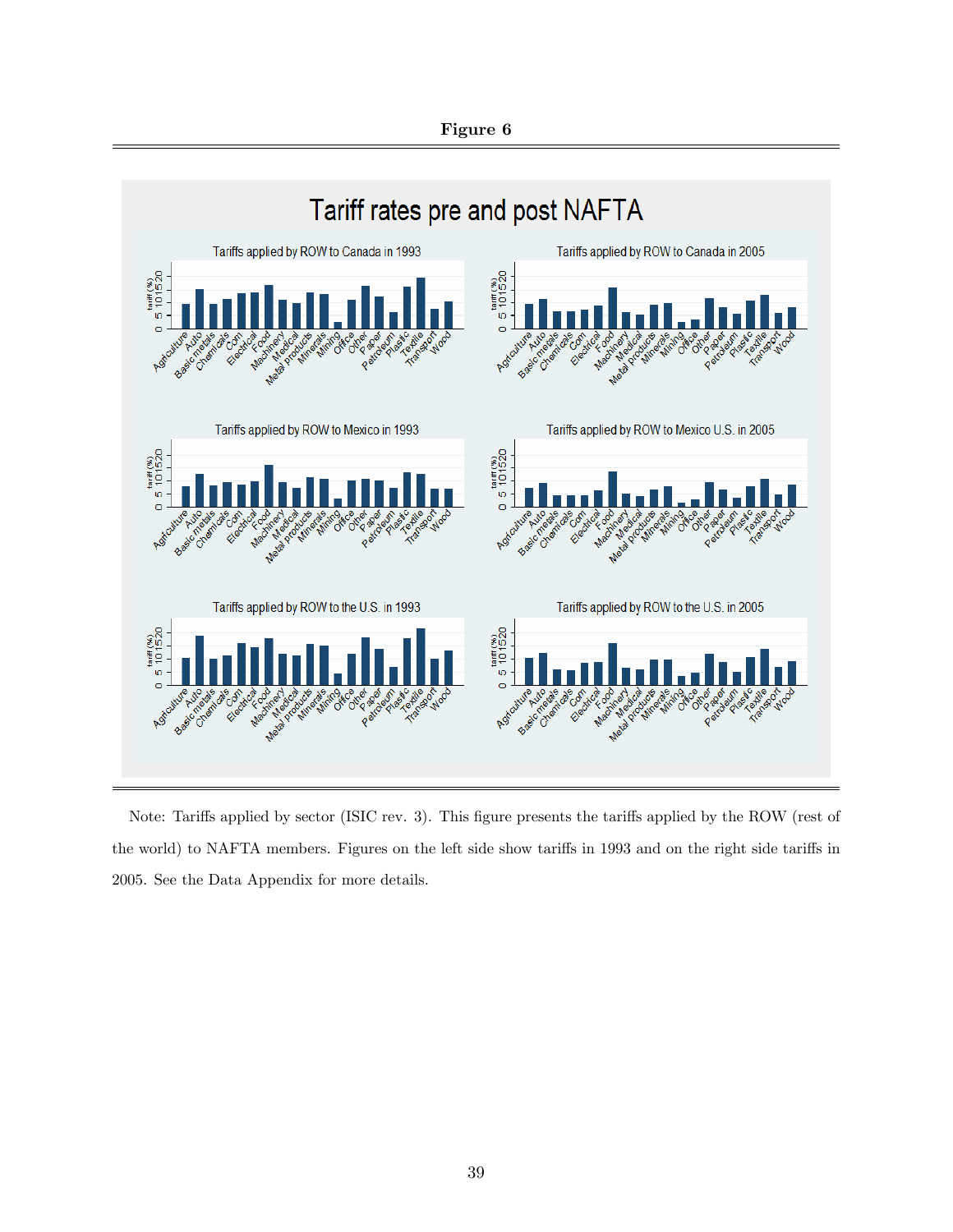



Note: I-O table for a construct rest of the world. We use the (OECD) STAN database 2002 edition (ISIC Rev.3) Input Output tables. The rest of the world was constructed with 22 countries that reported I-O tables for 2000. The list of countries are Austria, Belgium, Czech Rep, Germany, Denmark, Spain, Finland, France, United Kingdom, Hungary, Ireland, Italy, Japan, Korea, Netherlands, Norway, New Zealand, Poland, Portugal, Russia, Slovakia, and Sweden.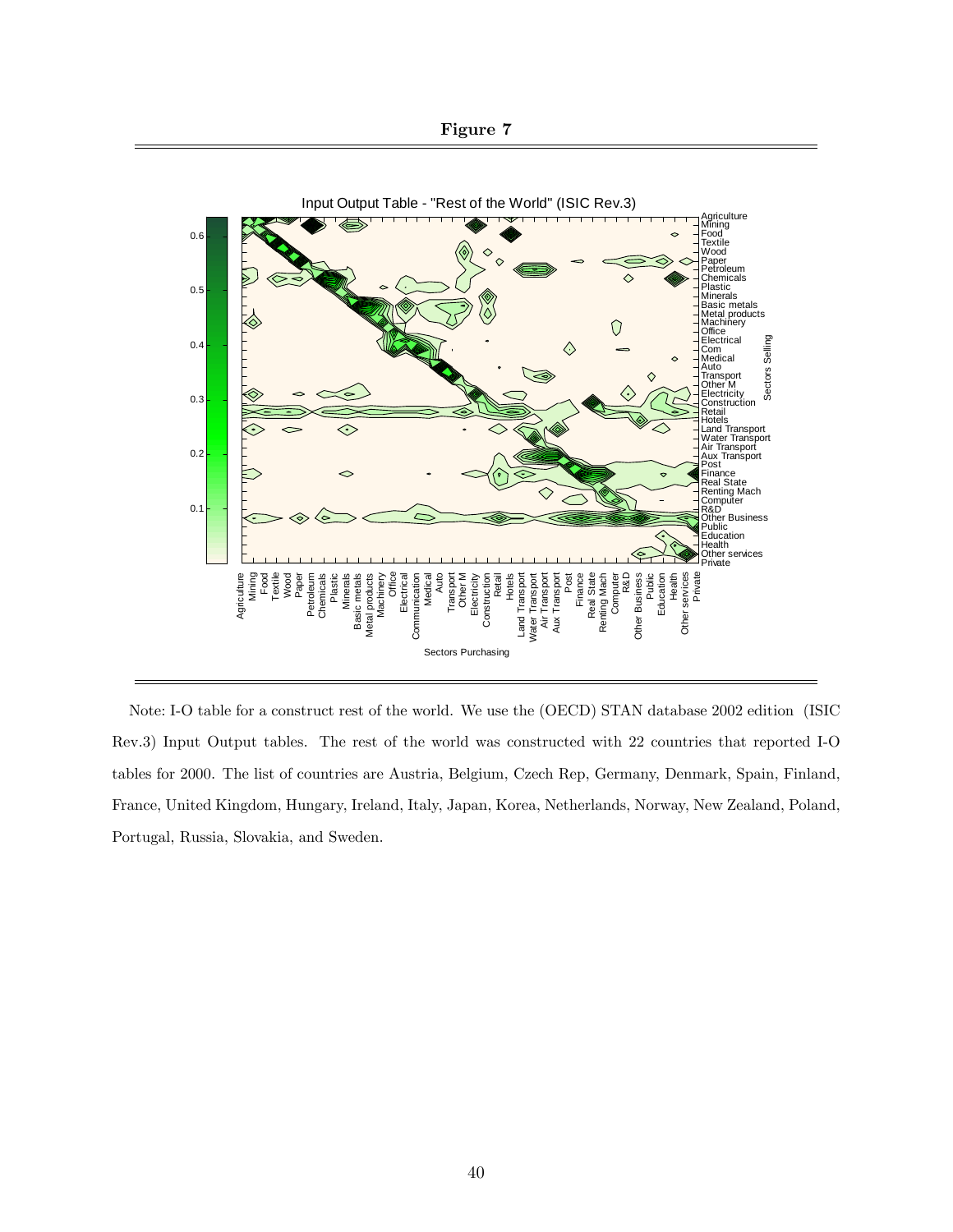



Note: I-O table for a construct rest of the world, tradable sectors.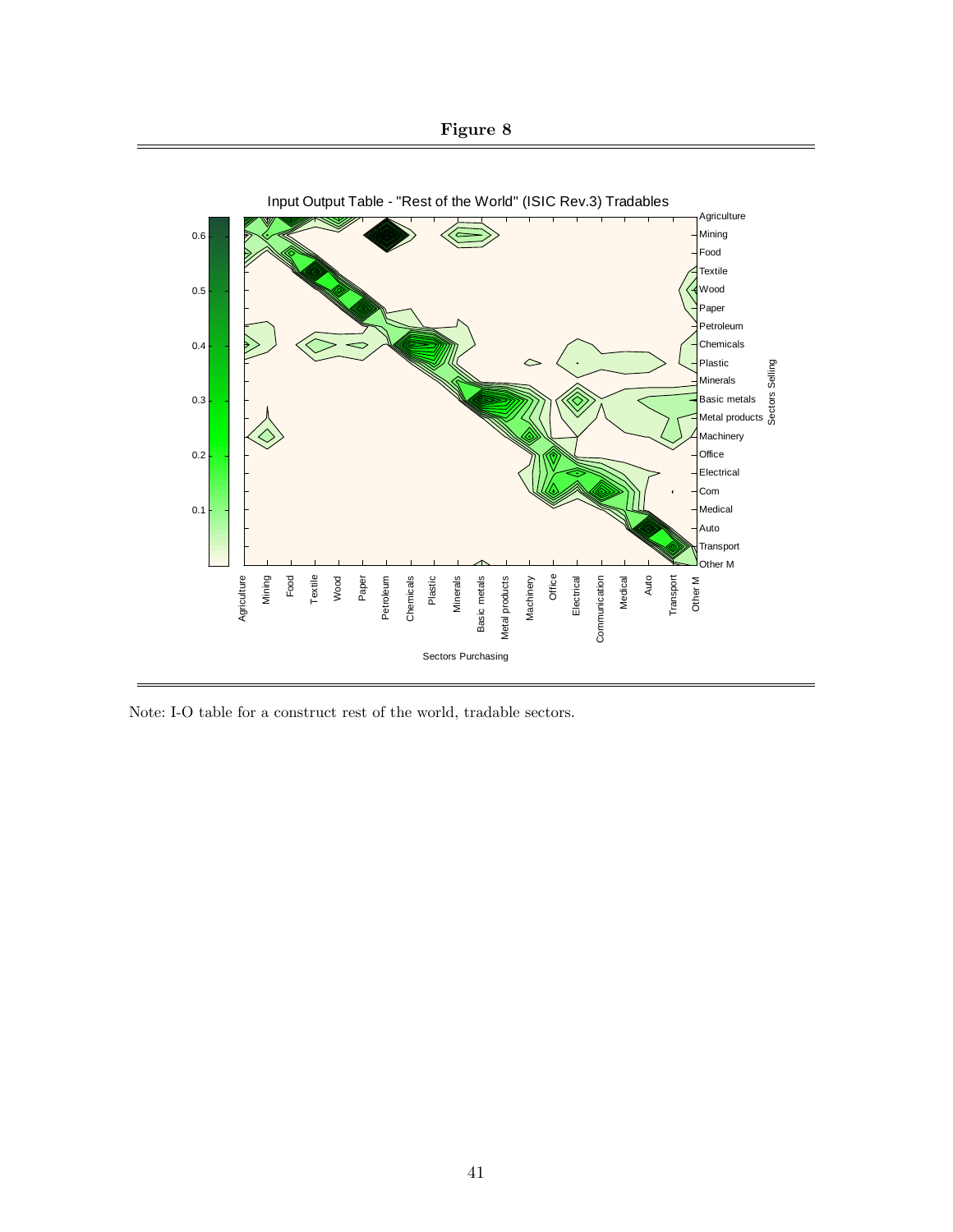



Input Output Table - "Rest of the World" (ISIC Rev.3) Non-Merchandise-Tradables (services)

Note: I-O table for a construct rest of the world, non-tradable sectors.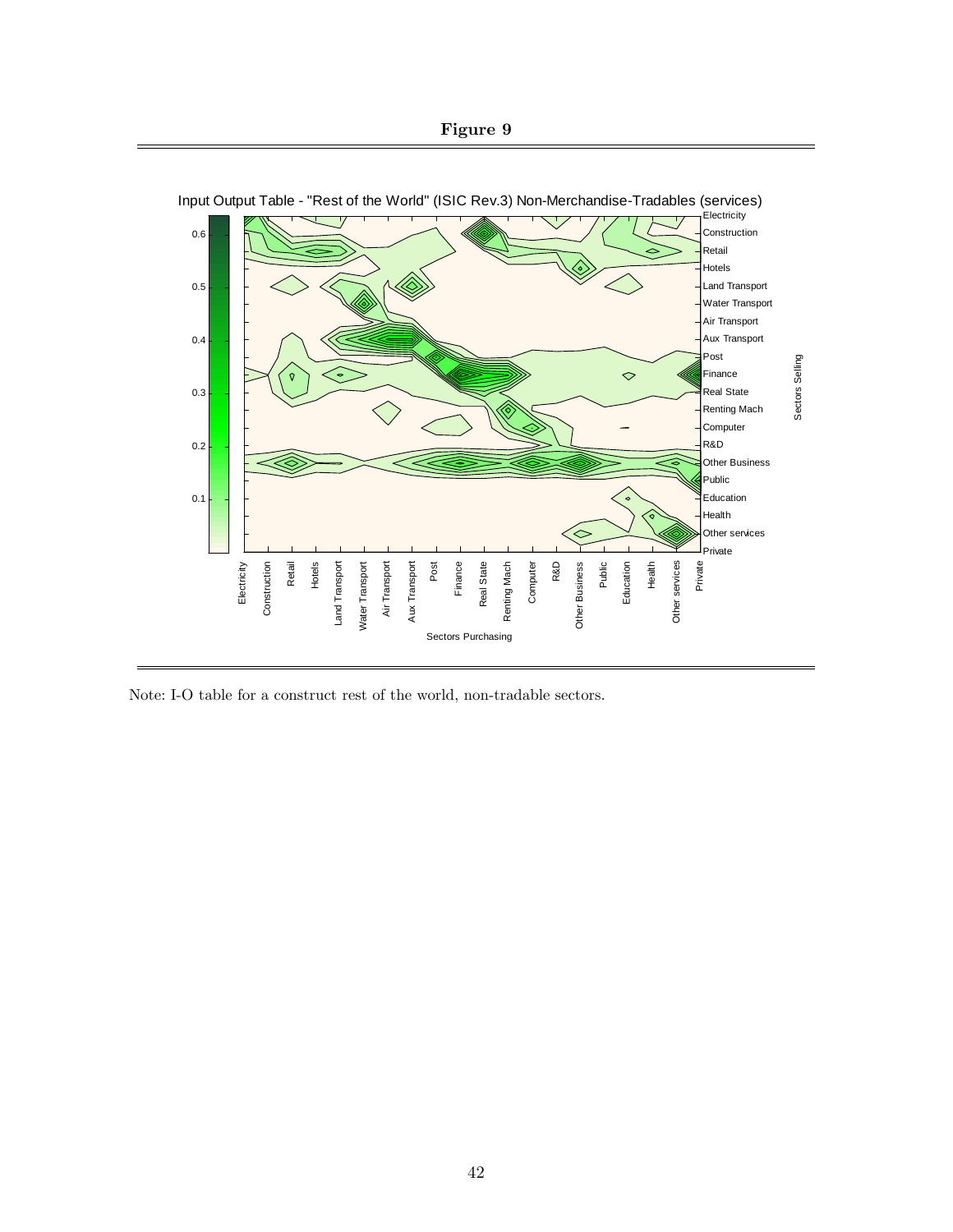Figure 10



Note: The horizontal axis measures the difference between  $x_{i,t+1}^j / y_{i,t+1}$  -  $x_{i,t}^j / y_{i,t}$  from the model, where  $x_{i,t}^j$  are imports (or exports) from sector j and country i at time t and  $y_{i,t}$  is GDP from country i at time t. The vertical axis measures the difference between  $x_{i,t+1}^j / y_{i,t+1} - x_{i,t}^j / y_{i,t}$  observed in the data. Auto and petroleum imports and electrical machinery exports are outside of the scale in the figure. The arrows in the figure indicate if the model simulates larger or smaller changes in trade flows than the observed changes in the data in these sectors. Specifically, the changes in auto imports as a share of GDP from the model and data are 0.6% and 3.1%, respectively. For the case of petroleum imports these numbers are 2.4% and 0.8%. The changes in exports as a share of GDP in the electrical machinery sector from the model and data are 3.5% and 0.8%, respectively.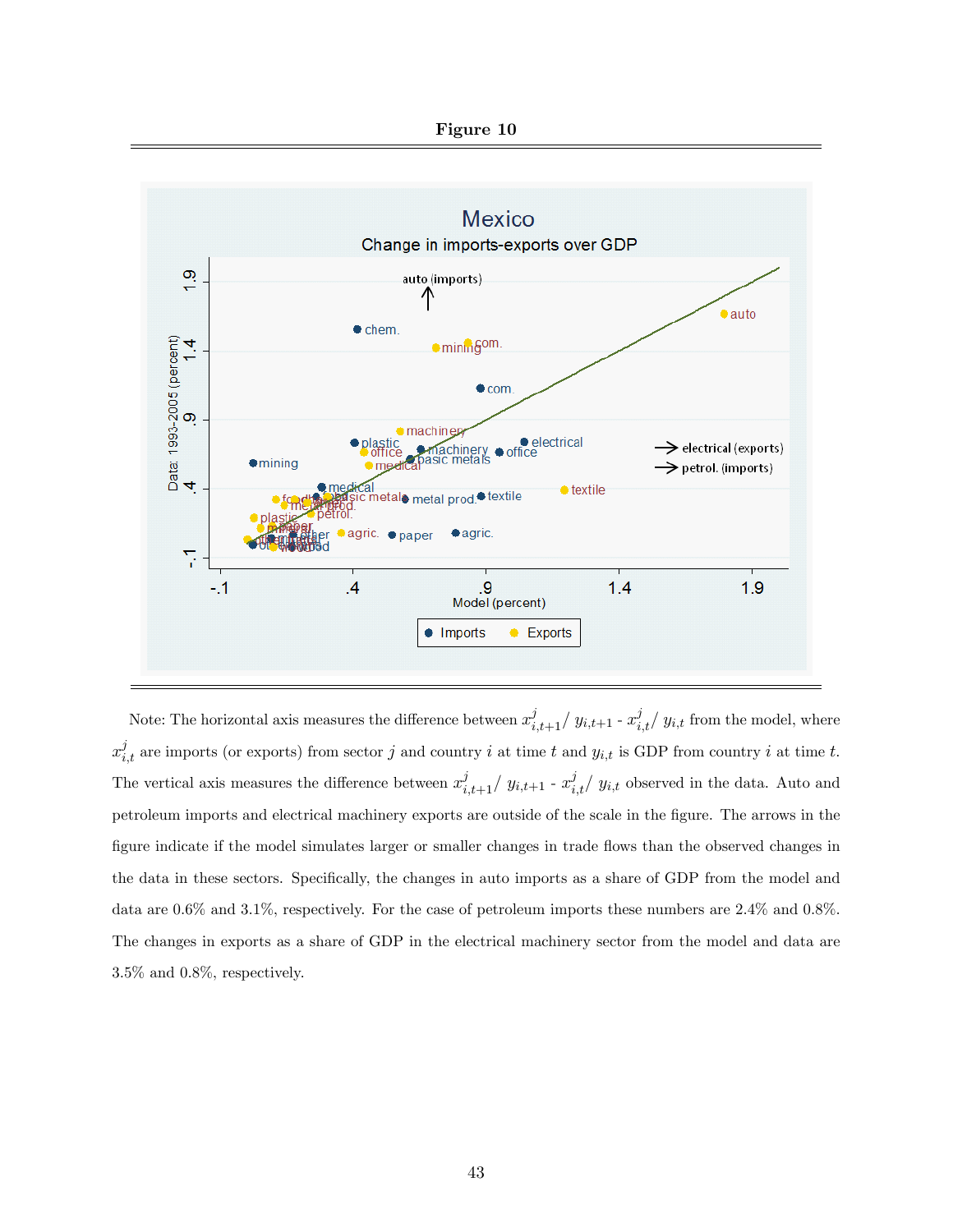Figure 11



Note: The horizontal axis measures the difference between  $x_{i,t+1}^j / y_{i,t+1}$  -  $x_{i,t}^j / y_{i,t}$  from the model, where  $x_{i,t}^j$  are imports (or exports) from sector j and country i at time t and  $y_{i,t}$  is GDP from country i at time t. The vertical axis measures the difference between  $x_{i,t+1}^j / y_{i,t+1} - x_{i,t}^j / y_{i,t}$  observed in the data. Mining and auto exports and mining imports are outside of the scale in the figure. The arrows in the figure indicate if the model simulates larger or smaller changes in trade flows than the observed changes in the data in these sectors. Specifically, the changes in mining exports as a share of GDP from the model and data are  $0.3\%$ and 4.3%, respectively. For the case of mining imports these numbers are 0.04% and 2.3%. The changes in exports as a share of GDP in the auto sector from the model and data are 2.2% and 0.1%, respectively.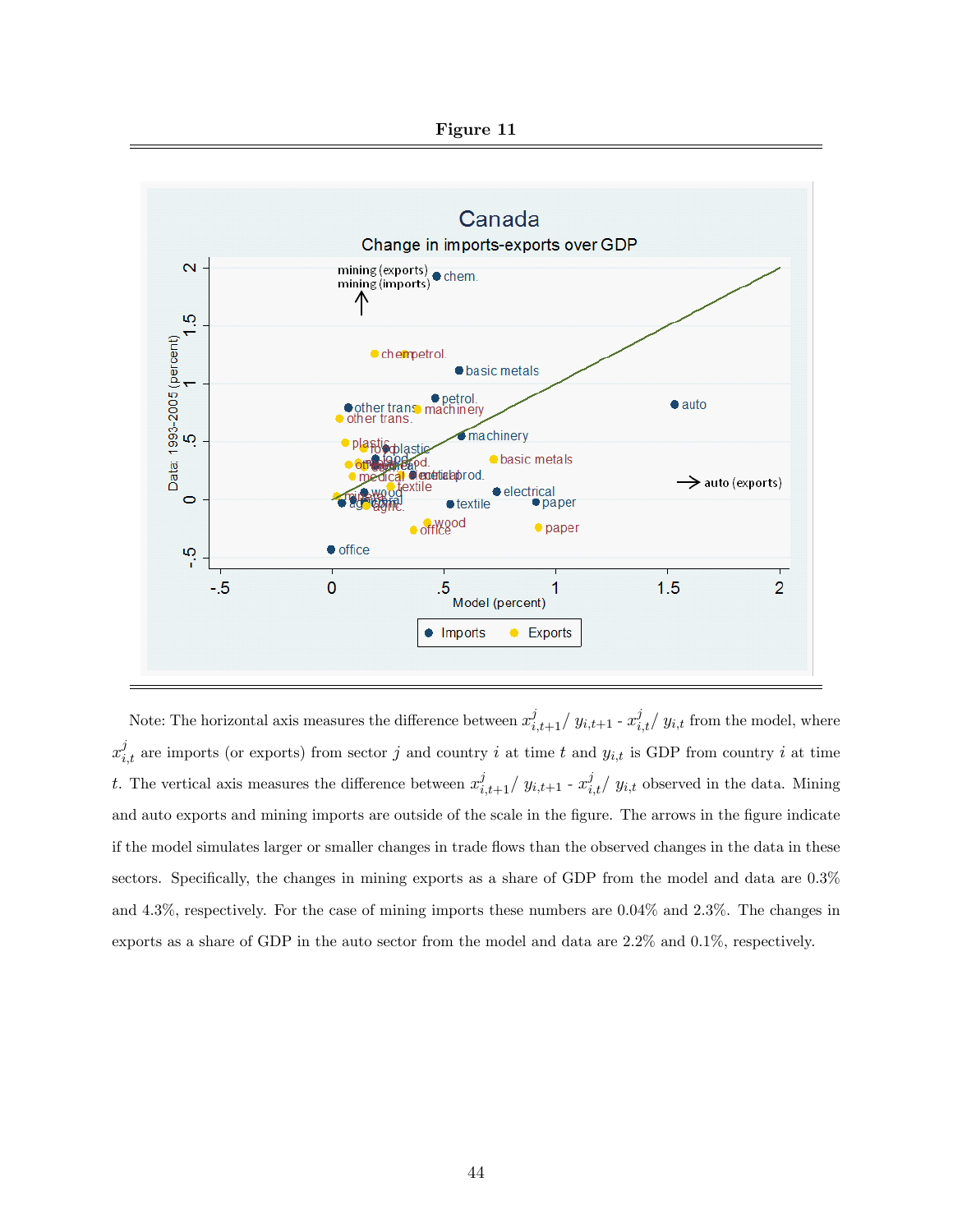Figure 12



Note: The horizontal axis measures the difference between  $x_{i,t+1}^j / y_{i,t+1}$  -  $x_{i,t}^j / y_{i,t}$  from the model, where  $x_{i,t}^j$  are imports (or exports) from sector j and country i at time t and  $y_{i,t}$  is GDP from country i at time t. The vertical axis measures the difference between  $x_{i,t+1}^j / y_{i,t+1} - x_{i,t}^j / y_{i,t}$  observed in the data. Mining, petroleum and chemicals imports are outside of the scale in the figure. The arrows in the figure indicate if the model simulates larger or smaller changes in trade flows than the observed changes in the data in these sectors. Specifically, the changes in mining imports as a share of GDP from the model and data are 0.1% and 1.5%, respectively. For the case of petroleum imports these numbers are 0.03% and 0.6%. The changes in imports as a share of GDP in the chemical sector from the model and data are 0.1% and 0.6%, respectively.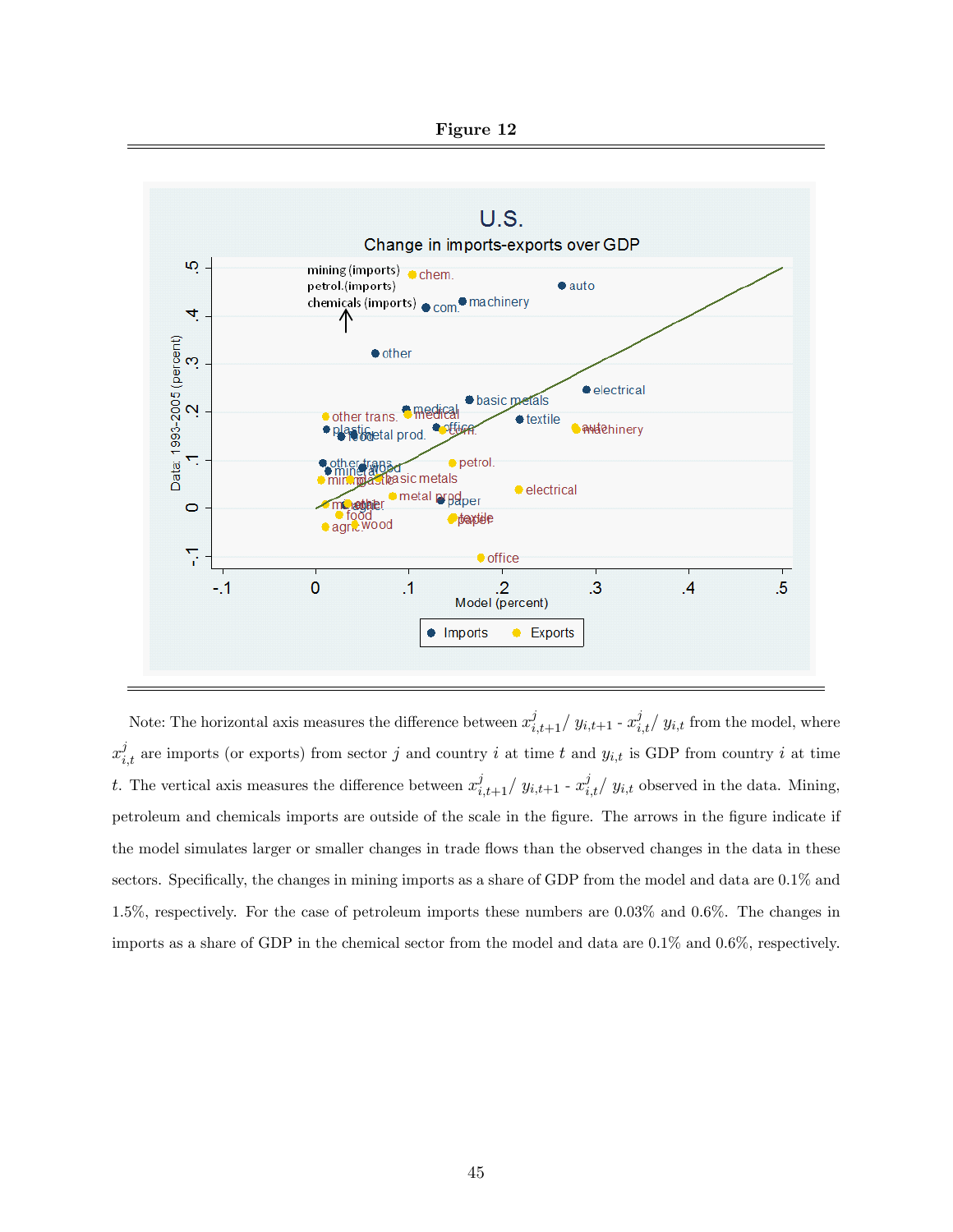# APPENDIX A: DATA

## Table A1

# Tradable sectors

Product Classification System: International Standard Industrial Classification (ISIC) Revision 3.

| Number           | Industry              | Description                                                    | ISIC Rev.3  |
|------------------|-----------------------|----------------------------------------------------------------|-------------|
| $\mathbf{1}$     | Agriculture           | Agriculture forestry and fishing                               | $1 - 5$     |
| $\boldsymbol{2}$ | Mining                | Mining and quarrying                                           | $10 - 14$   |
| $\sqrt{3}$       | $\operatorname{Food}$ | Food products, beverages and tobacco                           | $15 - 16$   |
| 4                | Textile               | Textiles, textile products, leather and footwear               | 17-19       |
| 5                | Wood                  | Wood and products of wood and cork                             | 20          |
| 6                | Paper                 | Pulp, paper, paper products, printing and publishing           | $21 - 22$   |
| 7                | Petroleum             | Coke refined petroleum and nuclear fuel                        | 23          |
| 8                | Chemicals             | Chemicals                                                      | 24          |
| 9                | Plastic               | Rubber and plastics products                                   | 25          |
| 10               | Minerals              | Other nonmetallic mineral products                             | 26          |
| 11               | Basic metals          | Basic metals                                                   | 27          |
| 12               | Metal products        | Fabricated metal products, except machinery and equipment      | 28          |
| 13               | Machinery n.e.c       | Machinery and equipment n.e.c                                  | 29          |
| 14               | Office                | Office, accounting and computing machinery                     | 30          |
| 15               | Electrical            | Electrical machinery and apparatus, n.e.c.                     | 31          |
| 16               | Com                   | Radio, television and communication equipment                  | 32          |
| 17               | Medical               | Medical, precision and optical instruments, watches and clocks | 33          |
| 18               | Auto                  | Motor vehicles trailers and semi-trailers                      | 34          |
| 19               | Other Transport       | Other transport equipment                                      | $351 - 359$ |
| 20               | Other                 | Manufacturing n.e.c and recycling                              | $36 - 37$   |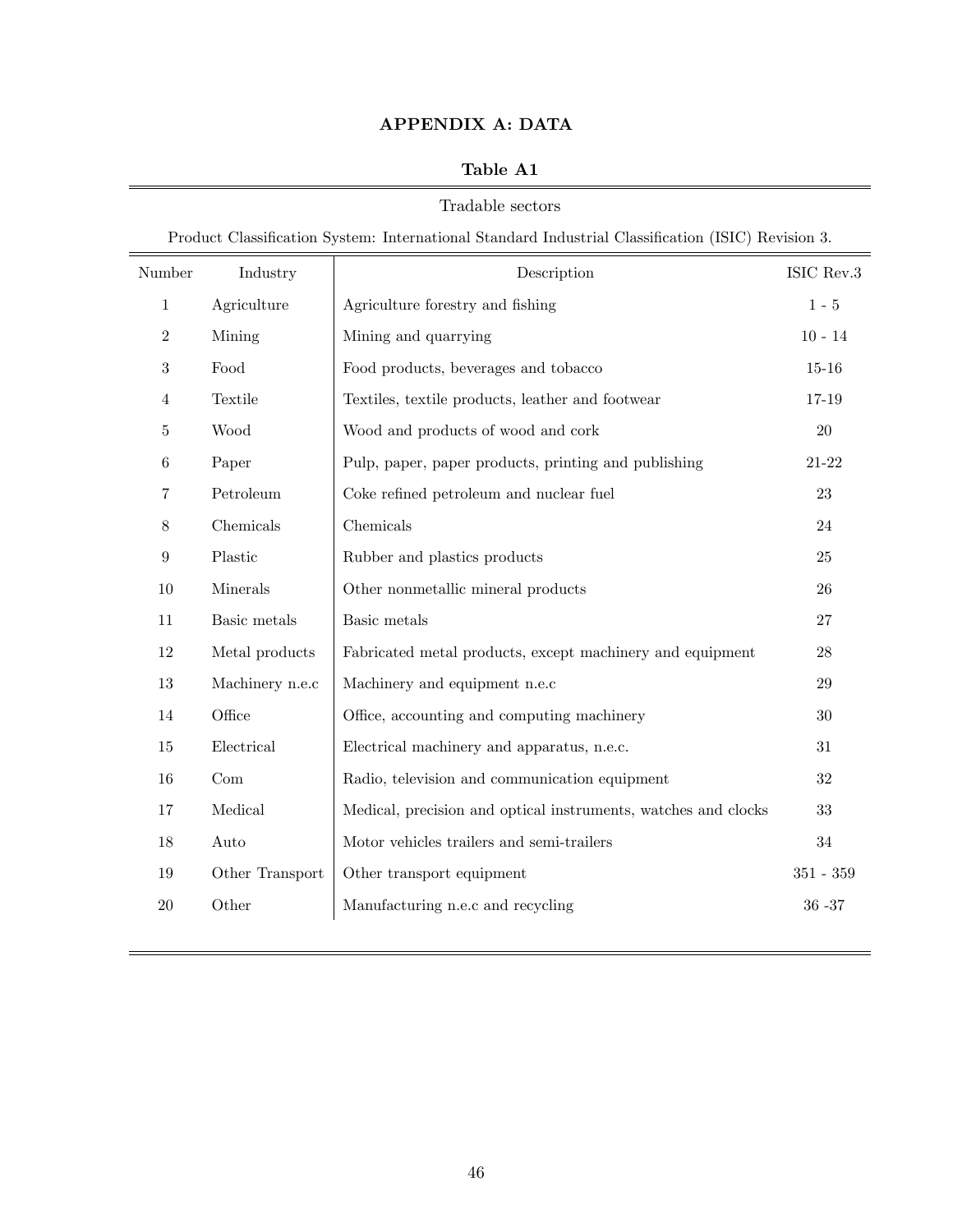| 'able |  |
|-------|--|
|-------|--|

# Non-tradable sectors

Product Classification System: International Standard Industrial Classification (ISIC) Revision 3.

| Number | Description                                           | ISIC Rev.3 |
|--------|-------------------------------------------------------|------------|
| 21     | Electricity Gas and Water Supply                      | $40 - 41$  |
| 22     | Construction                                          | 45         |
| 23     | Wholesale and retail trade repairs                    | $50 - 52$  |
| 24     | Hotels and restaurants                                | 55         |
| 25     | Land transport transport via pipelines                | 60         |
| 26     | Water transport                                       | 61         |
| 27     | Air transport                                         | 62         |
| 28     | Support. & aux. transport act. travel agencies activ. | 63         |
| 29     | Post and telecommunications                           | 64         |
| $30\,$ | Financial intermediation                              | $65 - 67$  |
| 31     | Real estate activities                                | 70         |
| 32     | Renting of machinery and equipment                    | 71         |
| 33     | Computer and related activities                       | 72         |
| 34     | Research and development                              | 73         |
| 35     | Other business activities                             | 74         |
| 36     | Public admin. and defense compulsory social security  | 75         |
| 37     | Education                                             | 80         |
| $38\,$ | Health and social work                                | 85         |
| 39     | Other community social and personal services          | $90 - 93$  |
| 40     | Private households with employed persons              | 95         |
|        |                                                       |            |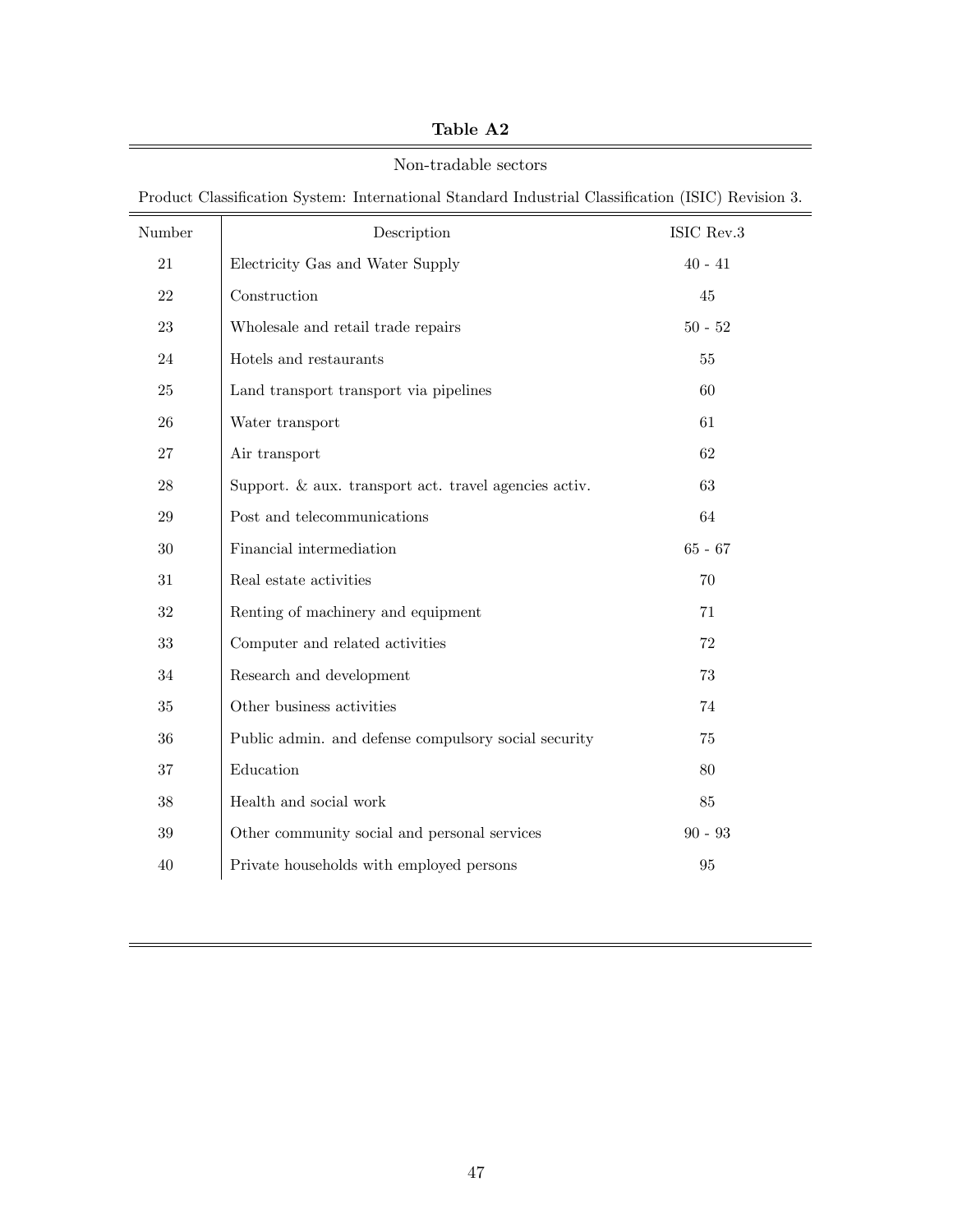| Dispersion-of-productivity parameter (with importer and exporter fixed effects) |              |         |           |              |             |           |              |         |             |  |
|---------------------------------------------------------------------------------|--------------|---------|-----------|--------------|-------------|-----------|--------------|---------|-------------|--|
| Full sample<br>$99\%$ sample<br>$97.5\%$ sample                                 |              |         |           |              |             |           |              |         |             |  |
| Sector Name                                                                     | $1/\theta^j$ | s.e.    | ${\bf N}$ | $1/\theta^j$ | s.e.        | ${\bf N}$ | $1/\theta^j$ | s.e.    | $\mathbf N$ |  |
| Agriculture                                                                     | $8.59\,$     | (2.00)  | 496       | $\ \, 9.54$  | (2.11)      | 430       | $16.97\,$    | (2.48)  | 364         |  |
| Mining                                                                          | 14.83        | (2.87)  | $\,296$   | $11.96\,$    | (3.84)      | 178       | 14.84        | (4.38)  | $152\,$     |  |
| Manufacturing                                                                   |              |         |           |              |             |           |              |         |             |  |
| Food                                                                            | 2.84         | (0.57)  | 496       | $3.02\,$     | (0.57)      | 429       | 2.89         | (0.65)  | 352         |  |
| Textile                                                                         | 5.99         | (1.24)  | 437       | 8.55         | (1.38)      | $314\,$   | $\,0.61\,$   | (1.89)  | 186         |  |
| <b>Wood</b>                                                                     | 10.19        | (2.24)  | $315\,$   | 10.72        | (2.63)      | $191\,$   | $9.30\,$     | (2.82)  | 148         |  |
| Paper                                                                           | 8.32         | (1.66)  | 507       | $15.20\,$    | (2.69)      | $352\,$   | $0.51\,$     | (2.86)  | 220         |  |
| Petroleum                                                                       | $69.31\,$    | (19.32) | $\rm 91$  | 68.47        | (19.08)     | $86\,$    | 65.92        | (19.51) | $81\,$      |  |
| Chemicals                                                                       | 3.64         | (1.75)  | $430\,$   | $3.23\,$     | (1.76)      | 341       | $-0.02$      | (2.07)  | 220         |  |
| Plastic                                                                         | 0.88         | (1.57)  | 376       | $3.10\,$     | (2.24)      | 272       | $1.95\,$     | (2.22)  | 180         |  |
| Minerals                                                                        | $3.38\,$     | (1.54)  | $342\,$   | $3.03\,$     | (1.73)      | $263\,$   | $3.85\,$     | (2.07)  | 186         |  |
| Basic metals                                                                    | 6.58         | (2.28)  | $388\,$   | 0.88         | (2.58)      | 288       | $-1.31$      | (2.77)  | 235         |  |
| Metal products                                                                  | $5.03\,$     | (1.93)  | 404       | 7.30         | (2.01)      | 314       | 0.82         | (2.83)  | 186         |  |
| Machinery n.e.c.                                                                | $2.87\,$     | (1.85)  | $397\,$   | $3.88\,$     | (3.14)      | $290\,$   | $0.70\,$     | (4.24)  | 186         |  |
| Office                                                                          | 13.88        | (2.21)  | $306\,$   | 9.85         | (5.60)      | 126       | 21.57        | (5.78)  | $62\,$      |  |
| ${\bf Electrical}$                                                              | $11.02\,$    | (1.46)  | 343       | $13.95\,$    | (1.66)      | 269       | $4.66\,$     | (2.82)  | 177         |  |
| Comm                                                                            | $4.87\,$     | (1.76)  | $311\,$   | $3.27\,$     | (2.07)      | 143       | $3.33\,$     | (2.19)  | 93          |  |
| Medical                                                                         | 7.63         | (1.22)  | $383\,$   | 7.49         | (1.48)      | 237       | $2.45\,$     | (1.25)  | $94\,$      |  |
| Auto                                                                            | 0.49         | (0.91)  | $237\,$   | 1.59         | (1.04)      | 126       | $-2.13$      | (1.34)  | $59\,$      |  |
| Other Transport                                                                 | $0.90\,$     | (1.16)  | $245\,$   | 0.91         | (1.15)      | $226\,$   | $1.05\,$     | (1.22)  | 167         |  |
| Other                                                                           | $4.95\,$     | (0.92)  | 412       | $3.52\,$     | (1.04)      | 227       | $2.61\,$     | (0.81)  | $135\,$     |  |
| Manufacturing (average)                                                         |              | 9.04    |           |              | $\ \, 9.33$ |           |              | 6.60    |             |  |

## APPENDIX B: ADDITIONAL TABLES

Table B1

Note: The dependent variable is  $\ln(X_{ni}^j X_{ih}^j X_{hn}^j / (X_{in}^j X_{hi}^j X_{nh}^j))$  where  $X_{ni}^j$  are trade flows from n to i. The independent variable is  $\ln(\tilde{\tau}_{ni}^j \tilde{\tau}_{ih}^j \tilde{\tau}_{hn}^j / (\tilde{\tau}_{in}^j \tilde{\tau}_{hi}^j \tilde{\tau}_{nh}^j)),$  where we also included importer and exporter fixed effects.  $1/\theta^j$  is the negative of the estimated coefficient. The data is from 1993 or before. Heteroskedasticityrobust standard errors are reported. The estimate for manufacturing is the mean of the sector estimations.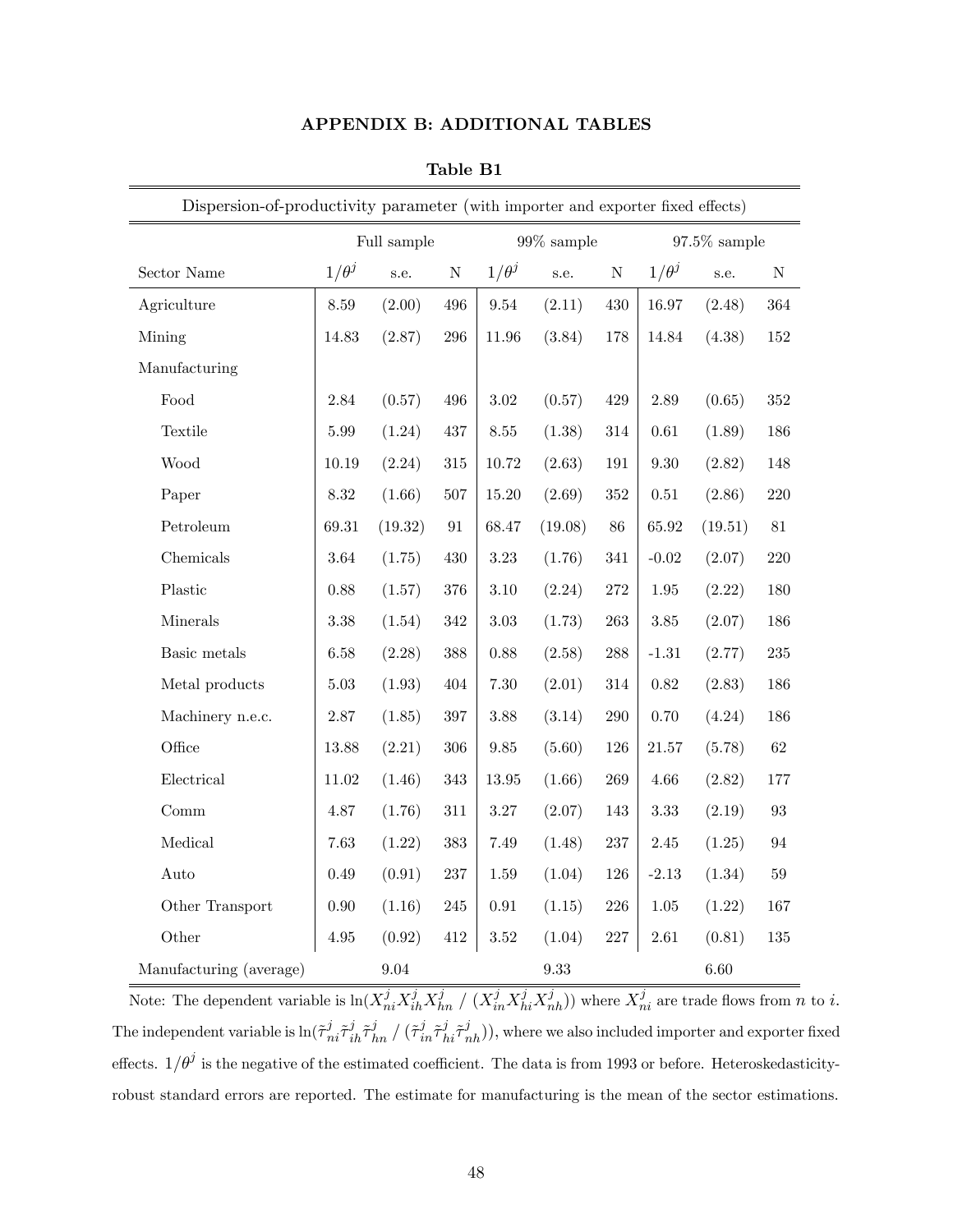#### APPENDIX C: DATA SOURCE

This appendix provides information on the data used in the paper "Estimates of the Trade and Welfare Effects of NAFTA." The NAFTA countries are Mexico, Canada and the United States. The list of countries used in the rest of the world construct are Australia, Austria, Belgium, Chile, China, the Czech Republic, Denmark, Finland, France, Germany, Greece, Hong Kong, Hungary, India, Indonesia, Ireland, Israel, Italy, Japan, the Netherlands, New Zealand, Norway, Poland, Portugal, Russia, Slovakia, South Africa, Spain, Sweden, Switzerland, Turkey, and the United Kingdom.

#### Bilateral Trade Flows

For the calibration of the model, we use data from the United Nations Statistical Division (UNSD) Commodity Trade (COMTRADE) database. Values are reported in thousands of U.S. dollars at current prices and include cost, insurance and freight (CIF). Commodities are defined using the Harmonized Commodity Description and Coding System (HS) 2002 at the 6-digit level of aggregation and were concorded to 2-digit ISIC Rev.3 using the United Nations concordance tables. The years we use are 1993 for the calibration and 2005 to compare results. To construct the rest of the world we use the total trade between each NAFTA member and all trading partners and subtract the trade with other NAFTA members.

For the estimation of dispersions of productivity, we use data from the COMTRADE database. Values are recorded in U.S. dollars and commodities are defined using the HS 2002 at the 6-digit level of aggregation and were also concorded to 2 digit ISIC rev.3 using the United Nations concordance tables. We downloaded data from 1993 to 2005. See Appendix Estimation for further details.

#### Tariffs

The tariff measures,  $\tau_{in}^j$ , are from the United Nations Statistical Division-Trade Analysis and Information System (UNCTAD-TRAINS). The tariff measures are tariff lines and are reported in two ways: simple and weighted averages effective applied rates at a 4-digit ISIC rev.3 level. Effective applied rates refers to the actual tariff applied, taking into account whether there is any trade agreement between the countries. We also downloaded the most-favored-nation (MFN) tariffs for each country. Under the rules of the World Trade Organization (WTO), members cannot discriminate between their trading partners; therefore, they need to grant all countries the same favorable treatment as all other WTO members. The tariff that considers this rule is the MFN tariff. If countries sign bilateral and multilateral trade agreements, then they are exempt from this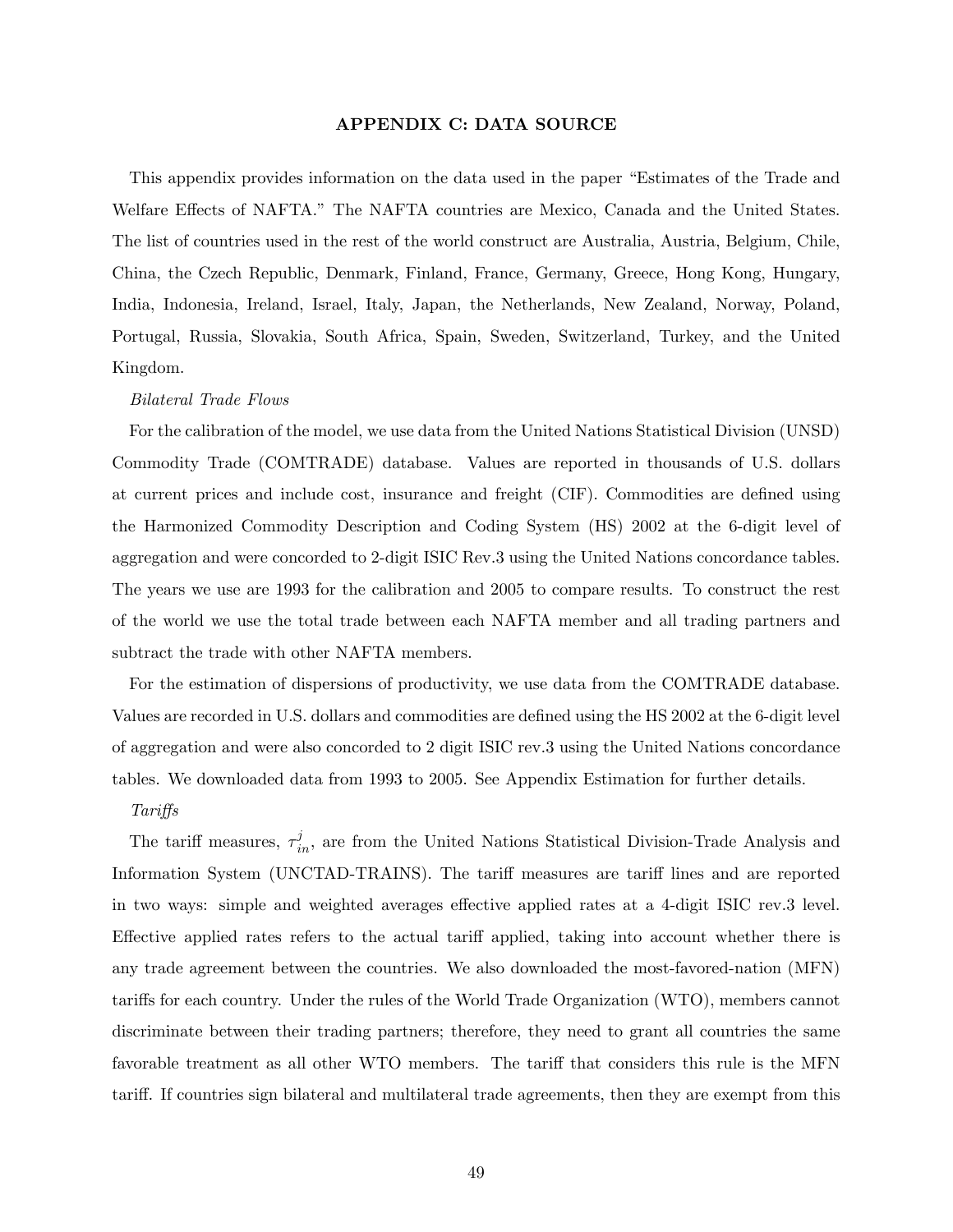rule. We compared both measures to see if they were consistent, that is, if the effective applied rates are lower than the MFN tariffs.

#### Value Added and Gross Production

We use data for the value added and gross production from the Organization for Economic Cooperation and Development (OECD) STAN database for Industrial Analysis. The information is based on the ISIC Rev.3. Production (Gross Output STAN code PROD) and value added (STAN code VALU) are at current prices and in national currency. We used the values in 1993 to calibrate the model to the same year. We found some sectors with missing values. For Canada the sectors with missing values are  $C30 - C33$ ,  $C60 - C63$ , and  $C72 - C74$ . For Mexico the sectors with missing values are  $C30 - C33$ , and  $C72 - C74$ . We use data at a more aggregate level (for example, C30TC33) and then apply the average share of each sub-sector using all the countries in the sample and years unless a country has data for more than four years, in which case we use the implied shares observed in that country in the rest of the years. For this, we downloaded data from 1989 to 2005. We also used data on exchange rates from OECD - STAN to convert all the variables to dollars. The values for the rest of the world are a weighted average of the 32 countries listed above. Intermediate Consumption - Input Output Tables

The Input-Output (I-O) tables are from the (OECD) STAN database 2002 edition (ISIC Rev.3). For the United States we used the I-O from 1995 and for Canada we used the I-O from 2000. For Mexico the I-O table is from the Instituto Nacional de Estadística y Geografía (INEGI). The table was constructed in 2003, and industries are classified according to the North American Industry Classification System (NAICS) 2002. We used the correspondence table from the United Nations Statistic Division to concord the table to ISIC Rev.3. The rest of the world I-O table was constructed with 22 countries that reported I-O tables for 2000: Austria, Belgium, Denmark, Spain, Finland, France, Germany, Hungary, Ireland, Italy, Japan, Korea, the Netherlands, Norway, New Zealand, Poland, Portugal, Russia, Slovakia, Sweden, Switzerland, and United Kingdom.

#### Estimation of Dispersion of Productivity

To estimate the dispersion of productivity, we collect data on trade flows and tariff rates for 16 economies: Argentina, Australia, Brazil, Canada, Chile, China, the European Union, India, Indonesia, Japan, Korea, New Zealand, Norway, Switzerland, Thailand and the United States. Brazil was dropped from the sample because it was experiencing a currency crisis (large devaluation, high inflation). Bilateral trade data for 1993 are not difficult to find; however, we are restricted by the information on tariffs. Countries were included in the sample provided they had reliable